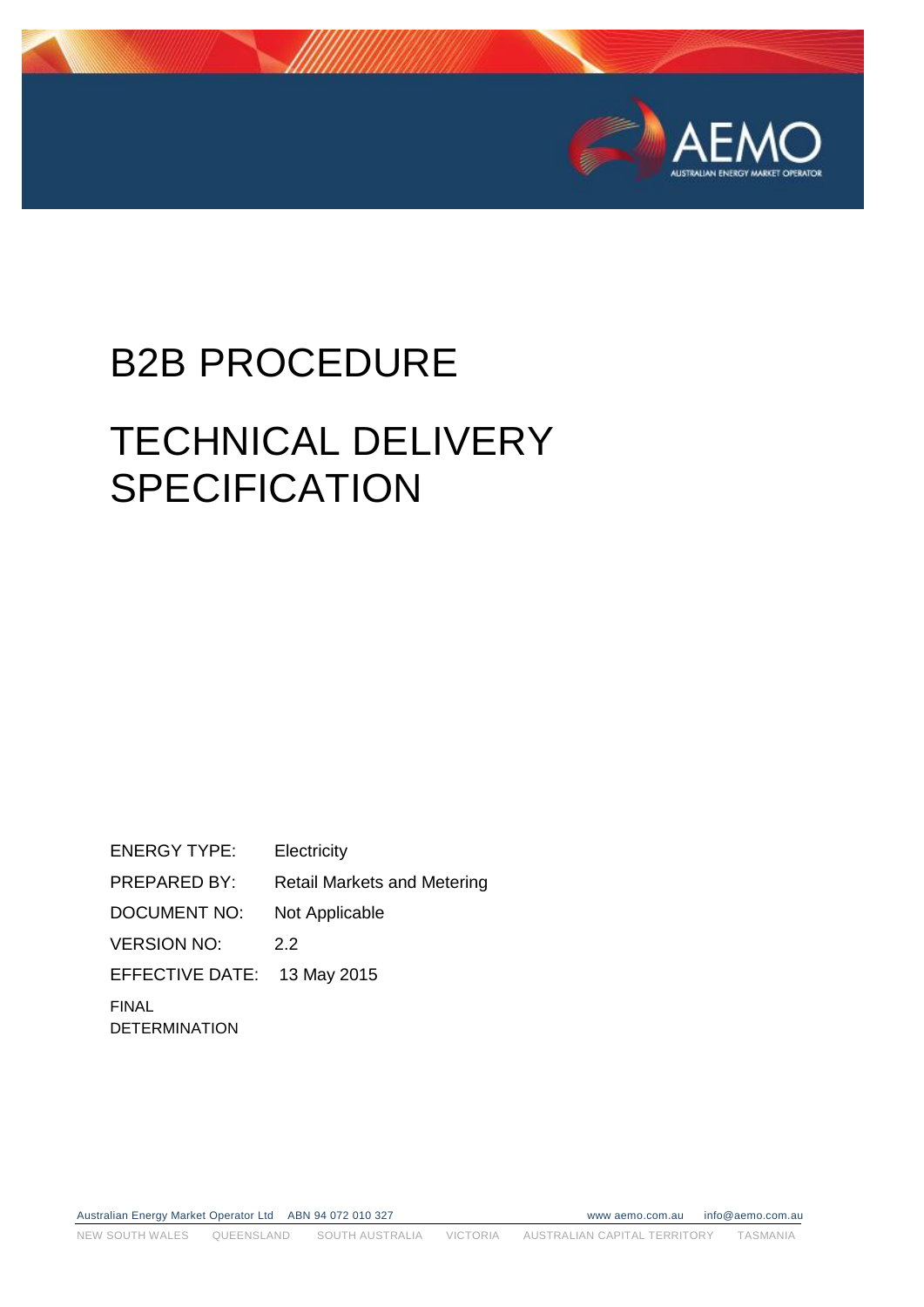# **Document History**

| <b>Version</b>         | Date       | Author        | <b>Comments</b>                                                                                                                                                                                         |  |
|------------------------|------------|---------------|---------------------------------------------------------------------------------------------------------------------------------------------------------------------------------------------------------|--|
| 1.0                    | 23/12/2004 | <b>NEMMCO</b> | Final Determination version.                                                                                                                                                                            |  |
| 1.1 DRAFT              | 22/4/2005  | <b>NEMMCO</b> | Draft issued for Consultation.                                                                                                                                                                          |  |
|                        | 20/6/2006  | <b>NEMMCO</b> | Draft issued as Draft Determination.                                                                                                                                                                    |  |
| 1.1                    | 1/8/2005   | <b>NEMMCO</b> | Final Determination version.                                                                                                                                                                            |  |
| 1.2                    | 29/8/2005  | NEMMCO        | Changes to incorporate clause 7.2A of National Electricity<br>Rules that deals with Manifest and minor or procedural<br>errors.                                                                         |  |
| 1.3 DRAFT              | 30/6/2006  | <b>NEMMCO</b> | Update for changes proposed prior to Tranche 1 go live<br>that have no operational impact and changes required to<br>accommodate the commencement of FRC in Queensland.                                 |  |
| 1.3 DRAFT 2            | 10/10/2006 | NEMMCO        | Update following first consultation workshop                                                                                                                                                            |  |
| 1.3 DRAFT 3            | 5/12/2006  | NEMMCO        | Updated from comments received in 2 <sup>nd</sup> stage consultation                                                                                                                                    |  |
| <b>1.3 DRAFT FINAL</b> | 15/12/2006 | <b>NFMMCO</b> | <b>Final Draft</b>                                                                                                                                                                                      |  |
| 1.3                    | 30/01/07   | NEMMCO        | Version recommended by the IEC to NEMMCO on 22<br>January 2007 and approved by NEMMCO for publication<br>on 30 January 2007.                                                                            |  |
| 1.4                    | 20/06/2007 | NEMMCO        | Updated to Service Order Process to accommodate<br>changes in re-energisation service order timings. No<br>changes were made to this document.                                                          |  |
| 1.5                    | 03/12/2008 | <b>NFMMCO</b> | <b>Issued as Final Determination</b>                                                                                                                                                                    |  |
| 1.5.1                  | 27/04/2009 | <b>NEMMCO</b> | Update the version number and release date to retain<br>version numbering with the other B2B procedures.                                                                                                |  |
|                        |            |               | Updated the reference to the aseXML standard. Clause<br>1.9.a.5                                                                                                                                         |  |
|                        |            |               | Updated singular and plural references to the word<br>"Procedure (s)".                                                                                                                                  |  |
|                        |            |               | Issued as FINAL Determination.                                                                                                                                                                          |  |
| 1.6                    | 23/06/2009 | <b>NEMMCO</b> | Update the version number and release date to retain<br>version numbering with the other B2B procedures.<br>Removed clause 1.2(b) and changed the publish date to<br>effective date on the front cover. |  |
|                        |            |               | Publish as FINAL Determination.<br>Update to reflect change of governance from NEMMCO to                                                                                                                |  |
| 1.6.1                  | 18/08/2009 | <b>AEMO</b>   | AEMO.                                                                                                                                                                                                   |  |
|                        |            |               | Update the version number and release date to retain<br>version numbering with the other B2B Procedures.                                                                                                |  |
|                        |            |               | Minor updates to sections 1.2, to align clauses with the<br>other B2B Procedures.                                                                                                                       |  |
|                        |            |               | Issued as Determination - Effective 25 November 2009                                                                                                                                                    |  |
| 1.7                    | 17/03/2010 | <b>AEMO</b>   | Updated version numbers and release date to retain<br>version numbering with other B2B Procedures.<br>Graphical updates to diagrams.                                                                    |  |
|                        |            |               | Update Clause 1.6.                                                                                                                                                                                      |  |
|                        |            |               | Updates to all clauses Section 6<br>Issued as Final Determination - effective 26 May 2010                                                                                                               |  |
| 1.7a                   | 15/07/2011 | AEMO          | Updated version number to 1.7a and release date to retain<br>version numbering with other B2B Procedures.                                                                                               |  |
|                        |            |               | Updated procedure to facilitate further extension of<br>contestability to small business customers in Tasmania.                                                                                         |  |
| 1.8                    | 15/08/2011 | AEMO          | Updated version numbers and release date to retain<br>version numbering with other B2B Procedures.<br>Updates to Clause 3.5, 5.8 and Section 6.                                                         |  |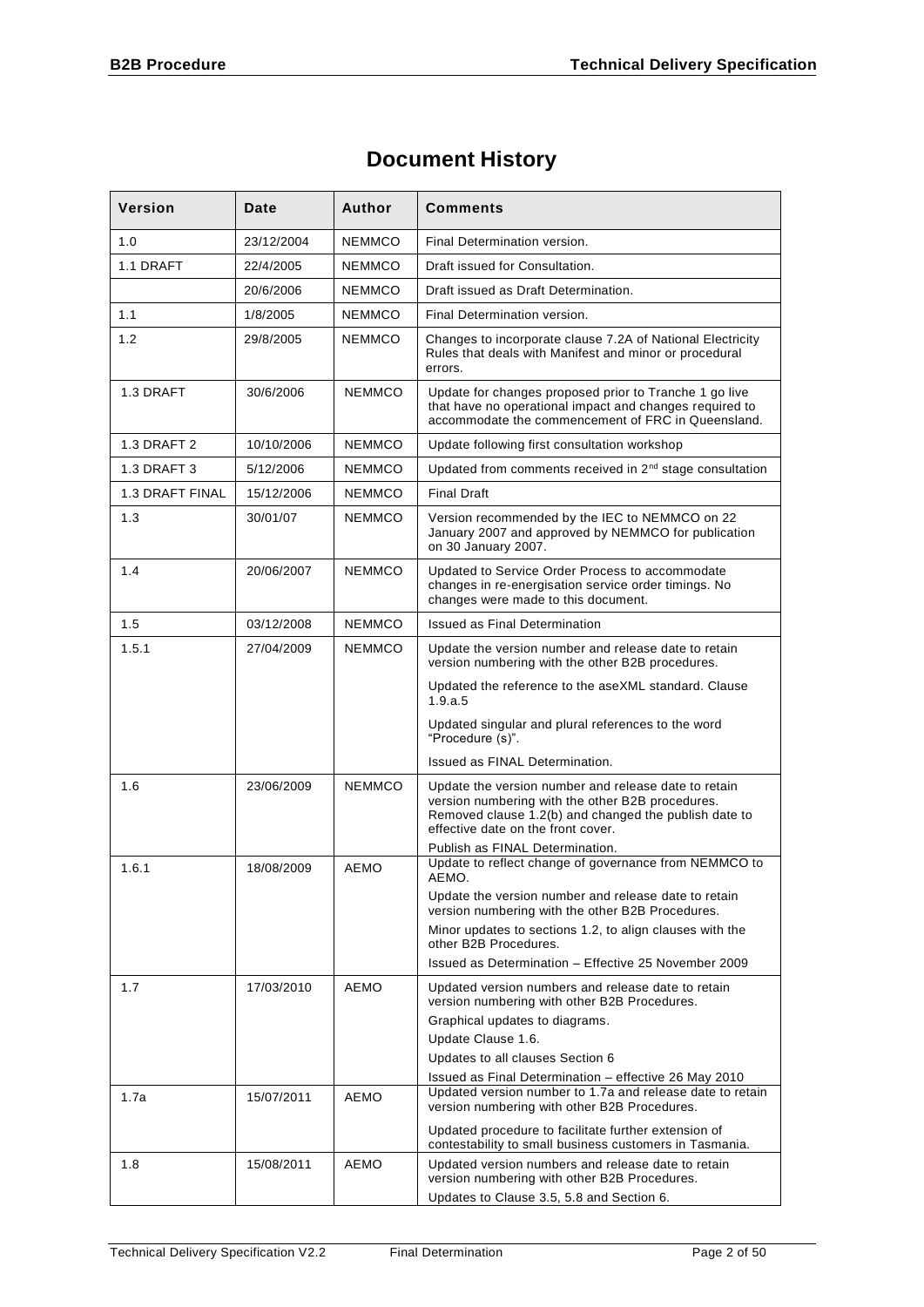| <b>Version</b> | Date       | Author | <b>Comments</b>                                                                                    |
|----------------|------------|--------|----------------------------------------------------------------------------------------------------|
| 1.9            | 06/11/2012 | AEMO   | Updated version numbers and release date to retain<br>version numbering with other B2B Procedures. |
|                |            |        | Update to clause 1.6 a for Meter Data Providers.                                                   |
| 2.0            | 13/11/2013 | AEMO   | Updates to capture QC 776 CSND Project Changes                                                     |
| 2.1            | 15/05/2014 | AEMO   | Update reference for Service Paperwork Refererence<br>Table                                        |
| 2.2            | 21/11/2014 | AEMO   | Updated version numbers and release date to retain<br>version numbering with other B2B Procedures. |

#### **Interpretation**

For details of the interpretation of key words, such as addresses, dates, times and field types, refer to the B2B Procedure: Technical Guidelines for B2B Procedures.

#### **Documentation Conventions**

Refer to the B2B Procedure: Technical Guidelines for B2B Procedures for the details of the documentation conventions.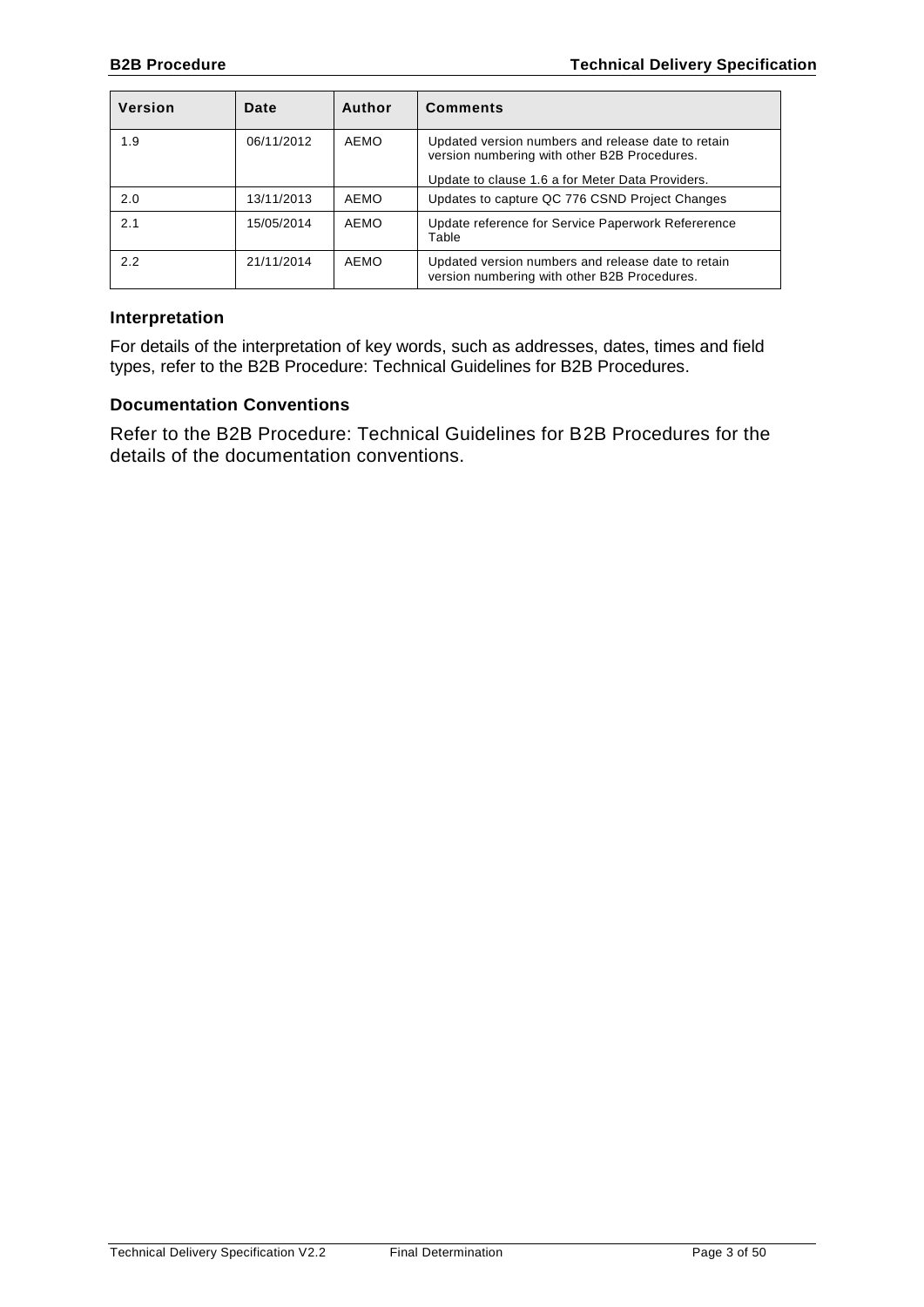# **TABLE OF CONTENTS**

| $\mathbf 1$<br>1.1<br>1.2<br>1.3<br>1.4<br>1.5<br>1.6<br>1.7<br>1.8<br>1.9<br>1.10<br>$\mathbf{2}^{\prime}$                                                                                                                               |  |
|-------------------------------------------------------------------------------------------------------------------------------------------------------------------------------------------------------------------------------------------|--|
| 2.1<br>2.2<br>2.3<br>2.4                                                                                                                                                                                                                  |  |
| 3<br>3.1<br>3.2<br>3.2.1<br>3.2.2<br>MSATS B2B Handler File Transfer and Acknowledgement Protocol  11<br>3.2.3<br>Worked Example of the Transaction Model applied to a Request and Response B2B<br>3.2.4<br>3.3<br>3.4                    |  |
| 3.5<br>4<br>4.1<br>4.2<br>4.3<br>4.4<br>4.5<br>4.5.1<br>4.6<br>4.7<br>4.8<br>4.9<br>4.9.1<br>4.9.2<br>4.9.3<br>4.10<br>4.11<br>4.12<br>4.12.1<br>4.13<br>Handling of duplicate or resent Transactions and Messages38<br>4.14<br>4.15<br>5 |  |
| 5.1<br>5.2<br>5.3<br>5.4<br>5.4.1<br>5.5<br>5.6<br>Use of the B2B Browser Application as a Contingency Solution  47<br>5.7<br>5.8<br>5.9<br>5.10                                                                                          |  |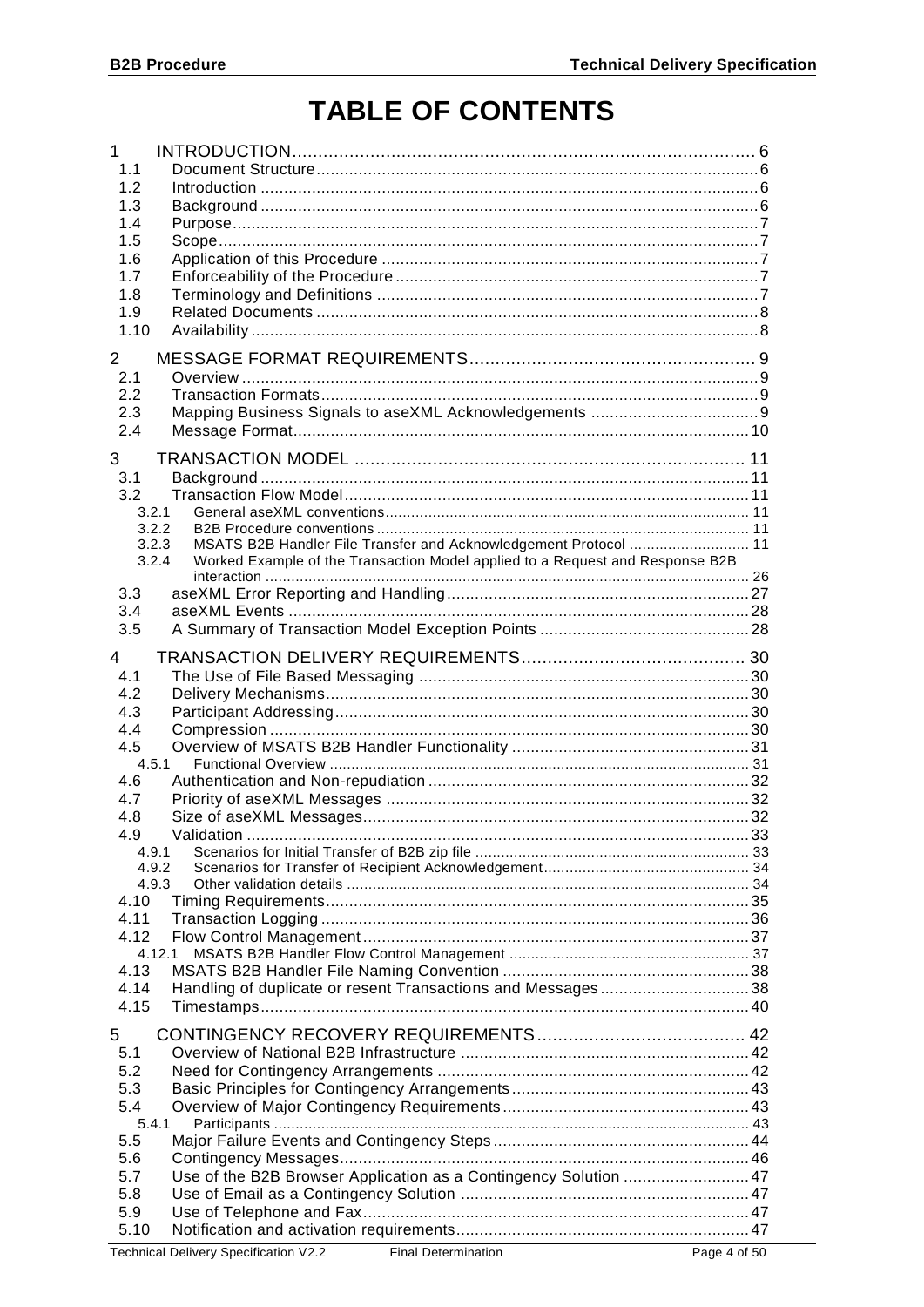| 5.11 |                                                                       |  |
|------|-----------------------------------------------------------------------|--|
| 5.12 | Handling of contingency Transactions once normal operations resume 48 |  |
|      |                                                                       |  |
| 6    |                                                                       |  |
| -6.1 |                                                                       |  |
| 6.2  |                                                                       |  |
| 6.3  |                                                                       |  |
| 6.4  | Updating an Existing NEM Retail Operations Contacts List (ROCL)  49   |  |
| 6.5  |                                                                       |  |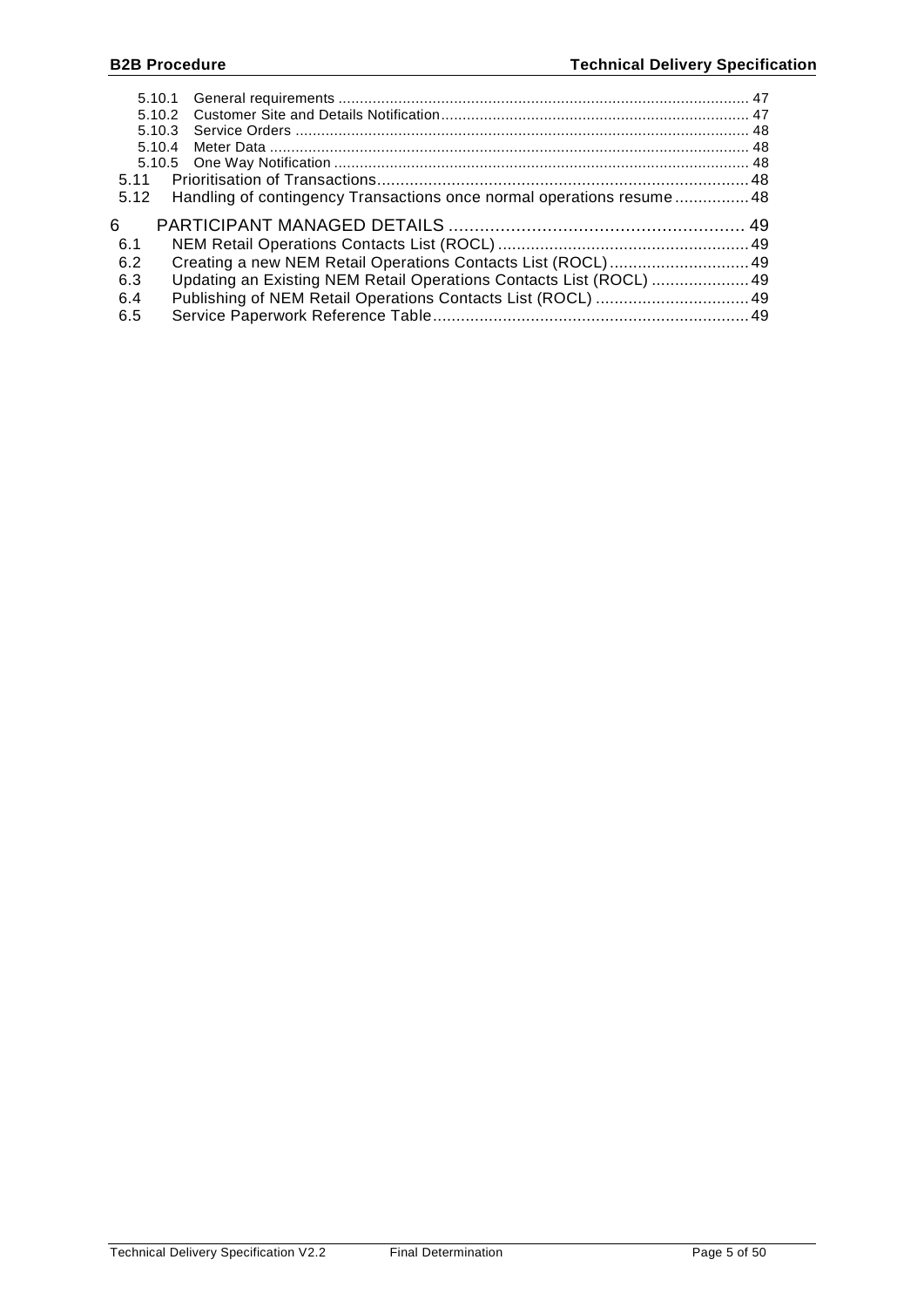# <span id="page-5-0"></span>**1 INTRODUCTION**

#### <span id="page-5-1"></span>**1.1 Document Structure**

- a. Section One provides an introduction to this Procedure;
- b. Section Two describes requirements for Message and Transaction formats;
- c. Section Three defines the Transactions model relevant to the use of the MSATS B2B Handler;
- d. Section Four defines Transaction delivery requirements based on the use of the MSATS B2B Handler; and
- e. Section Five describes contingency arrangements in the event of a problem with the National B2B Infrastructure.

#### <span id="page-5-2"></span>**1.2 Introduction**

- a. This B2B Procedure: Technical Delivery Specification ("Procedure") is approved by AEMO pursuant to and in accordance with clause 7.2A.5(a)(1) of the National Electricity Rules ("Rules").
- b. This Procedure may only be amended in accordance with clause 7.2A.3 of the Rules.
- c. In the event of any inconsistency between this Procedure and the Rules, the Rules shall prevail to the extent of the inconsistency.
- d. In the event of any inconsistency between this Procedure and the Metrology Procedure, the Metrology Procedure shall prevail to the extent of the inconsistency.
- e. In the event of any inconsistency between this Procedure and the MSATS Procedures the MSATS Procedures shall prevail to the extent of the inconsistency.
- f. In the event of any inconsistency between this Procedure and the B2B Procedure Technical Guidelines for B2B Procedures, unless this Procedure provides otherwise, the B2B Procedure Technical Guidelines for B2B Procedures shall prevail to the extent of the inconsistency.
- g. In this Procedure, a capitalised word or phrase has the meaning given to it:
	- 1. as that term is defined in the B2B Procedure Technical Guidelines for B2B Procedures; or
	- 2. if no meaning is given to it in the B2B Procedure Technical Guidelines for B2B Procedures, it is defined in the Rules.
- h. This Procedure shall be interpreted in accordance with the rules of interpretation set out in clause 1.7 of the Rules and the B2B Procedure Technical Guidelines for B2B Procedures. Provisions that are placed in a square box coloured grey are provided by way of explanation and to assist readers and do not form any obligation on Participants nor do they affect the interpretation of this Procedure. Provisions that fall within a section entitled "Worked Example" are provided for assistance only and do not form any obligation on the Participants nor do they affect the interpretation of this Procedure.

## <span id="page-5-3"></span>**1.3 Background**

- a. AEMO must provide and operate the MSATS B2B Handler for the delivery of B2B Transactions. As required by this Procedure and the B2B Procedures, Participants must use the MSATS B2B Handler for B2B Transactions.
- b. The MSATS B2B Handler is essentially an extension of the MSATS Batch Handler (refer to 010905 - Technical Architecture Design Report v4.4, Appendix B - Batch Handler BI007 TSD for details).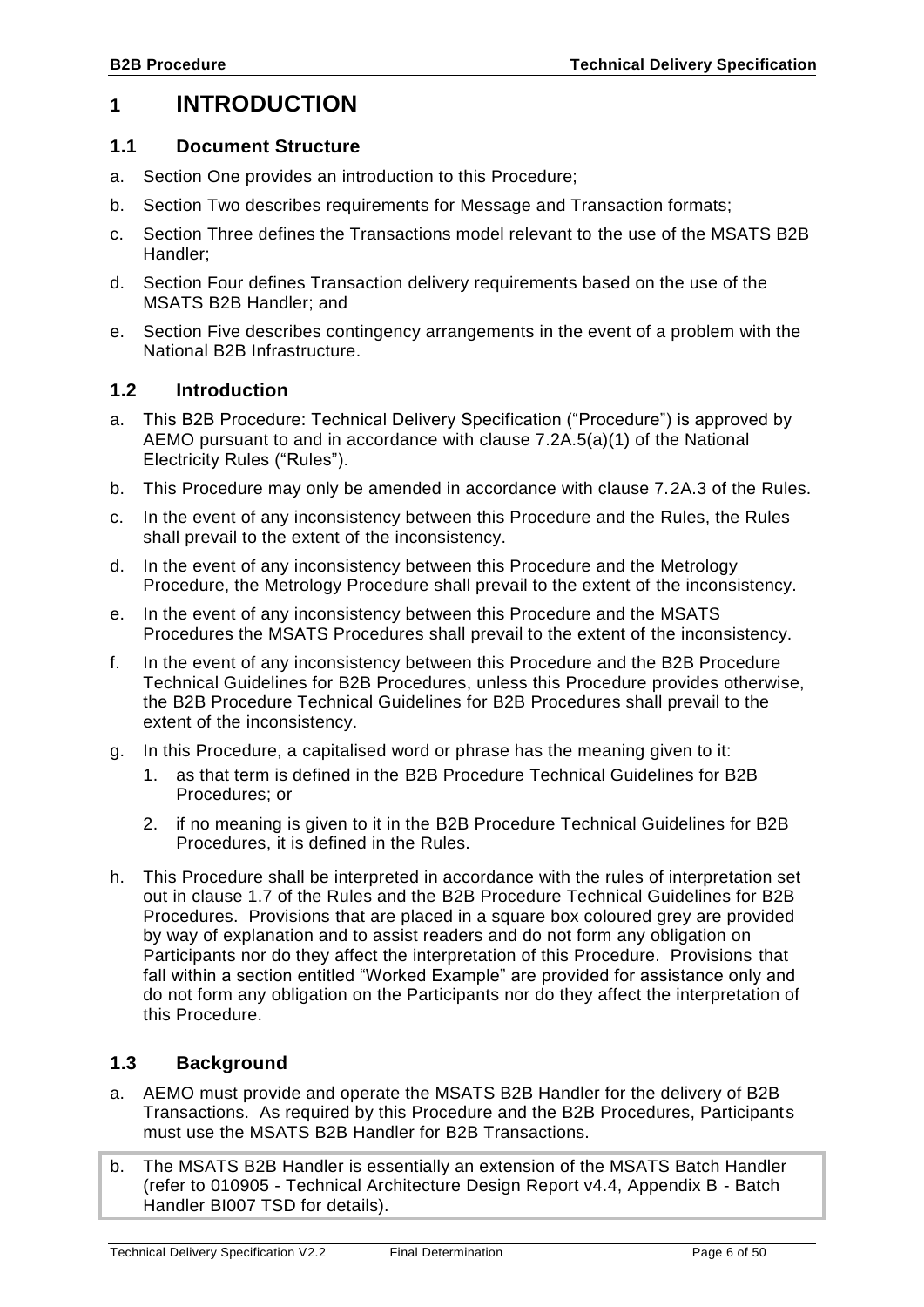- c. The MSATS B2B Handler supports the transfer of compressed ("zipped") aseXML files directly between market Participants.
- d. The functionality available via the MSATS B2B Handler includes:
	- 1. The ability for B2B files to be sent directly to Participant directories, as specified;
	- 2. Header and schema validation of files;
	- 3. Support for specific B2B Transaction types; and
	- 4. Logging of handler activity in an activity log.

# <span id="page-6-0"></span>**1.4 Purpose**

- a. The purpose of this Procedure is to define the technical requirements for the delivery of B2B Transactions using the MSATS B2B Handler.
- b. This Procedure defines Participant interactions with the B2B infrastructure.
- c. This Procedure also defines baseline configuration settings applicable to the MSATS B2B Handler for the delivery of (national) B2B Transactions (i.e. the configuration of the MSATS B2B Handler that is required by the industry to support National B2B Standards).
- d. This Procedure also considers contingency arrangements relevant to Participants and the national B2B infrastructure.

# <span id="page-6-1"></span>**1.5 Scope**

- a. This Procedure only applies to the B2B Transactions identified in Section 2 of this Procedure;
- b. This Procedure does not apply to internal processes or technical infrastructure requirements, specific to the DNSP, Retailer or other relevant Participants, except where there are prescribed connectivity or contingency requirements.

# <span id="page-6-2"></span>**1.6 Application of this Procedure**

- a. As required by clause 7.2A.4(i) of the National Electricity Rules, Local Retailers, Market Customers, Distribution Network Service Providers, AEMO, Metering Data Providers and Metering Providers must comply with this Procedure.
- b. As permitted by clause 7.2A.4(k) of the National Electricity Rules, Local Retailers, Market Customers and Distribution Network Service Providers may on such terms and conditions as agreed between them communicate a B2B Communication on a basis other than as set out in this Procedure, in which case the parties to the agreement need not comply with this Procedure to the extent that the terms and conditions agreed between them are inconsistent with this Procedure.

# <span id="page-6-3"></span>**1.7 Enforceability of the Procedure**

a. The Procedure is enforceable by the Australian Energy Regulator in accordance with its powers under section 15 of the National Electricity Law .

# <span id="page-6-4"></span>**1.8 Terminology and Definitions**

a. The phrase "positive Acknowledgement" refers to an *ase:TransactionAcknowledgement* with a *Status* of either "Accept" or "Partial" or *ase:MessageAcknowledgement* with a *Status* of "Accept.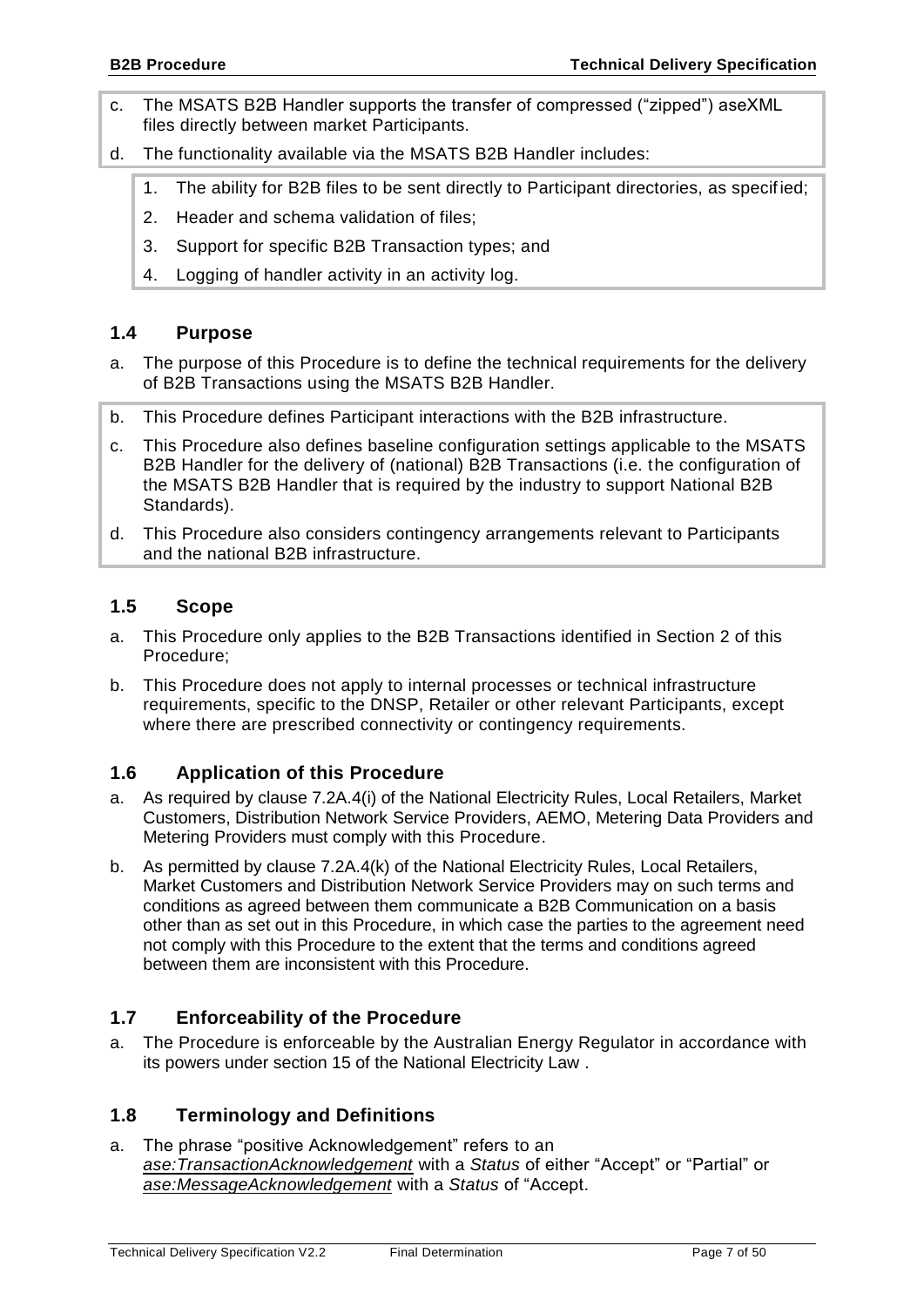- b. The phrase "negative Acknowledgement" refers to either an *ase:TransactionAcknowledgement* or *ase:MessageAcknowledgement* with a *Status* of "Reject", or an *ase:Event*.
- c. The phrase "positive ase:MessageAcknowledgement" refers to an ase:MessageAcknowledgement with a Status of "Accept".
- d. The phrase "positive ase: TransactionAcknowledgement" refers to an ase:TransactionAcknowledgement with a *Status* of either "Accept" or "Partial".

### <span id="page-7-0"></span>**1.9 Related Documents**

- a. This Procedure has been prepared in conjunction with and should be read in conjunction with:
	- 1. B2B Procedure Technical Guidelines for B2B Procedures;
	- 2. B2B Procedure Service Order Process;
	- 3. B2B Procedure Meter Data Process;
	- 4. B2B Procedure Customer and Site Details Notification Process; and
	- 5. Guidelines for Development of A Standard for Energy Transactions in XML (aseXML), also known as the 'aseXML Guidelines'. The current location is: [http://www.aemo.com.au/aseXML/guidelines.html.](http://www.aemo.com.au/aseXML/guidelines.html)
- b. Participants should also refer to the following documents. It should be noted that these documents have been prepared by way of assistance only and are not a legally binding document nor does it affect in any way the interpretation of this Procedure.
	- 1. 010905 Technical Architecture Design Report v4.4
	- 2. National B2B Standards Framework
	- 3. MSATS B2B Handler (published by AEMO)
	- 4. B2B Notice for Electricity B2B

# <span id="page-7-1"></span>**1.10 Availability**

- a. Each Participant and AEMO agrees to use reasonable endeavours to make that portion of the National B2B Infrastructure over which they have control and for which they are responsible available at all times. However each Participant and AEMO are not able to guarantee the provision of a continuous and fault free National B2B Infrastructure for various reasons, including:
	- 1. the conduct of a user of the National B2B Infrastructure;
	- 2. an electrical or telecommunications fault or failure;
	- 3. an emergency or fault rectification procedure;
	- 4. scheduled maintenance;
	- 5. a fault, virus, security breach or breakdown;
	- 6. an event of force majeure.
- b. All obligations imposed on a Participant and/or AEMO in this Procedure must be read subject to clause [1.10](#page-7-1) (a) above.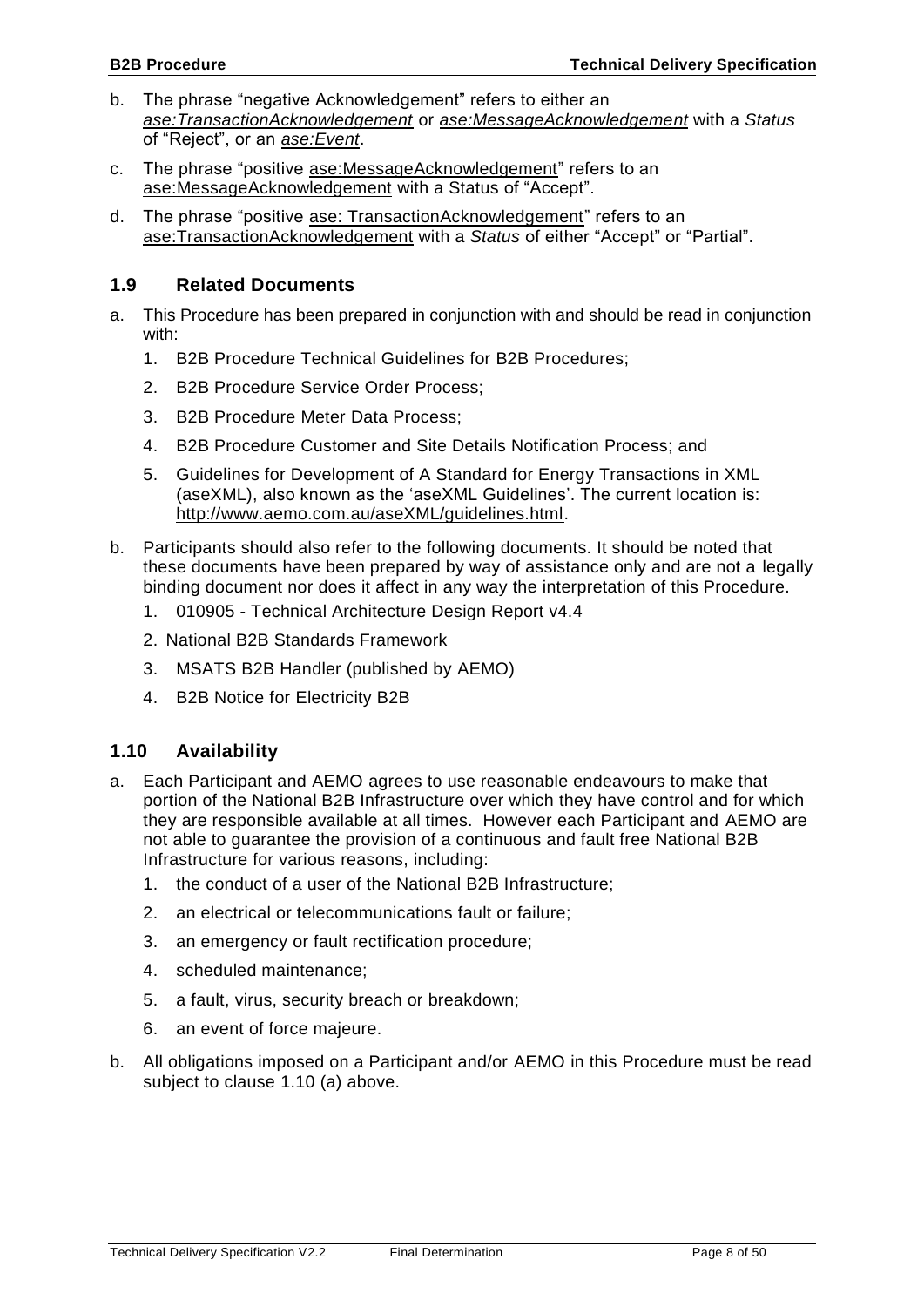# <span id="page-8-0"></span>**2 MESSAGE FORMAT REQUIREMENTS**

#### <span id="page-8-1"></span>**2.1 Overview**

- a. B2B Procedures define a series of B2B interactions as Business Documents or Business Signals.
- b. Business Documents are Notifications, Requests or Responses between Participants and contain important relevant business information.
- c. Business Signals are used to indicate the receipt, acceptance/rejection of a Business Document.
- d. Business Documents and Business Signals are mapped onto aseXML Transactions and Acknowledgements, respectively.

### <span id="page-8-2"></span>**2.2 Transaction Formats**

a. Participants must ensure that Business Documents are physically realised in aseXML as Transactions, in accordance with the following table:

| <b>Process</b><br>Area  | <b>Business</b><br><b>Document</b>                 | aseXML<br><b>Transaction</b>                              | <b>Transa</b><br>ction<br>Group | <b>Description</b>                                                                                                        |
|-------------------------|----------------------------------------------------|-----------------------------------------------------------|---------------------------------|---------------------------------------------------------------------------------------------------------------------------|
| Meter Data              | MeterData<br>Notification                          | ase:MeterDataNotificati<br>on                             | <b>MTRD</b>                     | Meter Readings (includes CSV<br>component in a valid MDFF).                                                               |
|                         | ProvideMeterDat<br>а<br>Request                    | ase:MeterDataMissingN<br>otification                      | <b>MTRD</b>                     | Request for meter data                                                                                                    |
|                         | MeterDataVerify<br>Request                         | ase:MeterDataVerifyRe<br>quest                            | <b>MTRD</b>                     | Request for meter data to be<br>verified                                                                                  |
| Service<br>Orders       | <b>ServiceOrder</b><br>Request                     | ase:ServiceOrderReque<br>st                               | SORD                            | Service Order Request (note,<br>New Connections and Meter<br>Adds/Alts service order requests<br>are not relevant to NSW) |
|                         | <b>ServiceOrder</b><br>Response                    | ase:ServiceOrderRespo<br>nse                              | SORD                            | Service Order Response                                                                                                    |
|                         | <b>ServiceOrder</b><br>Appointment<br>Notification | ase:ServiceOrderRespo<br>nse                              | SORD                            | <b>New Connection Appointment</b><br>Notification (only used in SA)                                                       |
| Customer<br>Data        | CustomerDetails<br>Notification                    | ase:CustomerDetails<br>Notification                       | CUST                            | <b>Customer Details Notification</b>                                                                                      |
|                         | <b>CustomerDetails</b><br>Request                  | ase:CustomerDetailsRe<br>quest                            | <b>CUST</b>                     | Request for a customer details<br>notification                                                                            |
|                         | <b>SiteAccess</b><br>Notification                  | ase:AmendMeterRoute<br>Details/AmendSiteAcce<br>ssDetails | <b>SITE</b>                     | Updated site access details<br>notification                                                                               |
| One Way<br>Notification | OneWayNotificati<br>on                             | Ase:<br>CSVNotificationDetail                             | <b>OWNP</b>                     | The CSV payload for the One<br>Way Notification Process.                                                                  |

# <span id="page-8-3"></span>**2.3 Mapping Business Signals to aseXML Acknowledgements**

a. Business Signals are physically realised in aseXML as Message and Transaction Acknowledgements (or negative Acknowledgements), in accordance with the following table: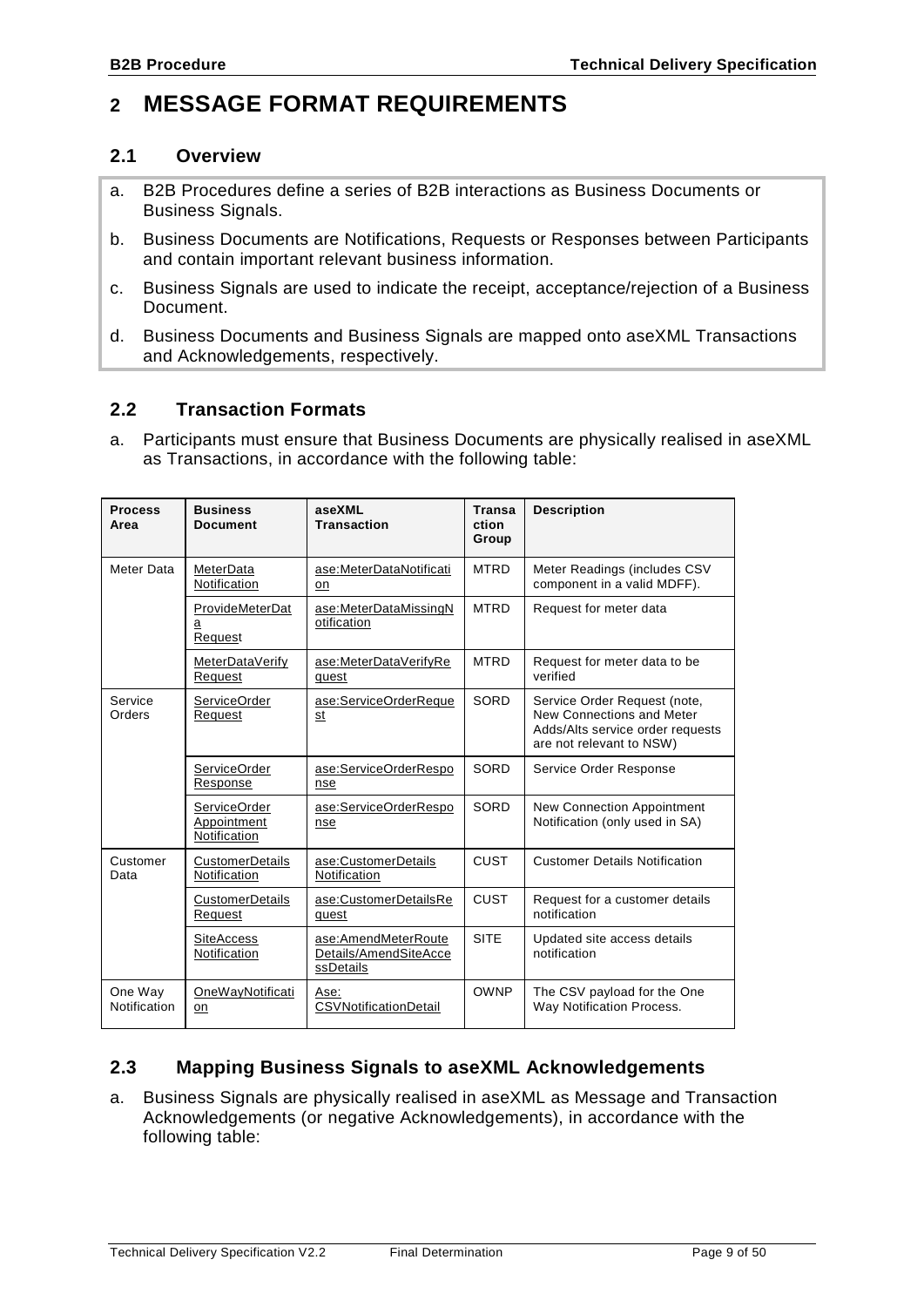| <b>Process</b><br>Area | <b>Business Signal</b>                      | aseXML<br>Equivalent                          | <b>Description</b>                                                                        |
|------------------------|---------------------------------------------|-----------------------------------------------|-------------------------------------------------------------------------------------------|
| All                    | <b>BusinessReceipt</b>                      | ase:MessageAcknowledgement<br>Or<br>ase:Event | A BusinessReceipt may be<br>communicated as a<br>MessageAcknowledgement or<br>as an Event |
|                        | <b>Business</b><br>Acceptance/<br>Rejection | ase:TransactionAcknowledgement                |                                                                                           |

### <span id="page-9-0"></span>**2.4 Message Format**

- <span id="page-9-1"></span>a. An aseXML Message may contain one or more aseXML Transactions. A Participant must
	- 1. Use reasonable endeavours to bundle Transactions in order to support efficient Message handling.
	- 2. Ensure that bundling of Transactions does not reduce their ability to meet the Timing Requirements for the delivery of Transactions.
	- 3. Ensure that only Transactions of the same Transaction Group are included in the same Message.
	- 4. Use reasonable endeavours to ensure that only Transactions of the same Transaction Priority (as defined in each B2B Procedure) are included in the same Message.
- <span id="page-9-2"></span>b. A Participant must ensure that the Message *Priority* must match the Priority character in the file name (refer [4.13](#page-37-0)[.a.](#page-37-2)[1\)](#page-37-3).
- c. A Participant must ensure that an aseXML Message complies with the restrictions set out in Section [4](#page-29-0) of this Procedure.
- d. Only one aseXML version (as defined in the aseXML Guidelines) of a B2B Transaction will be implemented by Industry at any given time.
- e. AEMO must ensure that the MSATS B2B Handler generates a Hub Acknowledgement (.ac1 file or negative Acknowledgement) in the same version of the schema as the received Message. Where the schema version of the file cannot be determined by the B2B Handler, AEMO must ensure that the B2B Handler will generate the Hub Acknowledgement in a default schema version.
- f. Participants must generate the Message acknowledgment in the current and approved version of the schema.
- g. Participants must ensure that their B2B System is capable of receiving aseXML Messages in any version of the schema that is approved and effective for the applicable B2B Procedure pursuant to the aseXML Guidelines.
- <span id="page-9-3"></span>h. Participants must ensure that they generate aseXML Messages in a version of the schema that is approved and effective for the applicable B2B Procedure pursuant to the aseXML Guidelines.
- i. An aseXML Message may contain one or more *BusinessAcceptance/Rejections*.
- <span id="page-9-4"></span>j. Participants may include *BusinessReceipts* and *BusinessAcceptance/Rejections* in the same aseXML Message. If *BusinessReceipts* and *BusinessAcceptance/Rejections* are included in the same aseXML message, then that message must be in the format of a Message Acknowledgement (see section [4.4](#page-29-4) [b\)](#page-30-2).
- k. AEMO is not required to ensure that items [a,](#page-9-1) [b,](#page-9-2) [h,](#page-9-3) and [j](#page-9-4) listed above are not validated by the MSATS B2B Handler.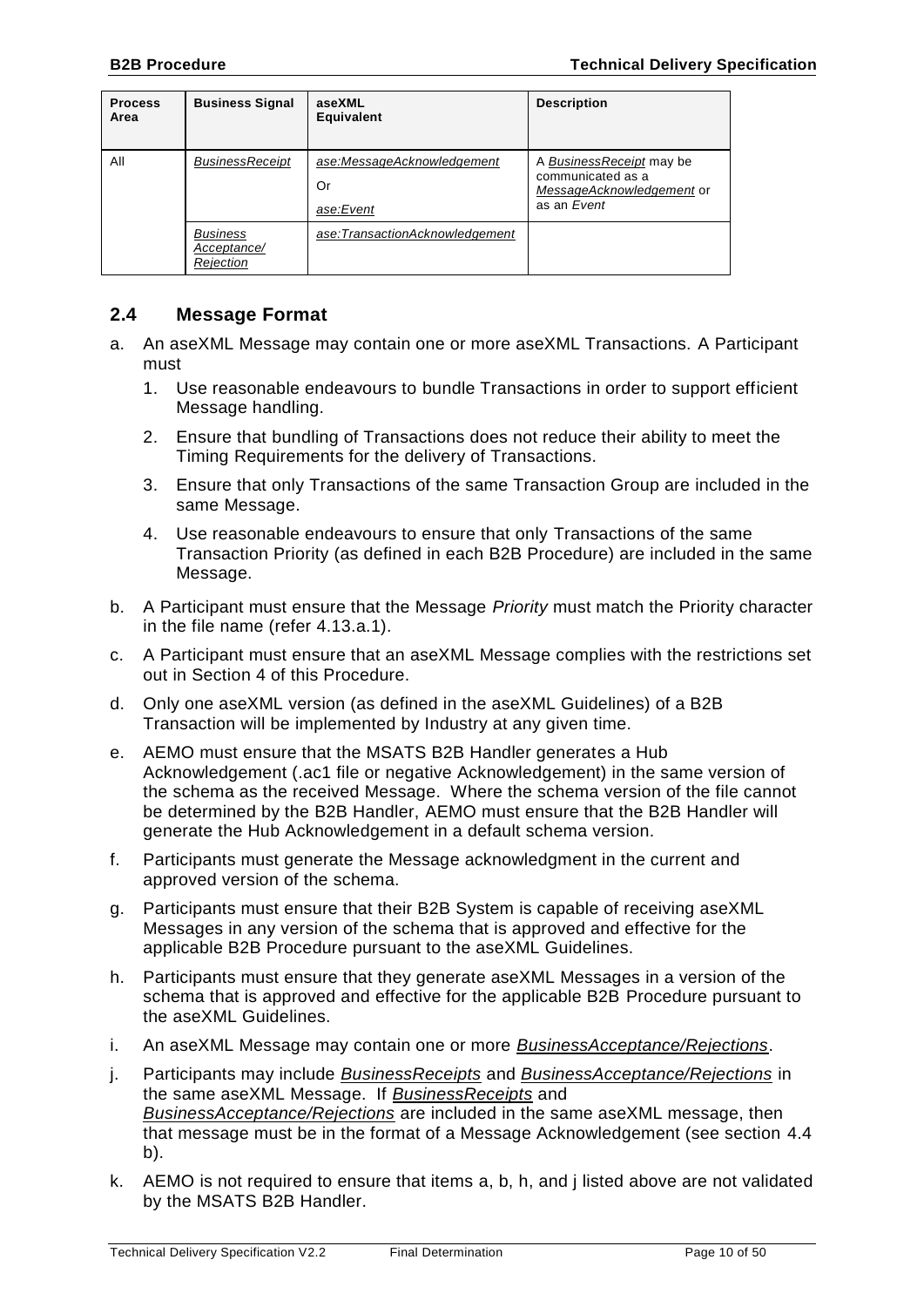# <span id="page-10-0"></span>**3 TRANSACTION MODEL**

#### <span id="page-10-1"></span>**3.1 Background**

- a. B2B Procedures have been developed based on Request/Response and Notification Business Transaction patterns to facilitate the electronic transfer of business documents.
- b. These patterns have been adapted from the ebXML Business Process Specification (ebXML Process Spec), and UN/CEFACT Modelling Methodology (UMM).
- c. Note that the way in which these Transaction patterns have been realised in aseXML is referred to as the Transaction Model and details the flow of aseXML Transactions and Acknowledgements between Participants via a centralised "hub" (the MSATS B2B Handler).

### <span id="page-10-2"></span>**3.2 Transaction Flow Model**

#### <span id="page-10-3"></span>**3.2.1 General aseXML conventions**

- a. Participants must ensure that all B2B interactions comply with the requirements for the aseXML protocol as defined in the aseXML Guidelines subject to the provisions of this Procedure.
- b. A Participant must ensure that their aseXML Message Handler implements the Acknowledgement model as defined in the aseXML Guidelines, and subject to the provisions of this Procedure.

#### <span id="page-10-4"></span>**3.2.2 B2B Procedure conventions**

- a. A Participant receiving a Message must ensure that an *ase:MessageAcknowledgement* is generated for every aseXML Message (.zip file) received.
- b. A Participant receiving a Transaction must ensure that an *ase:TransactionAcknowledgement* is generated for every Business Document that has passed validations associated with generating an *ase:MessageAcknowledgement*.

#### <span id="page-10-5"></span>**3.2.3 MSATS B2B Handler File Transfer and Acknowledgement Protocol**

- a. The MSATS B2B Handler facilitates the flow of aseXML Transactions and Acknowledgements between Participants using an extension of the MSATS File Exchange Protocol.
- b. This protocol is illustrated for a variety of scenarios in [Figure 1](#page-12-0)[-Figure 8,](#page-24-0) and the associated text.
- c. The activity diagrams [\(Figure 1,](#page-12-0) [Figure 3,](#page-17-0) [Figure 5](#page-20-0) and [Figure 7\)](#page-23-0) illustrate each of the major activities and decision points of the protocol. These diagrams are then organised with corresponding sequence diagrams to illustrate four possible scenarios associated with Transaction and Acknowledgement delivery (note: this **does not** represent a complete list of possible scenarios):
	- 1. Normal processing, i.e. no errors or schema validation failures.
	- 2. Message containing aseXML Transactions fails schema validation at the MSATS B2B Handler.
	- 3. The Outbox of the Recipient is full when checked by the MSATS B2B Handler.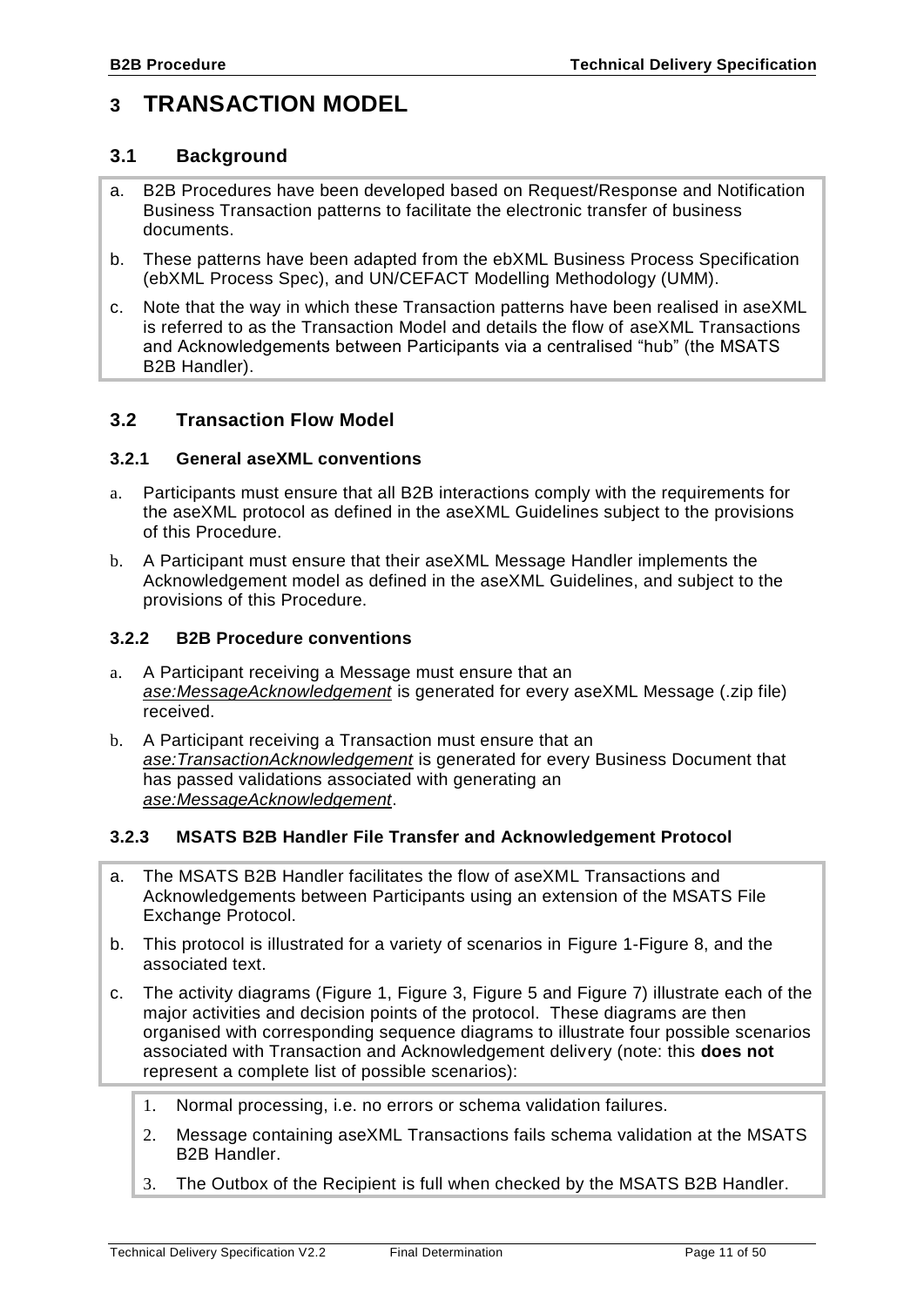4. *ase:MessageAcknowledgement* returned from Recipient to Initiator fails validation at the MSATS B2B Handler.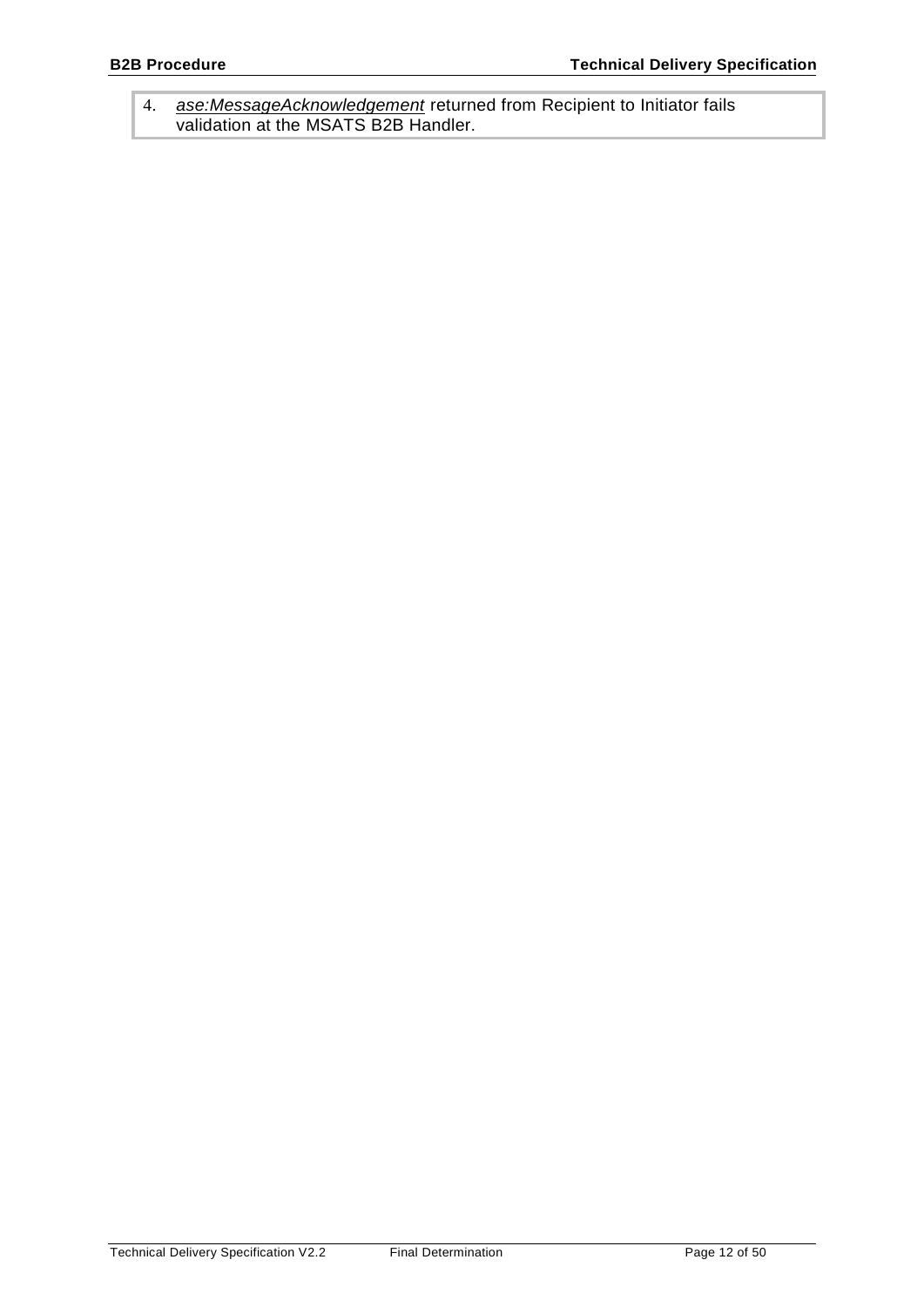

<span id="page-12-0"></span>**Figure 1: Activity Diagram - Acknowledgement Model for MSATS B2B Handler. Activities and decision points that form part of a normal processing cycle are highlighted in blue, i.e. no exceptions.**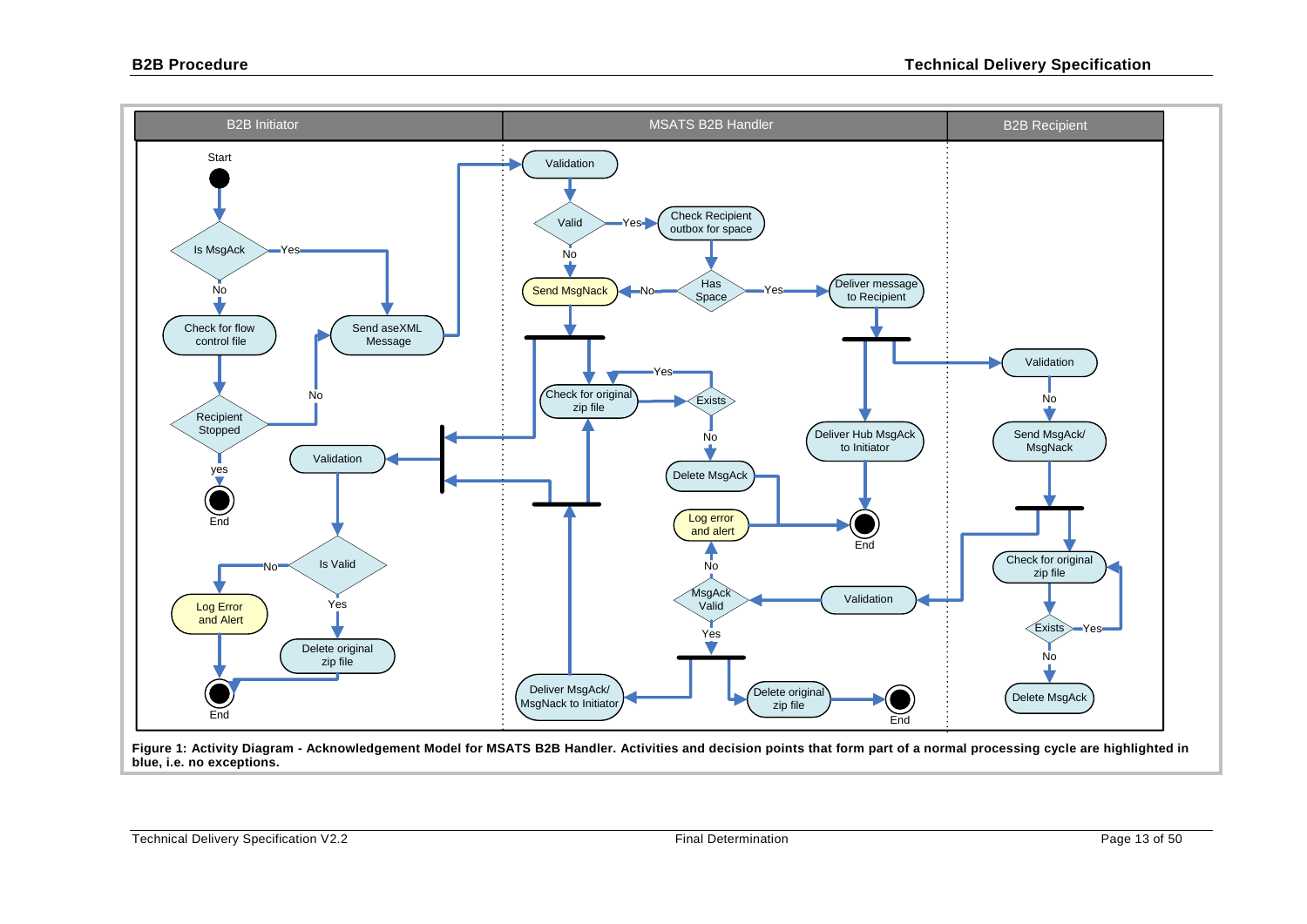<span id="page-13-0"></span>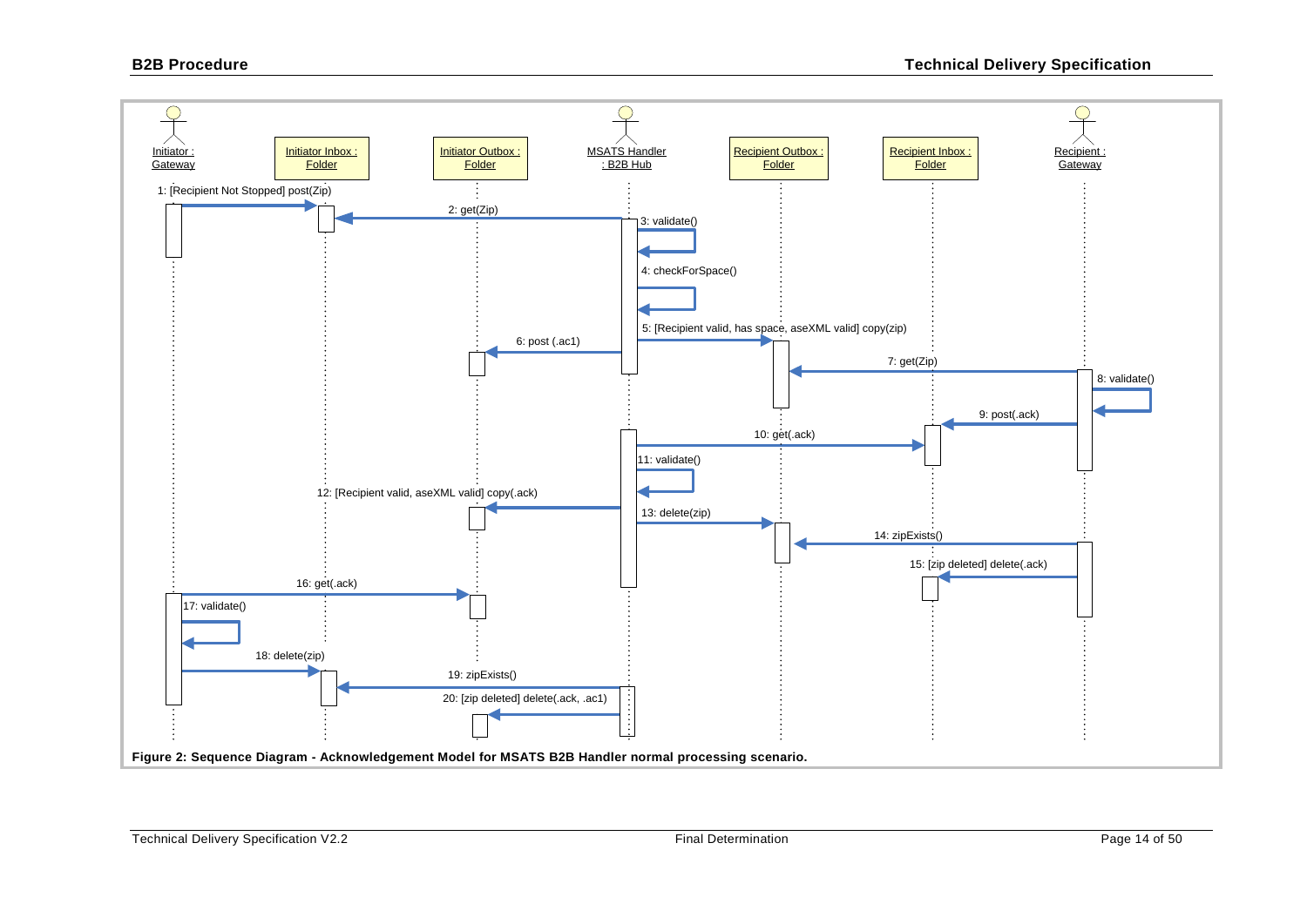#### <span id="page-14-0"></span>3.2.3.1 Default File Transfer and Acknowledgement Protocol – normal processing

- a. [Figure 1](#page-12-0) (activity diagram) and [Figure 2](#page-13-0) (sequence diagram) illustrate the normal processing scenario of the File Transfer and Acknowledgement Protocol as implemented by the MSATS B2B Handler.
- b. The diagrams above illustrate the default behaviour of Participant Gateways and the MSATS B2B Handler.
- c. The activities and decision points from [Figure 1](#page-12-0) that are involved in this scenario are highlighted in blue.
- d. The steps which must be followed in a normal processing scenario, from the perspective of the Initiator, are as follows (where the step numbers equate to the steps in the sequence diagram):

Step 1: The Initiator must use reasonable endeavours to first check that the Recipient Participant is not Stopped (see Section [4.12.1](#page-36-1) for the description of this term). If the Recipient is not Stopped the Initiator must transfer the Initiator's Message to the Initiator's MSATS B2B Handler Inbox. The Initiator must ensure that the Message is sent initially as a file with a ".tmp" extension, and renamed with a ".zip" extension upon completion of the copy process.

Step 2: AEMO must ensure that the MSATS B2B Handler reads the compressed file (.zip) from the Initiator Inbox.

Step 3: AEMO must ensure that the MSATS B2B Handler decompresses the B2B file and validates it as described in section [4.9.](#page-32-0)

Step 4: AEMO must ensure that the MSATS B2B Handler checks that the Recipient, as specified in the *To* field, has space for the Message in their Outbox.

Step 5: If the Message fails one of the validations outlined in steps 3 and 4 above, then the relevant Participant must comply with Sections [3.2.3.2](#page-17-1) and [3.2.3.3](#page-20-1) of this Procedure. In all other circumstances, AEMO must ensure that the MSATS B2B Handler copies (via a .tmp file) the unmodified ".zip" file from the Inbox of the Initiator to the Outbox of the Recipient.

Step 6: Upon successful completion of the ".zip" file copy, AEMO must ensure that the MSATS B2B Handler writes a Hub Acknowledgement to the Outbox of the Initiator, as notification of the successful transfer. AEMO must ensure that the Hub Acknowledgement is an *ase:MessageAcknowledgement* addressed from the MSATS B2B Handler, and is written as an uncompressed file with an ".ac1" extension (via a .tmp file). Participants are under no obligation to process this file.

Step 7: The Recipient must use reasonable endeavours to retrieve the ".zip" file from the Outbox.

Step 8: The Recipient must decompress the ".zip" file and must validate the contents of the aseXML Message. This validation may include aseXML schema validation, e.g. the Recipient may confirm the contents of the *To* and *From* fields of the aseXML Message for validity.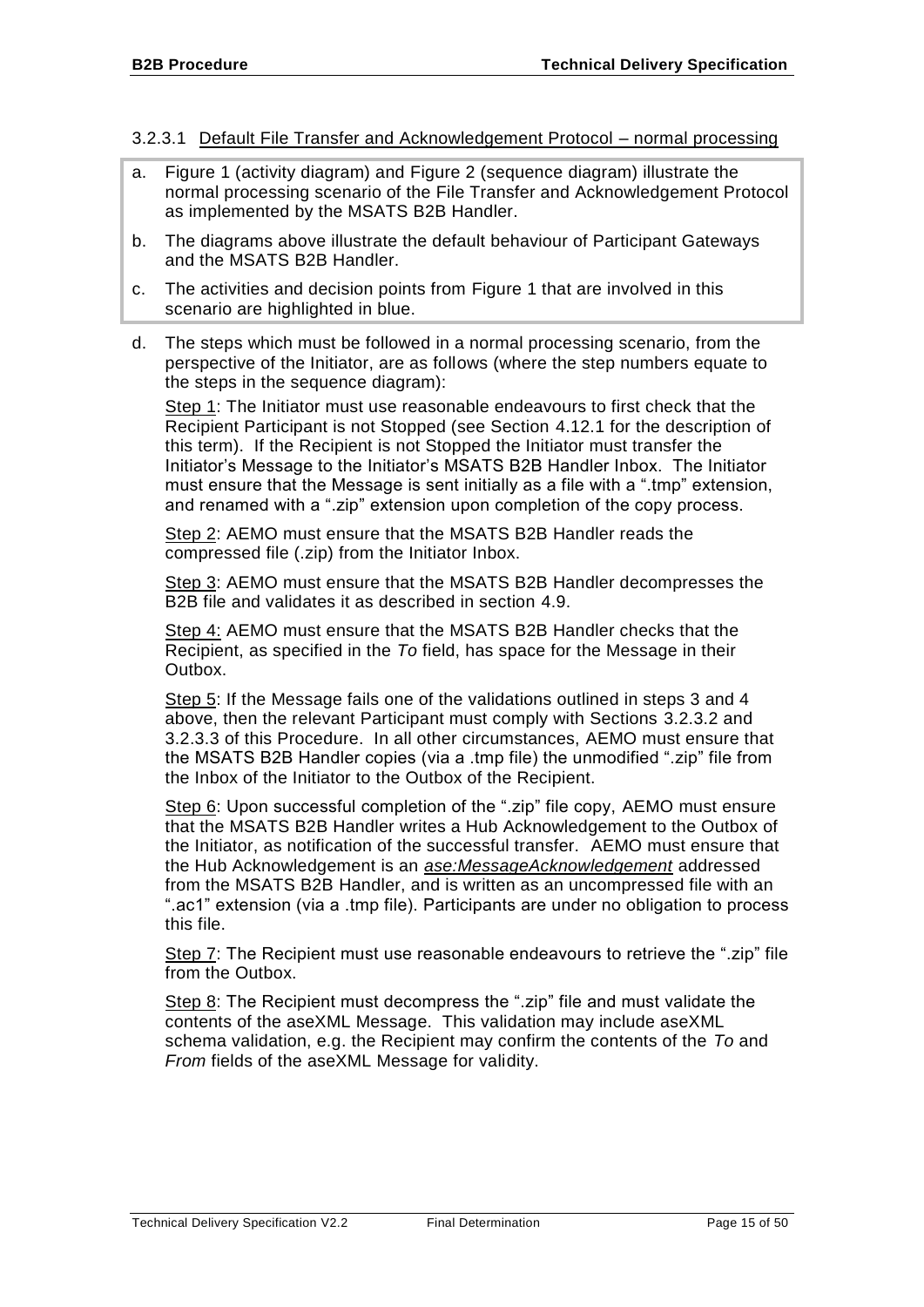Step 9: If the received aseXML Message fails validation then the Recipient must generate a negative *ase:MessageAcknowledgement* or *ase:Event* and post this as an uncompressed ".ack" file to their MSATS B2B Handler Inbox. In the case of validation failure, no further processing of the Message contents is required by the Recipient. If the Message passes validation then the Recipient must generate a positive *ase:MessageAcknowledgement* and again post this to their Inbox. In this case, the Recipient must continue with further processing of the aseXML Transactions contained within the Message.

- 1. In either case the Recipient must ensure that any ".ack" file generated has an identical file name to the received ".zip" file, except in the case where there is substitution of the ".ack" file extension.
- 2. A Recipient must ensure that an Acknowledgement file is initially written to the Inbox with a ".tmp" extension, and is only renamed with an ".ack" extension upon completion of the "Put" process.

Step 10: AEMO must ensure that the MSATS B2B Handler retrieves the ".ack" file from the Inbox of the Recipient.

Step 11: AEMO must ensure that the MSATS B2B Handler performs aseXML schema validation on the ".ack" file, and validates the contents of the aseXML *To* and *From* fields. In the case of validation failure the file must be dealt with in accordance with Section [3.2.3.4](#page-23-1) of this Procedure.

Step 12: If the ".ack" file passes validation, AEMO must ensure that the MSATS B2B Handler copies the ".ack" file, unmodified, from the Inbox of the Recipient to the Outbox of the Initiator.

Step 13: AEMO must ensure that the MSATS B2B Handler then deletes the corresponding ".zip" file from the Outbox of the Recipient. Identification of matching ".ack" and ".zip" files is achieved by file name comparison.

Step 14: The Recipient must use reasonable endeavours to verify that the ".zip" file has been removed from their Outbox. If at the time of verification the "zip" file has not been removed, the Recipient must use reasonable endeavours to verify its removal on the next "cycle".

Step 15: If the ".zip" file has been removed from a Recipient's Outbox, the Recipient must use reasonable endeavours to delete the corresponding ".ack" file from their Inbox. Identification of matching ".zip" and ".ack" files is achieved by file name comparison.

Step 16: The Initiator must use reasonable endeavours to retrieve the ".ack" file from their Outbox.

Step 17: The Initiator must validate the contents of the ".ack" file. This validation should include, but is not restricted to, aseXML schema validation.

Step 18: If the ".ack" does not pass validation the Recipient must use reasonable endeavours to follow the same steps as outlined for the MSATS B2B Handler in Section [3.2.3.3](#page-20-1) of this Procedure. Otherwise, if the ".ack" is valid, the Recipient must use reasonable endeavours to delete the corresponding ".zip" file from their Inbox. Identification of the correct ".zip" file is achieved by filename comparison of ".zip" and ".ack" files in the Inbox and Outbox, respectively.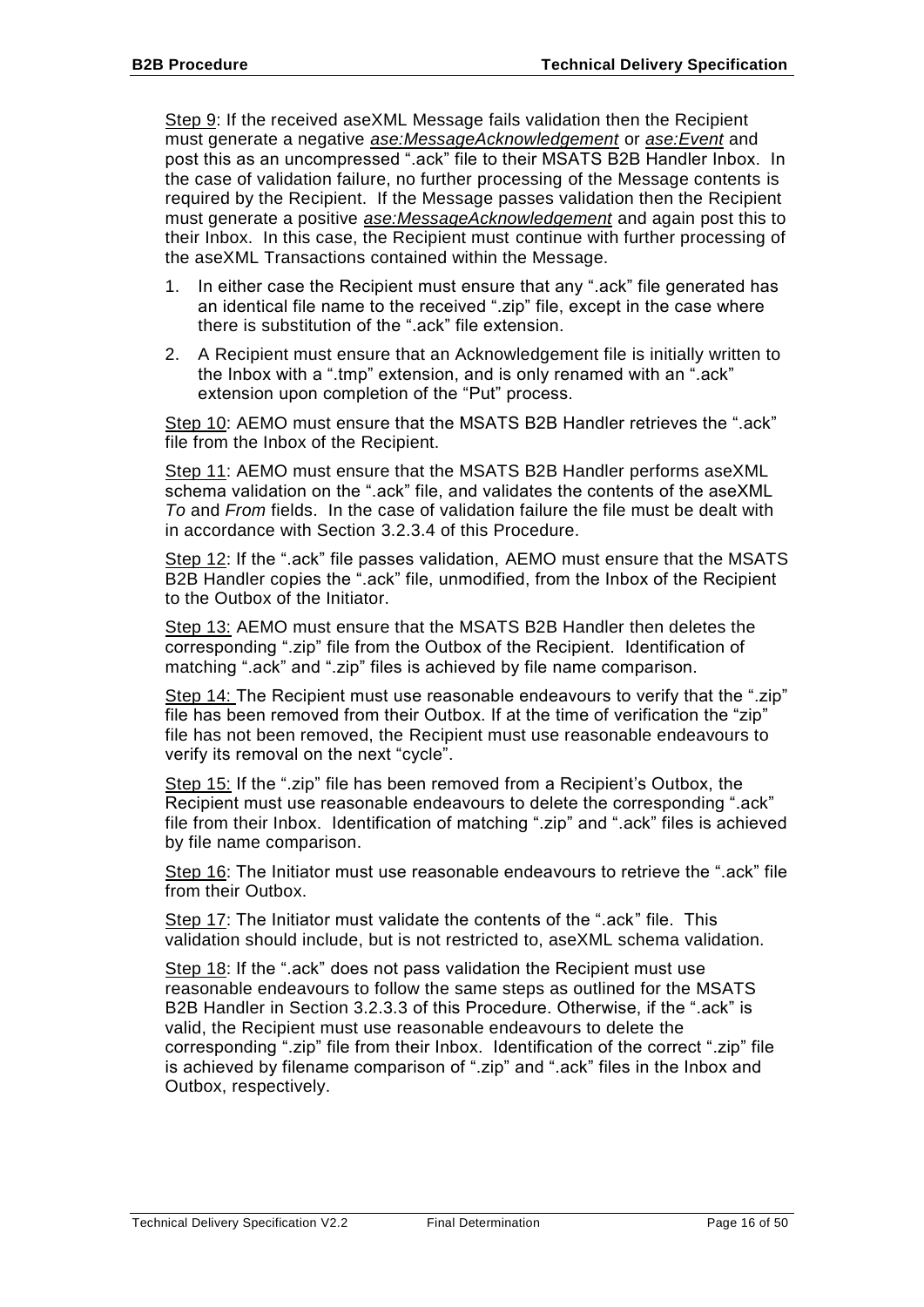Step 19: AEMO must ensure that the MSATS B2B Handler verifies if the ".zip" file has been removed from the Inbox of the Initiator. If during this verification the MSATS B2B Handler determines that the zip file has not been removed, AEMO must ensure the MSATS B2B Handler checks again for its removal on the next "cycle".

Step 20: If the ".zip" file has been removed, AEMO must ensure that the MSATS B2B Handler deletes the corresponding ".ack" and ".ac1" files from the Outbox of the Initiator. Identification of matching ".zip" and ".ack" or ".ac1" files is achieved by file name comparison.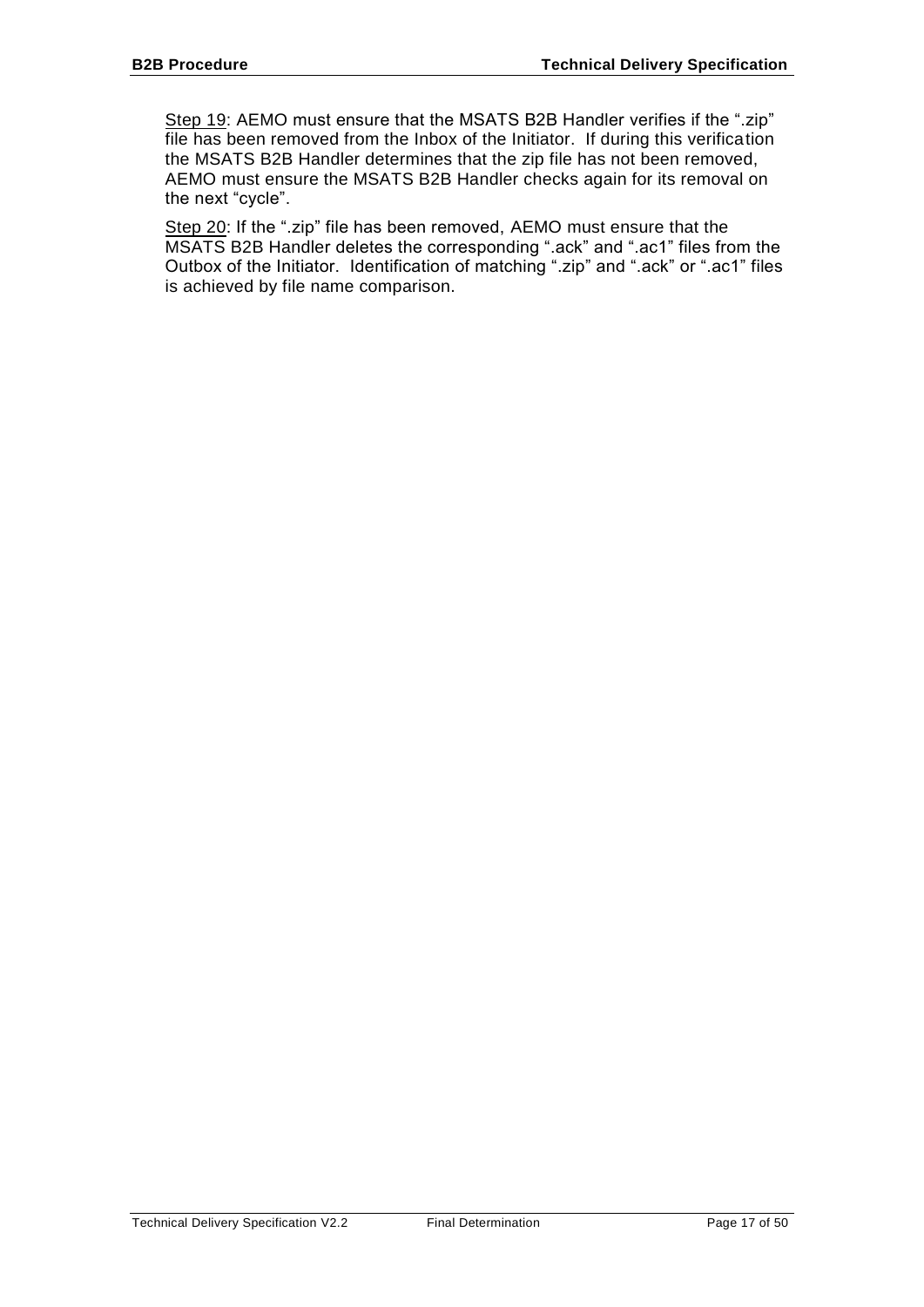

#### 3.2.3.2 File Transfer and Acknowledgement Protocol – validation failure of B2B aseXML Message

<span id="page-17-1"></span><span id="page-17-0"></span>**Figure 3: Activity Diagram - Acknowledgement Model for MSATS B2B Handler. Activities and decision points highlighted in blue for scenario where Hub receiv es an invalid aseXML Message from initiating gateway.**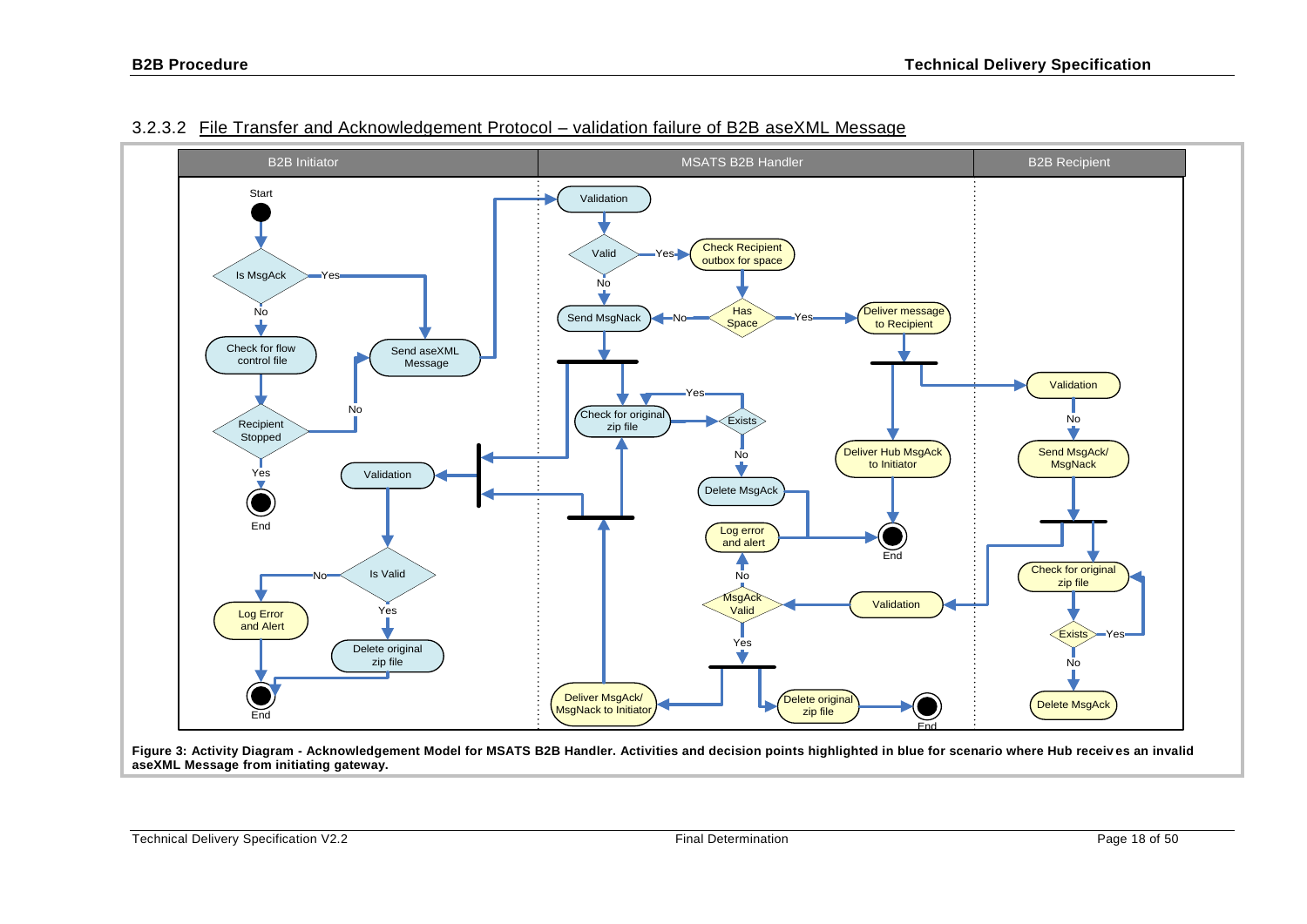<span id="page-18-0"></span>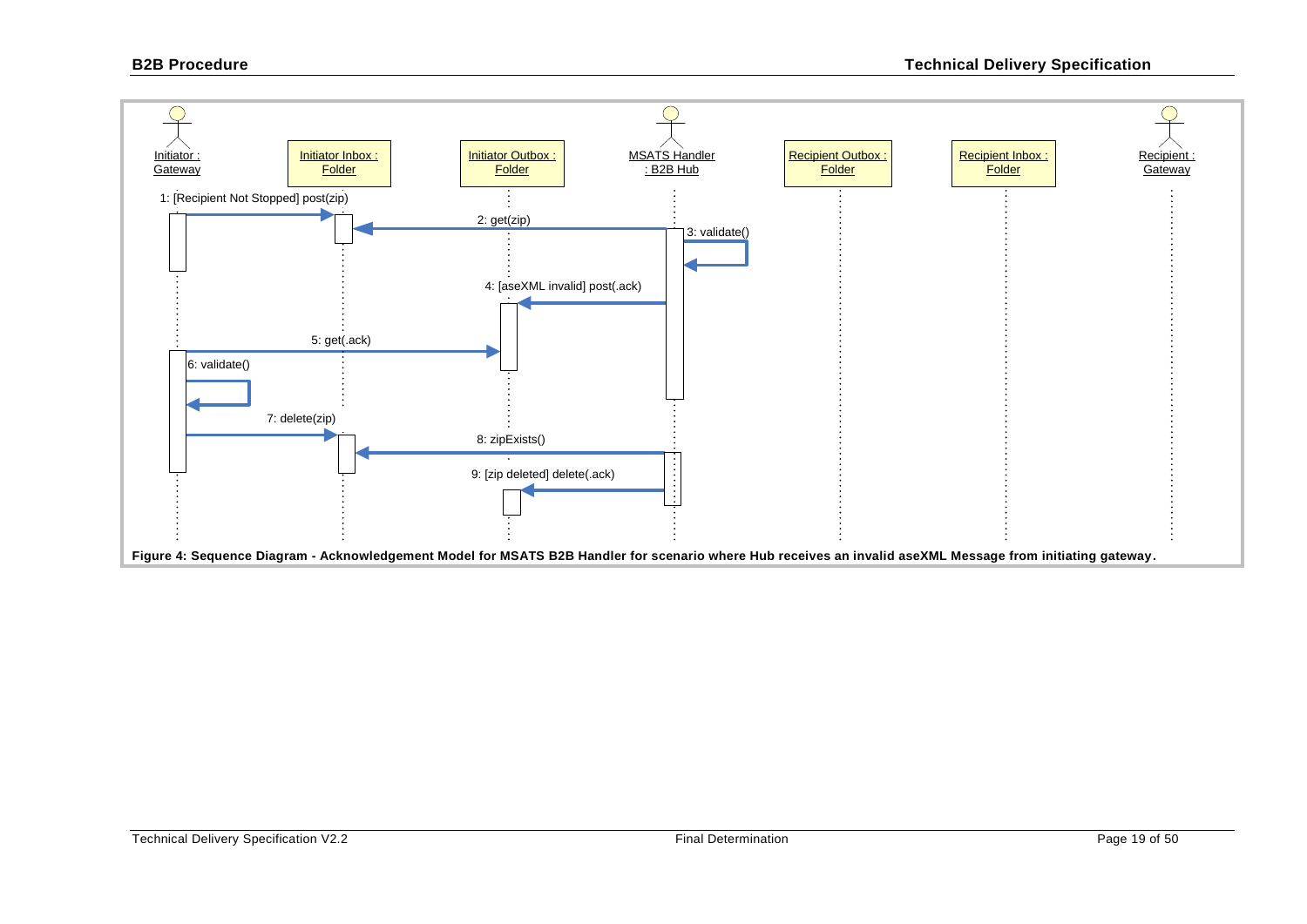- a. [Figure 3](#page-17-0) and [Figure 4](#page-18-0) illustrate the scenario where the aseXML B2B Message fails aseXML schema validation by the MSATS B2B Handler. This process would also occur where validation of the aseXML *To* and *From* fields failed.
- b. Steps 1-3 are the same as described in Section [3.2.3.1.](#page-14-0)
- c. Step 4: AEMO must ensure that the MSATS B2B Handler writes a negative *ase:MessageAcknowledgement*, or standalone *ase:Event* to the Outbox of the Initiator, as an uncompressed ".ack" file. An appropriate *ase:Code* identifies where the Outbox of the Recipient is full (*ase:Code*="111") or where the header is incorrect (*ase:Code*="7") or schema invalid (*ase:Code*="2").
- d. Steps 5-9 are the same as described in steps 16-20 of Section [3.2.3.1.](#page-14-0)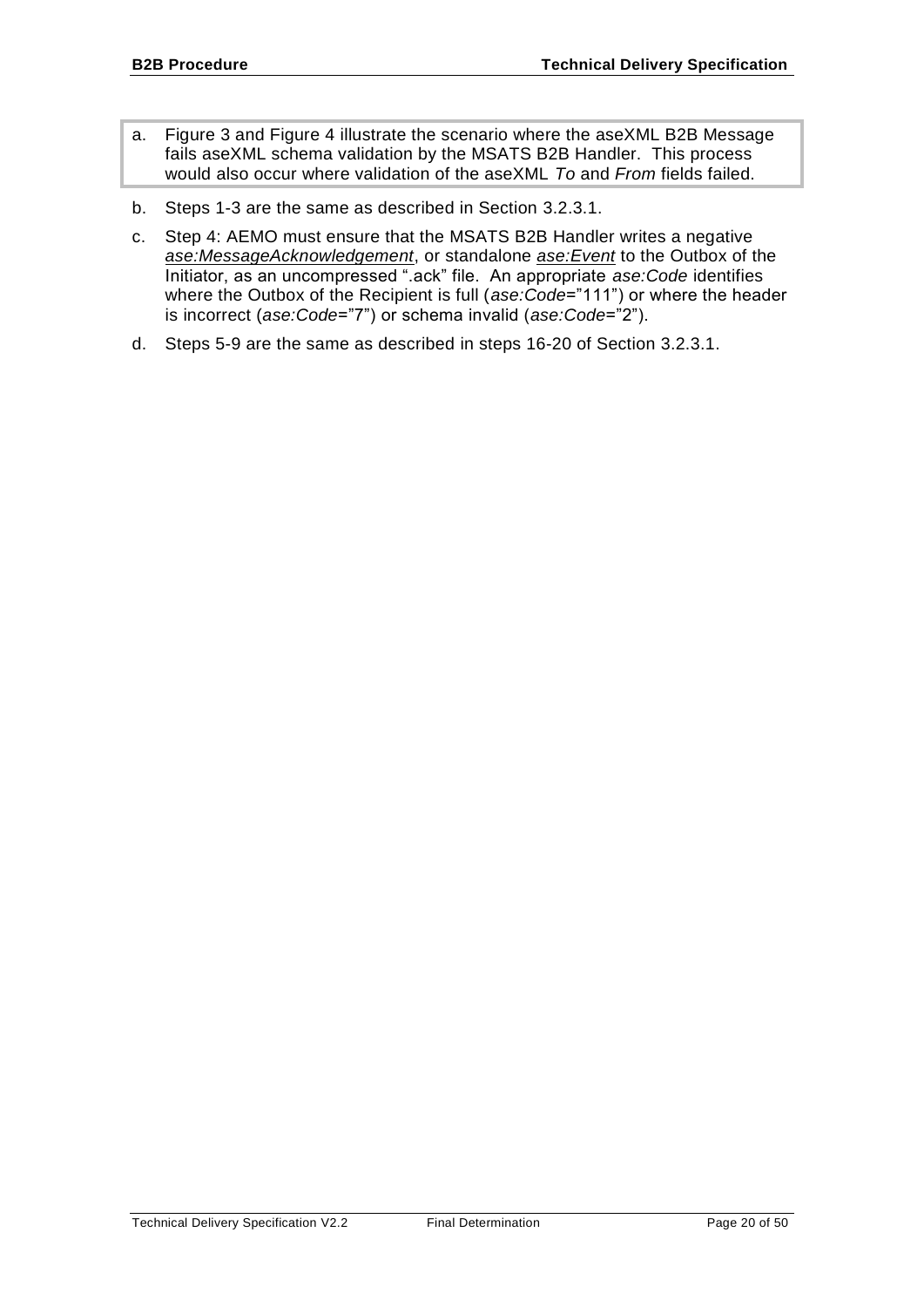

### 3.2.3.3 File Transfer and Acknowledgement Protocol – Recipient Outbox full

<span id="page-20-1"></span>**Figure 5: Activity Diagram - Acknowledgement Model for MSATS B2B Handler. Activities and decision points highlighted in blue for scenario where the Recipient Outbox is full when checked by the MSATS B2B Handler.**

<span id="page-20-0"></span>Technical Delivery Specification V2.2 Final Determination Page 21 of 50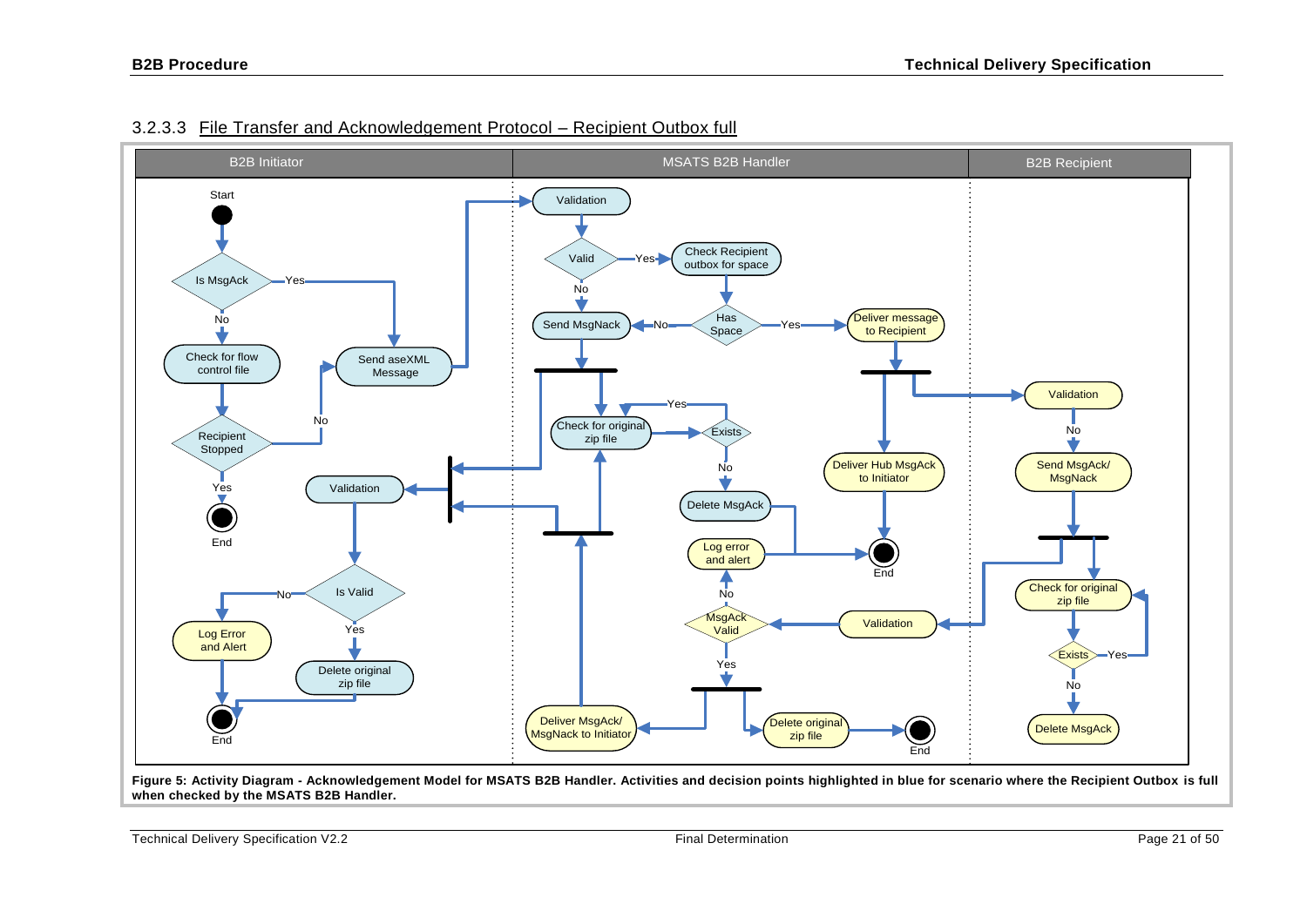<span id="page-21-0"></span>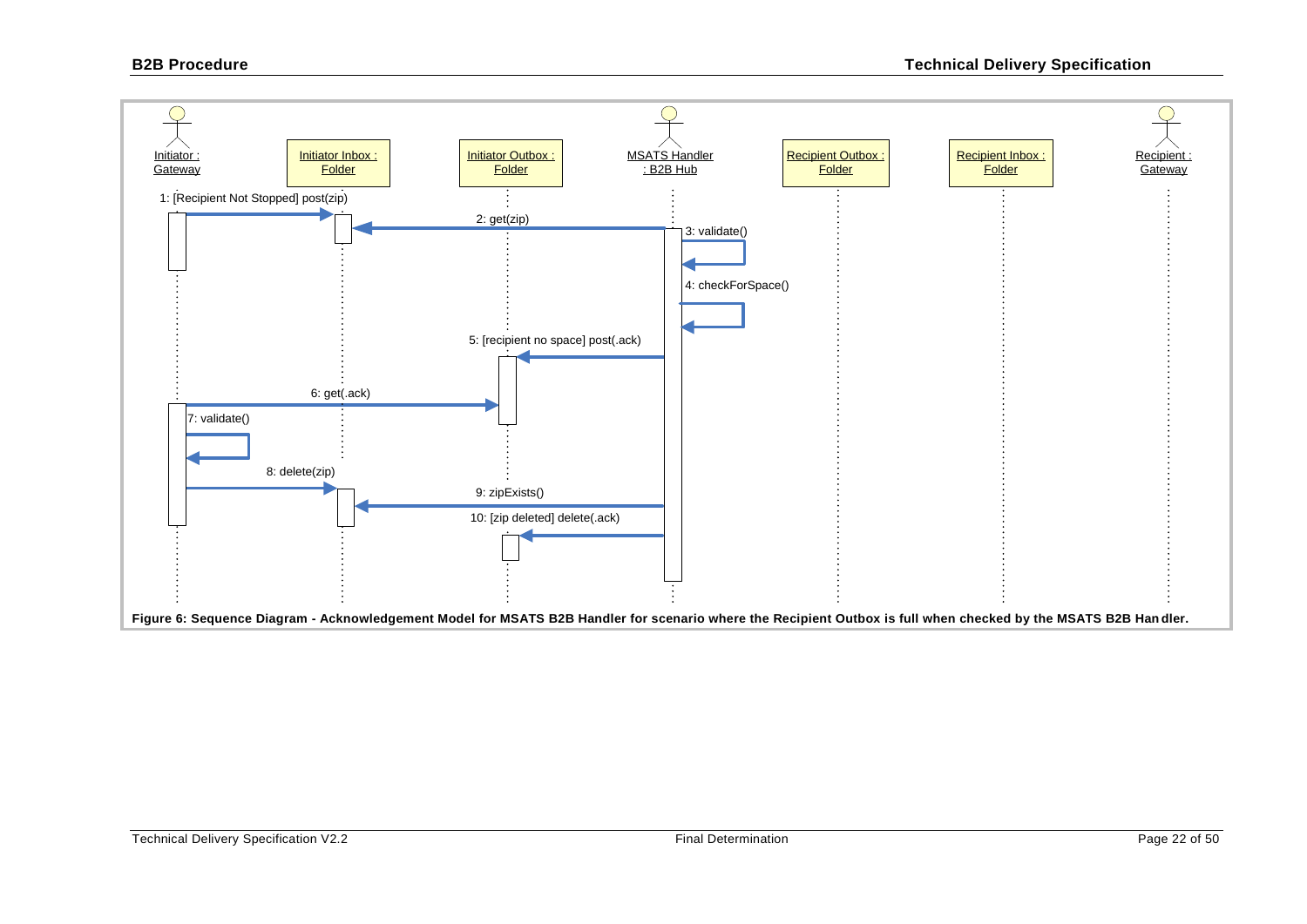- a. [Figure 5](#page-20-0) and [Figure 6](#page-21-0) illustrate the scenario where the MSATS B2B Handler determines that the Recipient has exceeded the flow control file limit that allows them to receive an aseXML Message, or ".zip" file. Note: this check is only performed for aseXML Messages containing Transactions and *ase:TransactionAcknowledgements*. The check is not performed on ".ack" files containing only *ase:MessageAcknowledgements*.
- b. Steps 1-4 are the same as described in Section [3.2.3.1.](#page-14-0)
- c. Step 5: AEMO must ensure that the MSATS B2B Handler writes a negative *ase:MessageAcknowledgement*, or standalone *ase:Event* to the Outbox of the Initiator, as an uncompressed ".ack" file. An appropriate *ase:Code* identifies where the Outbox of the Recipient is full (*ase:Code*="111").
- d. Steps 6-10 are the same as described in steps 16-20 of Section [3.2.3.1.](#page-14-0)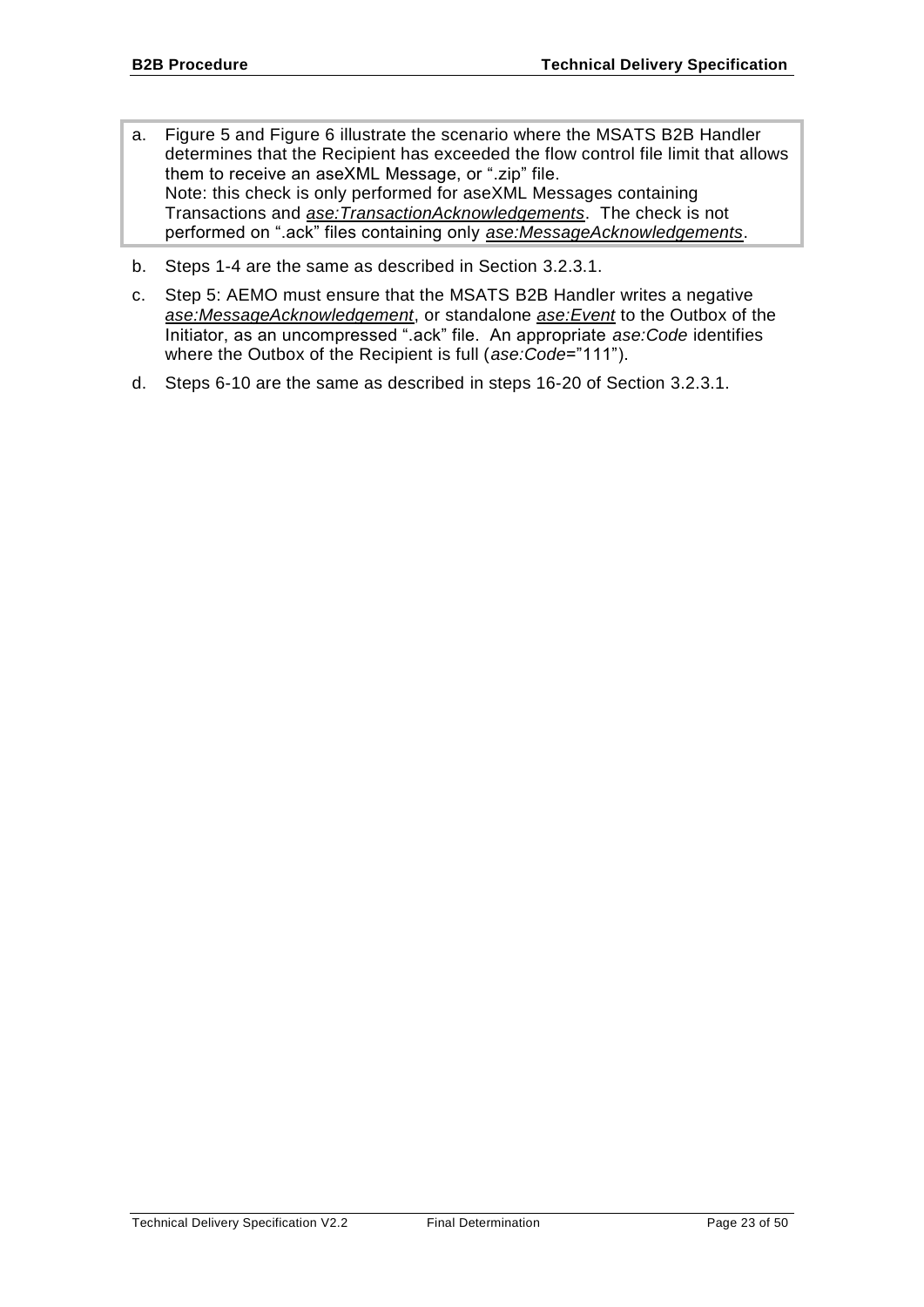

#### 3.2.3.4 File Transfer and Acknowledgement Protocol – ase:MessageAcknowledgement validation failure

<span id="page-23-1"></span><span id="page-23-0"></span>**Figure 7: Activity Diagram - Acknowledgement Model for MSATS B2B Handler. Activities and decision points highlighted in blue for scenario where Hub receiv es an invalid aseXML Message Acknowledgement from the Recipient gateway**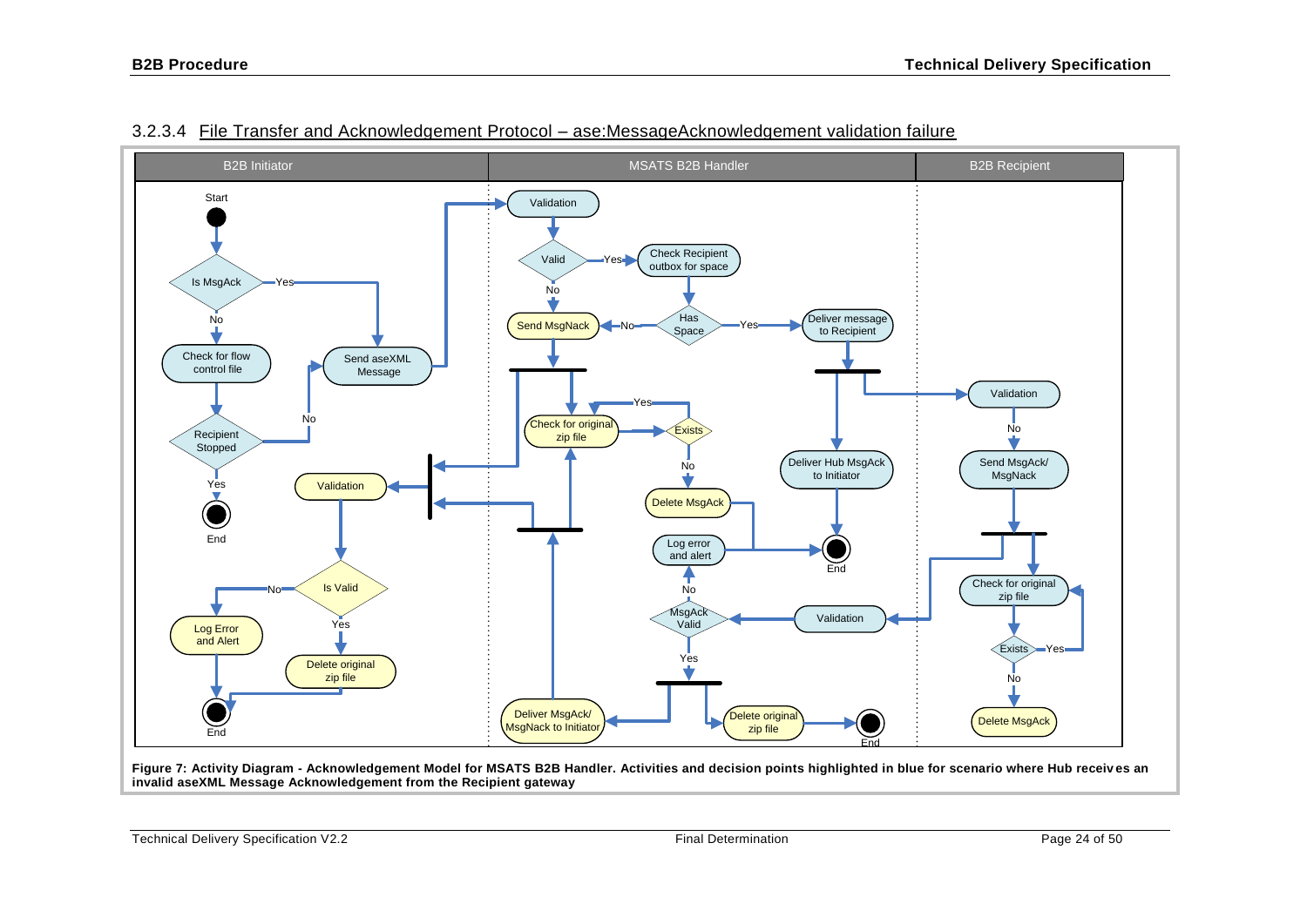<span id="page-24-0"></span>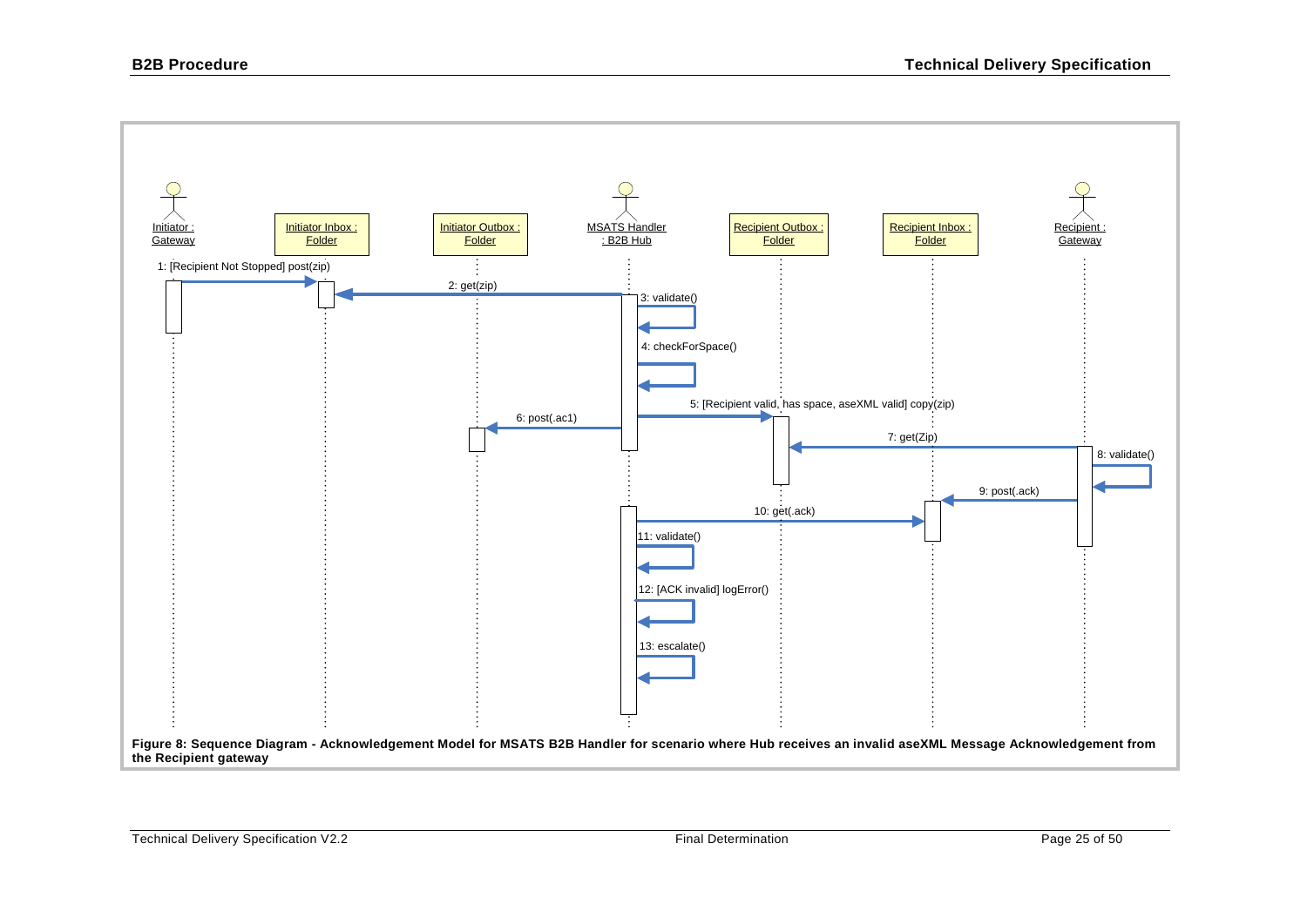- a. [Figure 7](#page-23-0) and [Figure 8](#page-24-0) illustrate the scenario where the *ase:MessageAcknowledgement* fails validation:
	- 1. Schema validation failure of either an *ase:MessageAcknowledgement* or standalone *ase:Event*.
	- 2. Invalid Participant in *To* field the value in the *To* field does not match the B2B Initiator.
- b. Steps 1-11: These are the same as for the "default" scenario, and are not repeated here (see Section [3.2.3.1\)](#page-14-0). Note: the following steps are applicable to both AEMO and a Participant upon validation failure of an *ase:MessageAcknowledgement*.
- c. Step 12: Upon *ase:MessageAcknowledgement* validation failure AEMO must ensure that the MSATS B2B e-Hub logs an error Message. The relevant Participant will be advised by the notification mechanism to be agreed by industry and published by AEMO.
	- 1. The Initiator of the ".ack" must remove the offending ".ack" file from the Inbox and, if necessary, replace it with a valid ".ack" file to allow the file exchange process to complete. AEMO must ensure that the MSATS B2B Handler does not transfer the offending ".ack" file to the Outbox of the Initiator of the original Message.

#### <span id="page-25-0"></span>**3.2.4 Worked Example of the Transaction Model applied to a Request and Response B2B interaction**

a. The following diagram (Figure 9) illustrates the full service order request/response process (without exceptions) using the prescribed Transaction model (with Messages sent via the MSATS B2B Handler):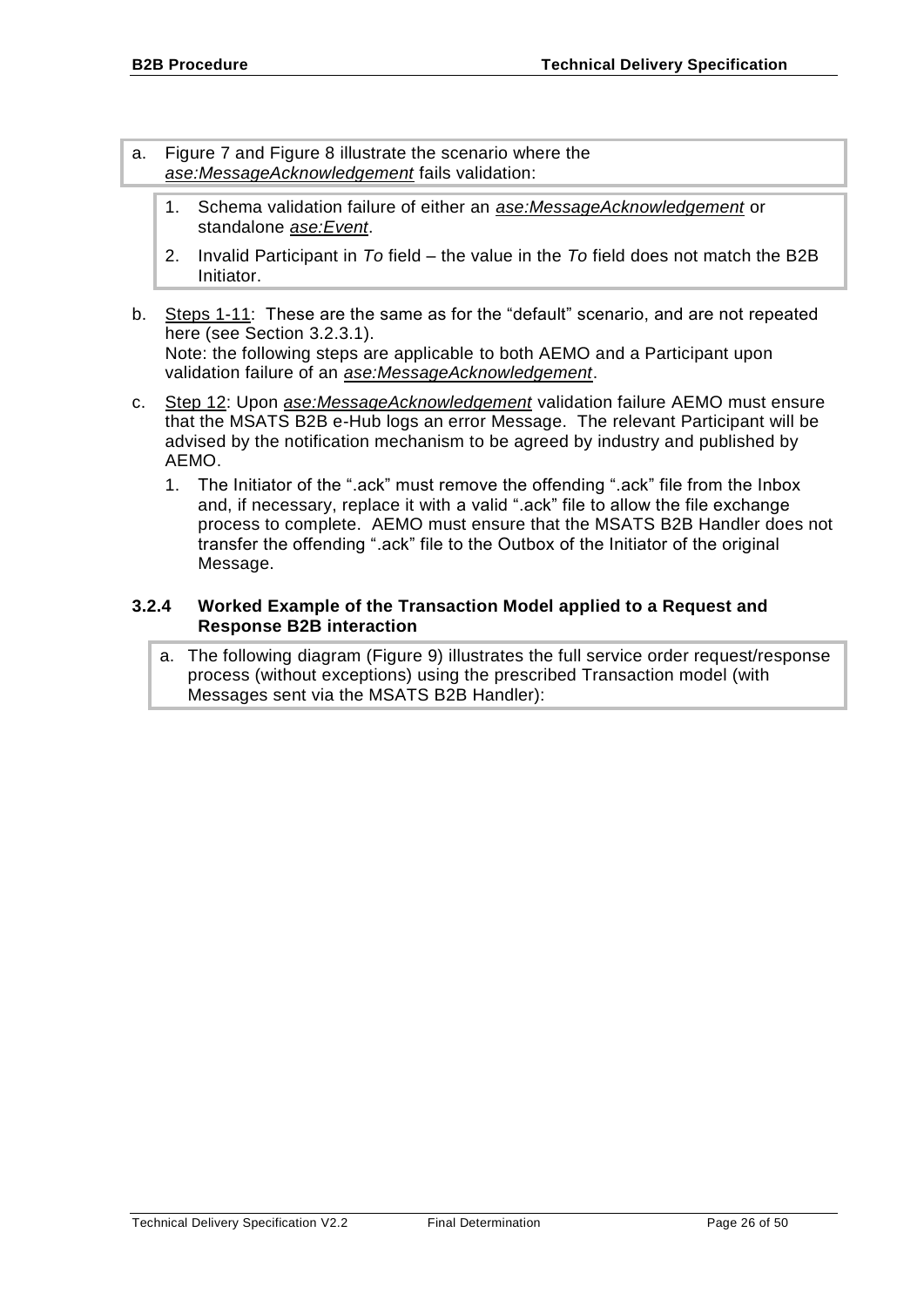

# <span id="page-26-0"></span>**3.3 aseXML Error Reporting and Handling**

a. Participants must ensure that error reporting and handling complies with aseXML Guidelines subject to the provisions of this Procedure.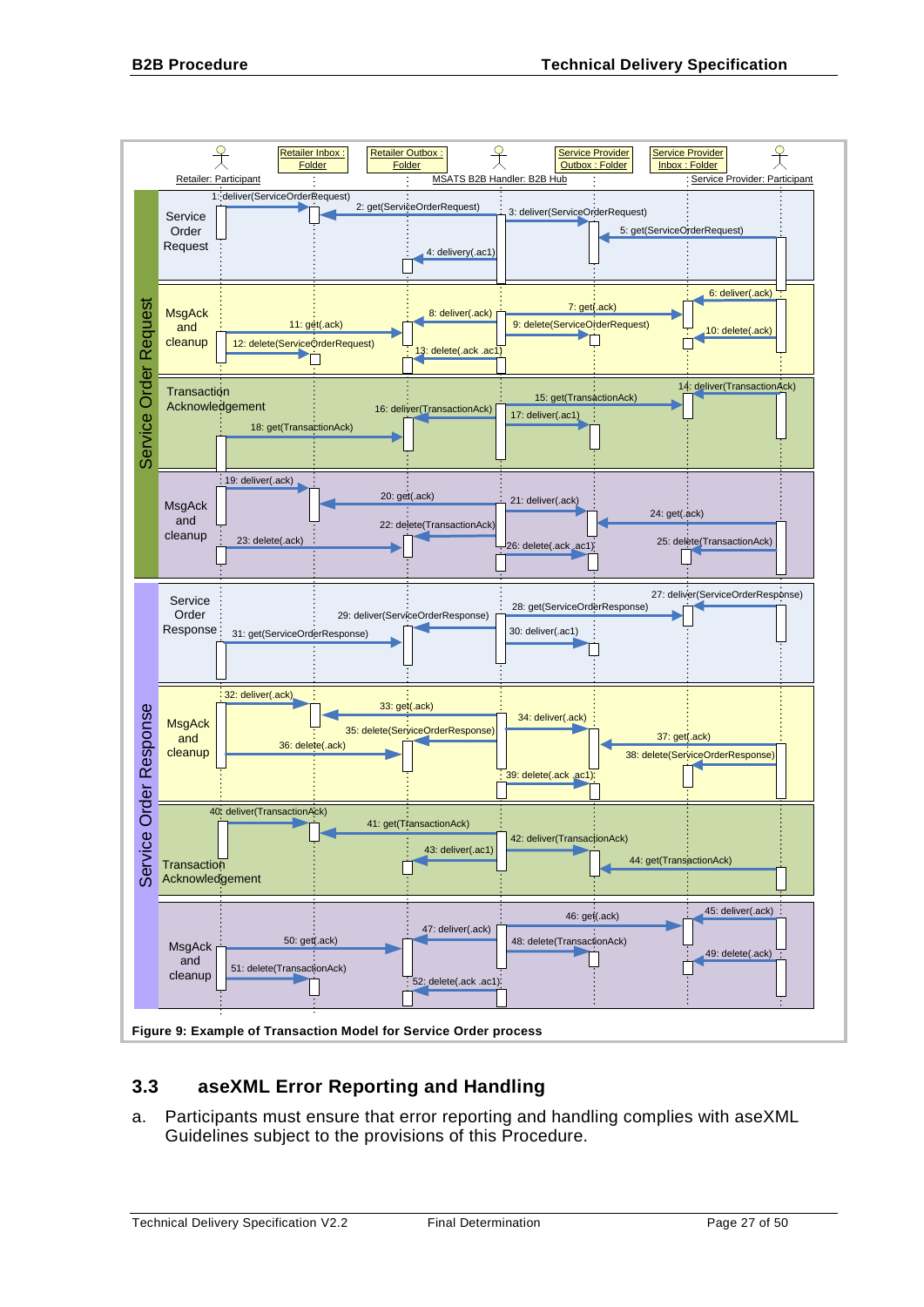## <span id="page-27-0"></span>**3.4 aseXML Events**

- a. All aseXML Transaction Acknowledgements and some response Transactions may contain the aseXML Event element; usage must be as defined in the aseXML Guidelines.
- b. Participants must use reasonable endeavours to ensure that a Generic Event Code is only used where a specific Event Code does not apply.

# <span id="page-27-1"></span>**3.5 A Summary of Transaction Model Exception Points**

a. The following table summarises the key exception points through the Transaction Model. Participants must use reasonable endeavours to comply with the actions to be taken as set out in the following table.

| <b>Exception</b> |                                                                                                                                                                     | Who needs to<br>take action | <b>Action to be taken</b>                                                                                                                                                                   |
|------------------|---------------------------------------------------------------------------------------------------------------------------------------------------------------------|-----------------------------|---------------------------------------------------------------------------------------------------------------------------------------------------------------------------------------------|
|                  | 1. Initiator determines that<br>intended Recipient of a B2B<br>Message has reached flow<br>control limit.                                                           | Initiator                   | Once relevant Timing<br>Requirements are<br>exceeded, raise issue with<br>appropriate technical<br>contact for Recipient, as<br>indicated by NEM Retail<br><b>Operations Contacts List.</b> |
| 2.               | B2B Message sent by Initiator<br>fails MSATS B2B Handler<br>validation.                                                                                             | Initiator                   | Address the indicated<br>reason for failure and<br>resend.                                                                                                                                  |
|                  | 3. An MSATS B2B Handler ".ac1"<br>Acknowledgement not received<br>in response to a B2B Message<br>sent by Initiator. See Section<br>4.10 for Timing Requirements.   | Initiator                   | Contact AEMO to raise<br>issue of potential<br>performance issue.                                                                                                                           |
|                  | 4. B2B Message sent by Initiator<br>fails Business Receipt validation<br>by the Recipient, ie Initiator<br>receives a negative ase:<br>MessageAcknowledgement       | Initiator                   | Address the indicated<br>reason for failure and<br>resend.                                                                                                                                  |
| 5.               | Ase:MessageAcknowledgement<br>not received in response to a<br><b>B2B Transaction. Participants</b><br>should refer to the Section 4.10<br>for Timing Requirements. | Initiator                   | Raise potential<br>performance issue with<br>appropriate technical<br>contact for Recipient, as<br>indicated by NEM Retail<br><b>Operations Contacts List.</b>                              |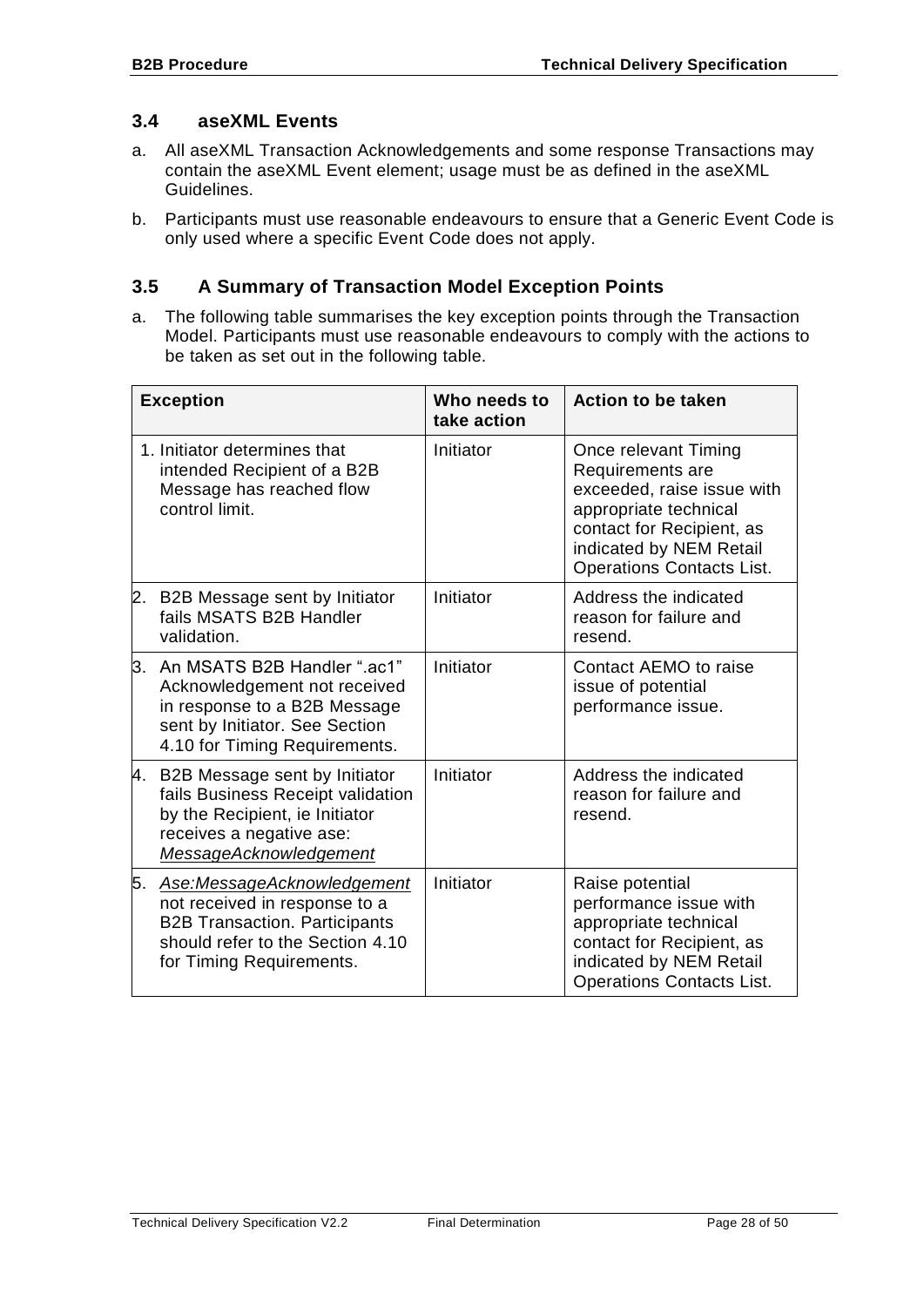| <b>Exception</b> |                                                                                                                                                                                                                                                                                                                                                                                                                           | Who needs to<br>take action | <b>Action to be taken</b>                                                                                                                          |
|------------------|---------------------------------------------------------------------------------------------------------------------------------------------------------------------------------------------------------------------------------------------------------------------------------------------------------------------------------------------------------------------------------------------------------------------------|-----------------------------|----------------------------------------------------------------------------------------------------------------------------------------------------|
| 6.               | Ase:TransactionAcknowledgem<br>ent not received within<br>appropriate timeframe from<br>posting a B2B Message to the<br><b>MSATS B2B Handler (and all</b><br>intermediary events have<br>occurred successfully).<br>(Participants should refer to the<br><b>B2B Procedures for specific</b><br>Timing Requirements, however<br>the Business<br>Acceptance/Rejection is<br>typically required within one<br>business day.) | Initiator                   | Raise non-delivery issue<br>with appropriate technical<br>contact for Recipient, as<br>indicated by NEM Retail<br><b>Operations Contacts List.</b> |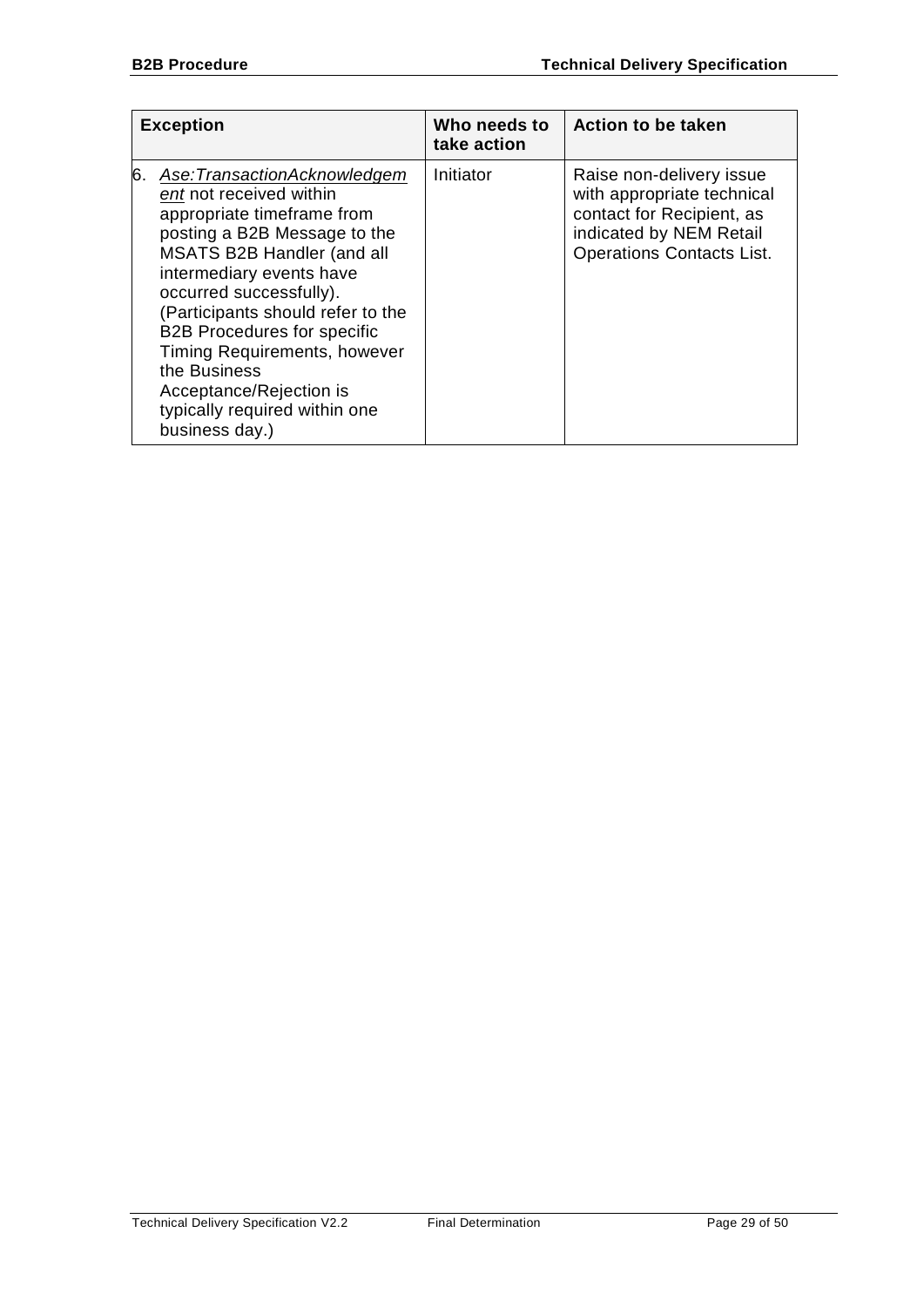# <span id="page-29-0"></span>**4 TRANSACTION DELIVERY REQUIREMENTS**

# <span id="page-29-1"></span>**4.1 The Use of File Based Messaging**

- a. The National B2B Infrastructure implements file based messaging.
- b. Participants must ensure that all aseXML Messages are transmitted as files and adhere to the requirements stated throughout this Procedure.

# <span id="page-29-2"></span>**4.2 Delivery Mechanisms**

- a. With the exception of the CustomerDetailsReconciliation Business Document, Participants must ensure that all B2B Transactions and Acknowledgements are sent via the MSATS B2B Handler in accordance with the requirements of this Procedure, subject to contingency provisions set out in section [5](#page-41-0) of this Procedure.
	- 1. The delivery method for the use of the CustomerDetailsReconciliation Transaction, must be in accordance with clause 2.2.5 (c) of the B2B Procedure Customer and Site Details Notification Process.
- b. The National B2B Infrastructure used to deliver B2B Transactions supports "once and once only delivery". Subject to [4.14:](#page-37-1)
	- 1. Participants must not re-use *ase:MessageID* where they have received a Message Acknowledgement from the Recipient for that Message.
	- 2. Participants must not re-use *ase:TransactionID* where they have received a Transaction Acknowledgement from the Recipient for that Transaction.
- c. Participants acknowledge and accept that Transactions and Acknowledgements may be delivered to a Participant out of sequence. Participant systems must not assume a given delivery sequence. Refer to the B2B Procedures for any specific out of sequence handling requirements.

# <span id="page-29-3"></span>**4.3 Participant Addressing**

- a. Participants must issue B2B Messages using valid ParticipantIDs (as published by AEMO) in the *ase:To* and *ase:From* fields of the Message header.
- b. Participants must ensure that ParticipantIDs used relate to the appropriate role for the NMI for the B2B Message (e.g. a Retailer ParticipantID must not be used in the *ase:From* field for an ase:MeterDataNotification).
- c. Participants must ensure that the Participant IDs used in Request and Response Transactions match. That is, the *ase:From* Participant ID in the Request (e.g. ase:ServiceOrderRequest) must be the same as the *ase:To* Participant ID in the Response (e.g. ase:ServiceOrderResponse). Participants must ensure that Participant IDs used in any Acknowledgements match the Transaction to which they relate.

# <span id="page-29-4"></span>**4.4 Compression**

a. Participants must send all aseXML Messages containing aseXML Transactions as compressed files with a ".zip" extension. Participants may send Transaction Acknowledgements either in the same format as aseXML Transactions or, if sent at the same time as corresponding Message Acknowledgements, in the format described in [4.4](#page-29-4) [b.](#page-30-2) Standalone Transaction Acknowledgements must be sent as compressed files.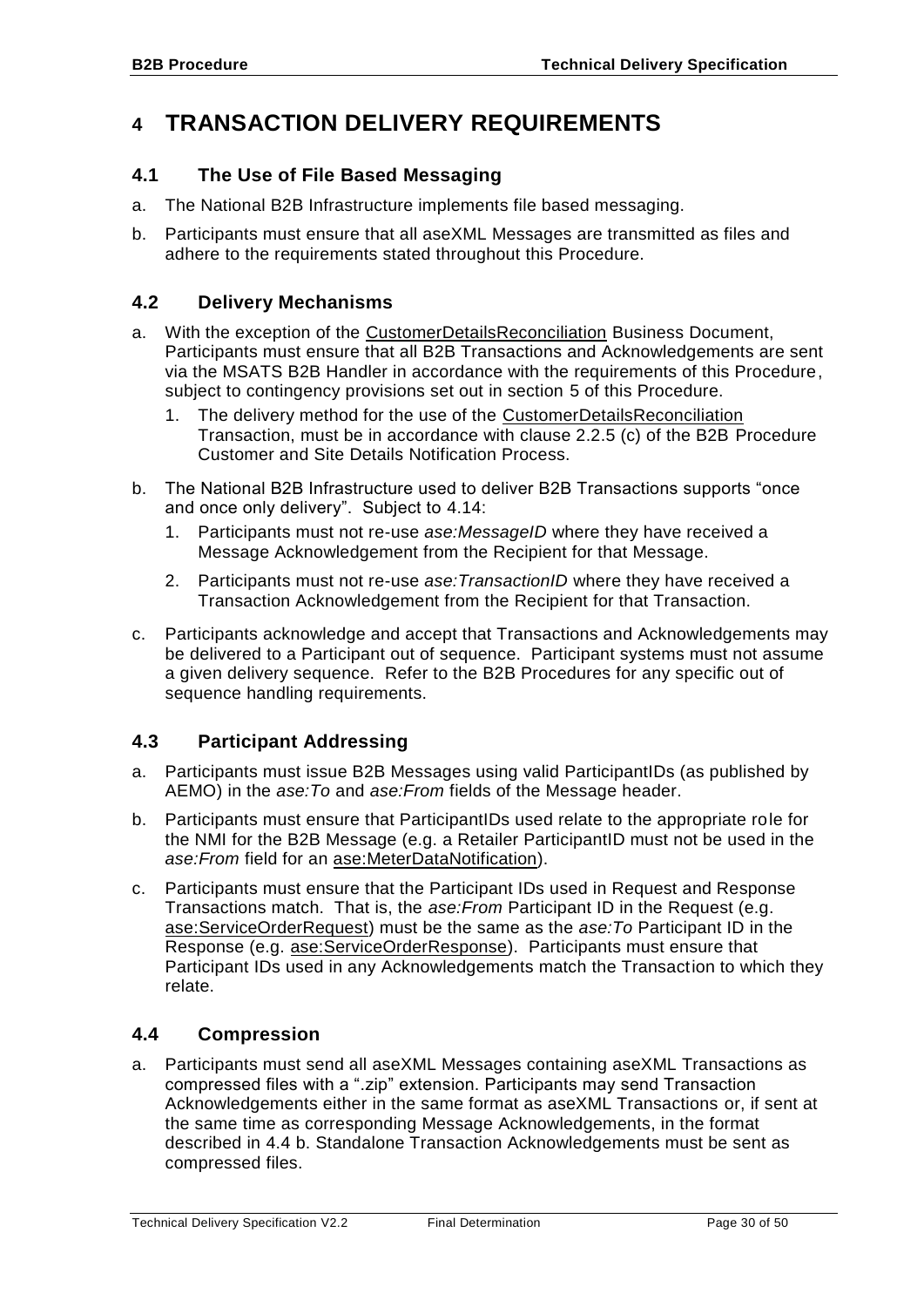- <span id="page-30-2"></span>b. Participants must send all Message Acknowledgements as an .ack or .ac1 files that are not compressed.
- c. Participants must send all standalone ase:Events as .ack files that are not compressed.
- d. Participants must ensure that any zip file sent is not password protected.
- <span id="page-30-3"></span>e. Participants must ensure that the path name is not included in the zip file.
- <span id="page-30-4"></span>f. Participants must ensure that the zip file only contains one aseXML file.
- <span id="page-30-5"></span>g. Participants must ensure that any embedded file has the same name as the zip file, with an ".xml" extension.
- h. Participants acknowledge and accept that items [e,](#page-30-3) [f,](#page-30-4) and [g](#page-30-5) listed above are not validated by the MSATS B2B Handler.

# <span id="page-30-0"></span>**4.5 Overview of MSATS B2B Handler Functionality**

#### <span id="page-30-1"></span>**4.5.1 Functional Overview**

- a. The MSATS B2B Handler provides the functionality of a "mailbox" service distributing B2B files directly between valid market Participants.
- b. AEMO must ensure that the functionality of the MSATS B2B Handler includes:
	- 1. The ability for B2B files to be sent directly to Participant directories ("Inbox") as specified.
	- 2. Header and schema validation of files.
	- 3. Production of a negative Hub Acknowledgement in the case of B2B Message failure.
	- 4. A subdirectory that contains flow control files (.stp files) identifying Participants who are Stopped.
	- 5. (By reading this subdirectory before lodging a new file and not lodging files for stopped Participants, an Initiator can avoid receiving a negative Acknowledgement).

If a Participant that a B2B Transaction is being sent to has reached its file limit, the B2B file transfer fails and a negative hub Acknowledgement is sent to the B2B Initiator. (This limit is configurable per Participant and is independent of MSATS file limits.)

- 6. Support for specific B2B Transaction types.
- 7. Logging of MSATS B2B Handler activity in an activity log (not the MSATS database).
- 8. Creation of a B2B e-Hub Acknowledgement file with a different extension (.ac1) is created to signify the successful transfer of a B2B Transaction to the intended Recipient. That is, the .ac1 file contains a positive *ase:MessageAcknowledgement*. The intended Recipient signifies successful reception of the B2B file by creation of an Acknowledgement file with an .ack extension, which is then copied to the B2B Initiator.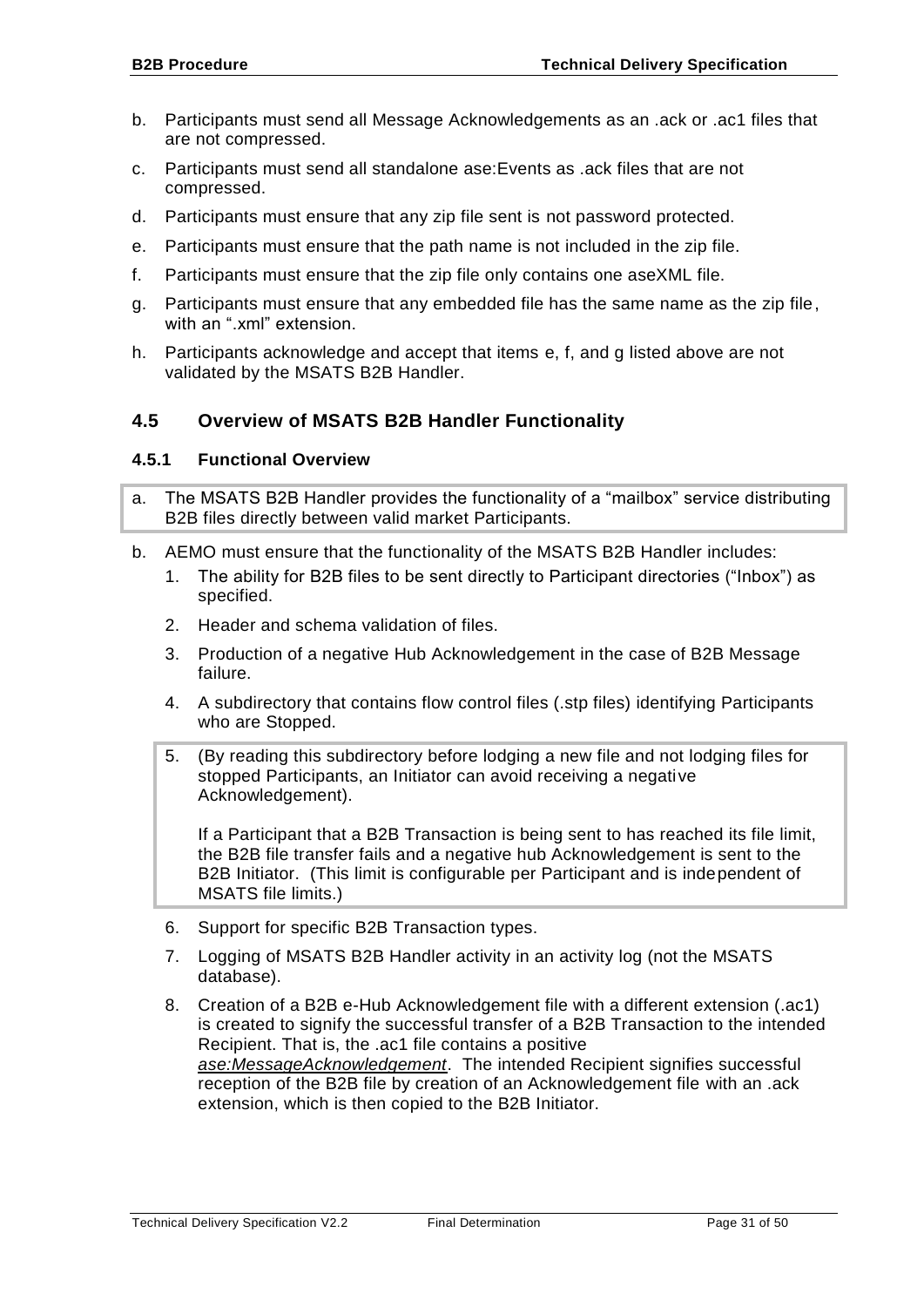c. Where a Recipient's Inbox contains an invalid *ase:MessageAcknowledgement(s)* or invalid standalone *ase:Event(s)*, the Recipient can still initiate Transactions by lodging ".zip" files into their Inbox (refer [3.2.3.4\)](#page-23-1). These .zip files will be delivered. The Recipient will also continue to receive Transactions, but the MSATS B2B Handler will not deliver the corresponding *ase:MessageAcknowledgements*. This will eventually result in the flow control limit being exceeded if the error(s) is not resolved.

# <span id="page-31-0"></span>**4.6 Authentication and Non-repudiation**

- a. Non-repudiation seeks to ensure tamper proof delivery and authentication of the Initiator. AEMO must ensure that this is supported by the MSATS B2B Handler as follows:
	- 1. Network isolation is provided by the use of the National B2B Infrastructure that is a private, isolated and secure network. The National B2B Infrastructure is only capable of being accessed by authorised Participants.
	- 2. Participant Network Authentication whereby, once connected to the National B2B Infrastructure, a Participant may only gain access to the MSATS B2B Handler via userID and password authentication.
	- 3. Manual non-repudiation is also supported by the persistence of every B2B Transaction that is processed by the MSATS B2B Handler.
	- 4. All aseXML Transactions and Acknowledgements are delivered by the MSATS B2B Handler with no modification.

### <span id="page-31-1"></span>**4.7 Priority of aseXML Messages**

- a. Unless otherwise specified in another B2B Procedure, Participants must ensure that:
	- 1. All fully tagged aseXML Transactions are sent as Medium Priority aseXML documents.
	- 2. All aseXML wrapped CSV Transactions are sent as Low Priority aseXML documents.
- b. Participants must ensure that the ase:*MessageAcknowledgements* and ase:*TransactionAcknowledgements* are the same priority as the Initiating Message.
- c. Participants acknowledge and accept that items 4.7 (a) and 4.7 (b) listed above shall not be validated by the MSATS B2B Handler.

#### <span id="page-31-2"></span>**4.8 Size of aseXML Messages**

- a. Participants must ensure that Messages containing B2B aseXML Transactions do not exceed an uncompressed Message size of 1 MB.
- b. Participants acknowledge and accept that the MSATS B2B Handler will reject Messages that exceed the 1MB limit. AEMO must use reasonable endeavours to ensure that the MSATS B2B Handler rejects Messages which exceed 1MB with an Event Code (*ase:Code*) of "6", i.e. "Message too big".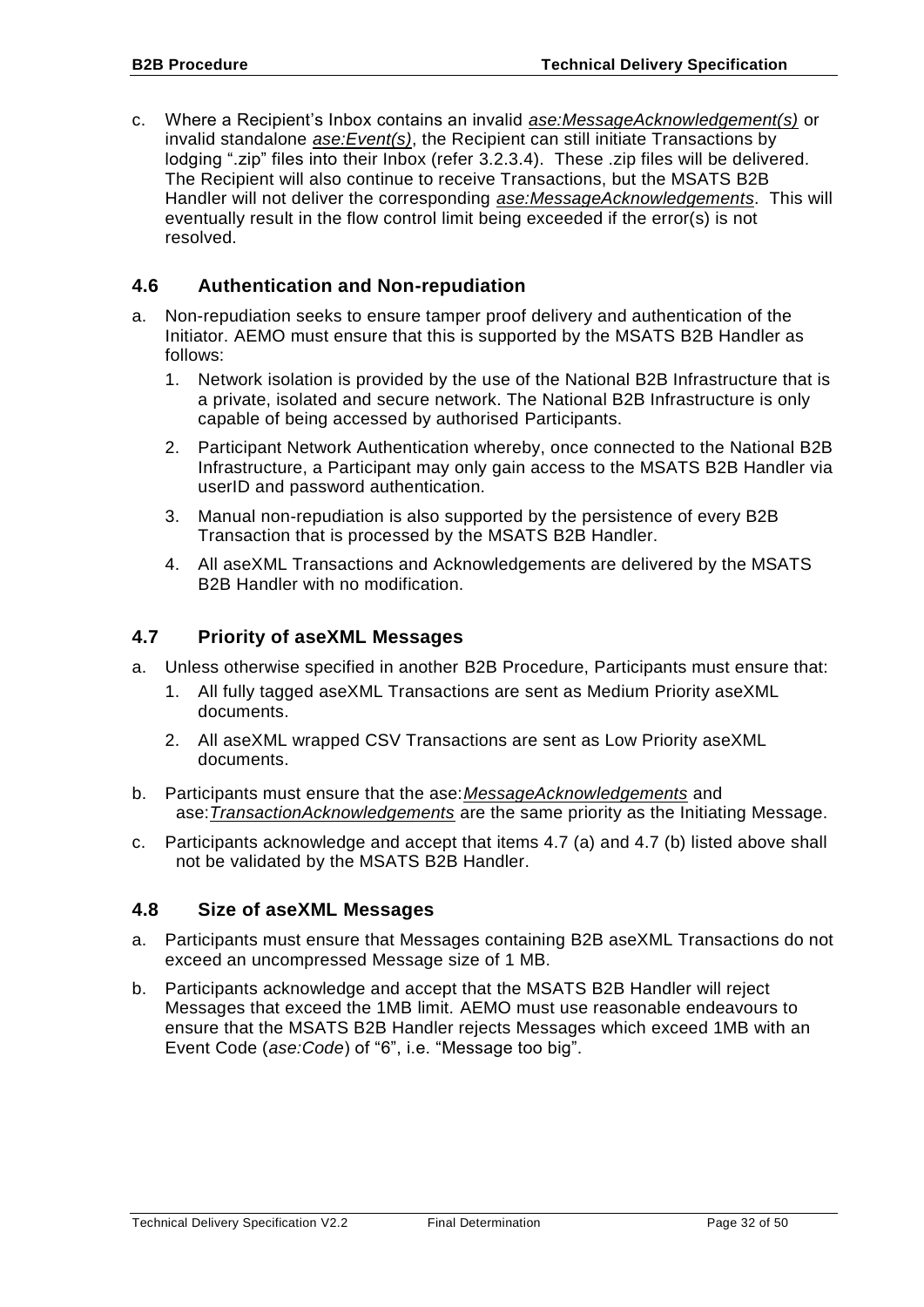## <span id="page-32-0"></span>**4.9 Validation**

#### <span id="page-32-1"></span>**4.9.1 Scenarios for Initial Transfer of B2B zip file**

- a. The MSATS B2B Handler provides a mailbox service for B2B Transactions. The initiating step of the B2B file handling protocol is largely concerned with the information that is stored in the header of a B2B Transaction file. The header fields are used as the addressing data that determines whom the B2B Transaction goes to. AEMO must ensure that the MSATS B2B Handler does not process the contents of a B2B Transaction file (excepting the header). The .zip file, as delivered to the MSATS B2B Handler, is passed to the receiver unchanged.
- b. The following validations apply to incoming B2B files. When one of these validations is not satisfied either the file is **ignored** or a **negative acknowledgment** is created.

#### 4.9.1.1 Validate Sending Participant

- a. Participants must ensure that their Inboxes have been configured for B2B operation. Participants acknowledge and accept that the B2B e-Hub will only handle incoming files from the Inboxes of Participants that have been configured for B2B operation.
- b. Participants acknowledge and accept that files submitted by Participants who are not configured for B2B operation shall be ignored without error by the B2B e-Hub.

#### 4.9.1.2 Validate Transaction Group in File Name

a. Participants must ensure that they use a Transaction Group in their filename which has been configured for B2B operation. Participants acknowledge and accept that the B2B e-Hub shall only handle incoming files from Participants that use a Transaction Group in their filename that has been configured for B2B operation. Files submitted with Transaction Groups other than those configured for B2B operation shall be ignored without error by the B2B e-Hub. Files submitted with Transaction Groups that are used by other systems, such as MSATS, where a common Inbox is used, may be processed by those systems and reported by those systems as an error.

#### 4.9.1.3 Validate zip file

a. AEMO must ensure that the MSATS B2B Handler sends a standalone *ase:Event* (with the *EventCode* = 5) to the Sender in response to the receipt of a corrupted zip file.

#### 4.9.1.4 Validate XML payload

a. AEMO must ensure that if the XML payload is not well formed or schema invalid the MSATS B2B Handler produces a negative Acknowledgement. AEMO must ensure that the MSATS B2B Handler also checks that the payload is less then 1MB.

#### 4.9.1.5 Validate Participant Id in the <From> Field

a. Each Participant must ensure that the Participant Id in the <From> field of the header is the same as the owner of the Inbox. Participants acknowledge and accept that a failure to comply with this clause will result in the MSATS B2B Handler producing a negative acknowledgment.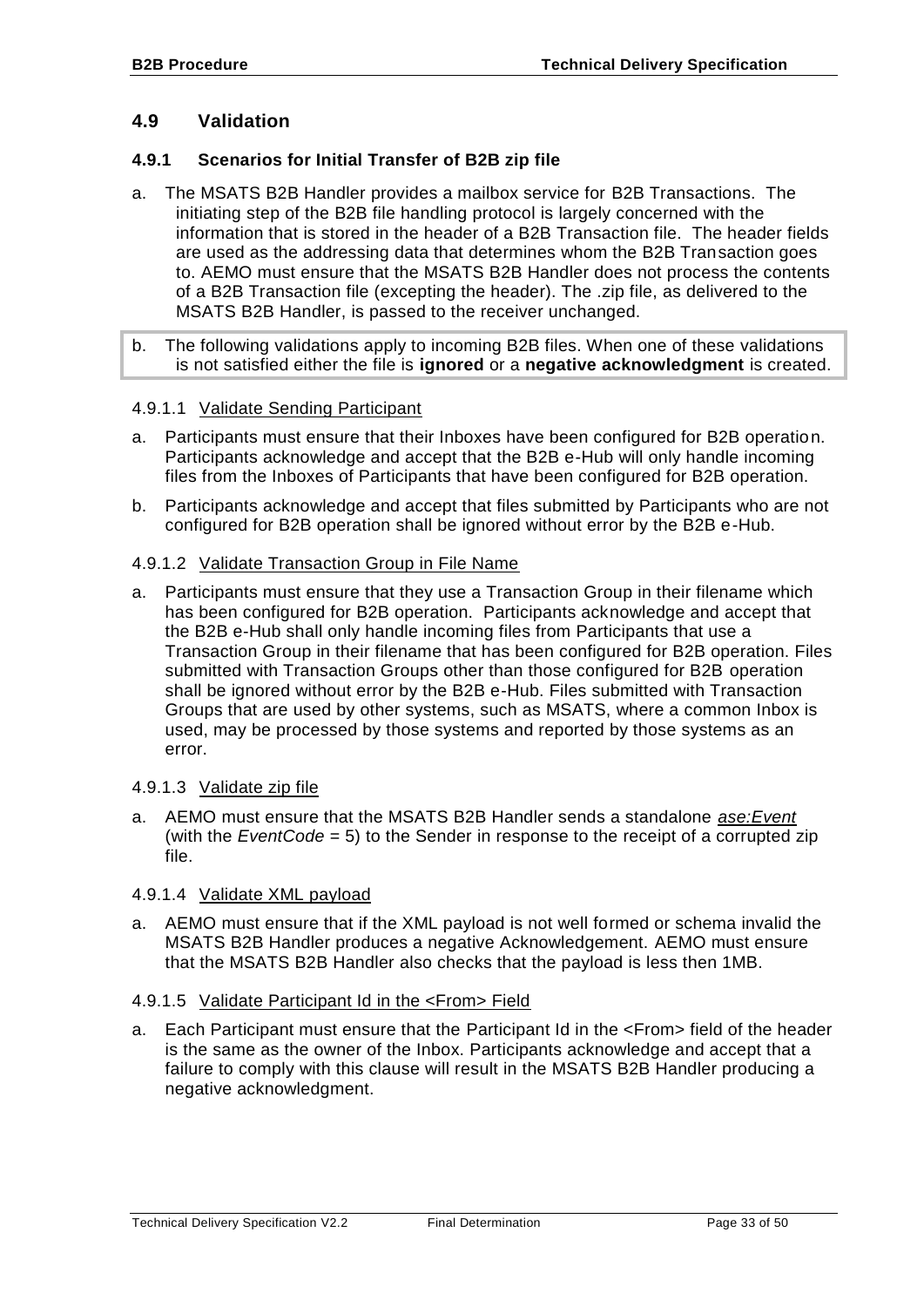#### 4.9.1.6 Validate Participant Id in the <To> Field

a. Each Participant must ensure that the Participant Id in the <To> field is a Participant Id which has been configured for B2B operation. Participants acknowledge and accept that a failure to comply with this clause will result in the MSATS B2B Handler producing a negative acknowledgment.

#### 4.9.1.7 Recipients Outbox is at the file limit

a. If the Outbox of the Participant in the <To> field has exceeded its file limit and a B2Bholdinp.stp file has been created, AEMO must ensure that the MSATS B2B Handler produces a negative Acknowledgement, which is returned to the sender.

#### <span id="page-33-0"></span>**4.9.2 Scenarios for Transfer of Recipient Acknowledgement**

a. Participants and the MSATS B2B Handler may produce Acknowledgement files in two formats: one containing an aseXML header with Transaction and Message Acknowledgements, or alternatively an event description. This section describes scenarios for both types of Acknowledgement file.

#### <span id="page-33-2"></span>4.9.2.1 Acknowledgement with aseXML header

- a. Participants and the MSATS B2B Handler must produce Acknowledgements with an aseXML header that contain (among other things) information about whom the Acknowledgement is going to and from whom the Acknowledgement is coming. AEMO must ensure that the MSATS B2B Handler then validates the <From> and <To> fields in the acknowledgment against the <To> and <From> fields in the zip file in the Outbox with a corresponding file name.
- b. Participants acknowledge and accept that where these validations fail, the ack file is not processed and the acknowledging Participant shall be skipped for further Acknowledgement processing. If the zip file in the Outbox cannot be opened or parsed for any reason, then these validations shall fail.

#### 4.9.2.2 Acknowledgement With Event Info

a. Participants acknowledge and accept that Acknowledgements do not have aseXML header information in them. The MSATS B2B Handler shall use information in the header of the zip file to determine which Participant to send the Recipient Acknowledgement to. It then reverses the <To> and <From> fields to determine whom the  $2^{nd}$  level Acknowledgement needs to go to. If the zip file in the Outbox cannot be opened or parsed for any reason then this mechanism will fail, the ack file will not be delivered and the acknowledging Participant is skipped for further Acknowledgement processing.

#### <span id="page-33-1"></span>**4.9.3 Other validation details**

a. If a Message is schema invalid, Participants must ensure that either an aseXML *ase:MessageAcknowledgement* or standalone *ase:Event* is returned to the Initiator, as described in Section 11 of the aseXML Guidelines.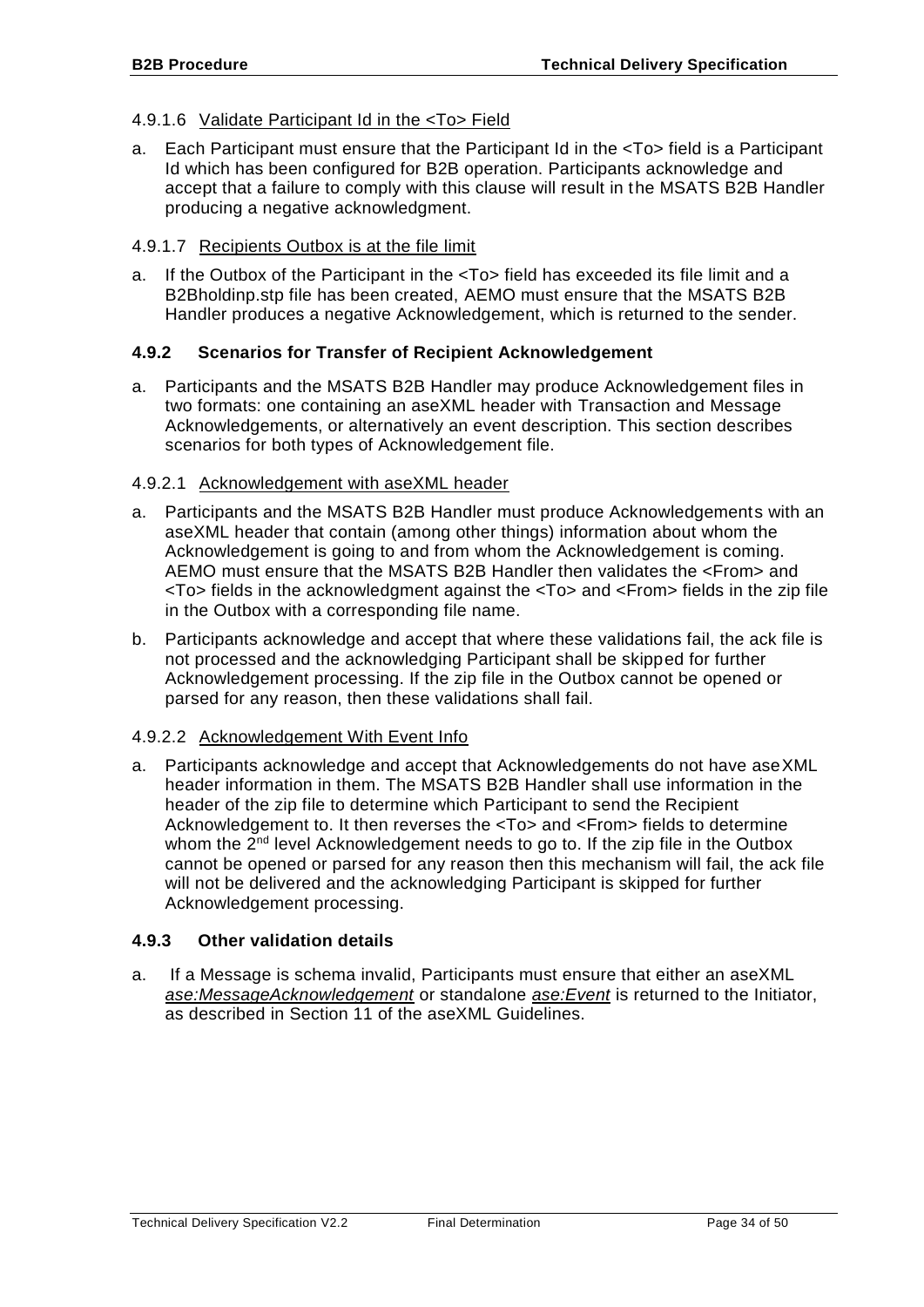# <span id="page-34-0"></span>**4.10 Timing Requirements**

- a. With the exception of periods covered by any industry agreed outage period, Participants must use reasonable endeavours to adhere to the Timing Requirements stated in this Section and as prescribed by the relevant B2B Procedure.
- b. Timing requirements for the delivery of aseXML Transactions and Acknowledgements via the National B2B Infrastructure are summarised below in and the associated table. The diagram illustrates the three Acknowledgement cycles. The batch or polling cycle of the hub is also indicated, but the equivalent batch and processing timings of Participants are not illustrated.

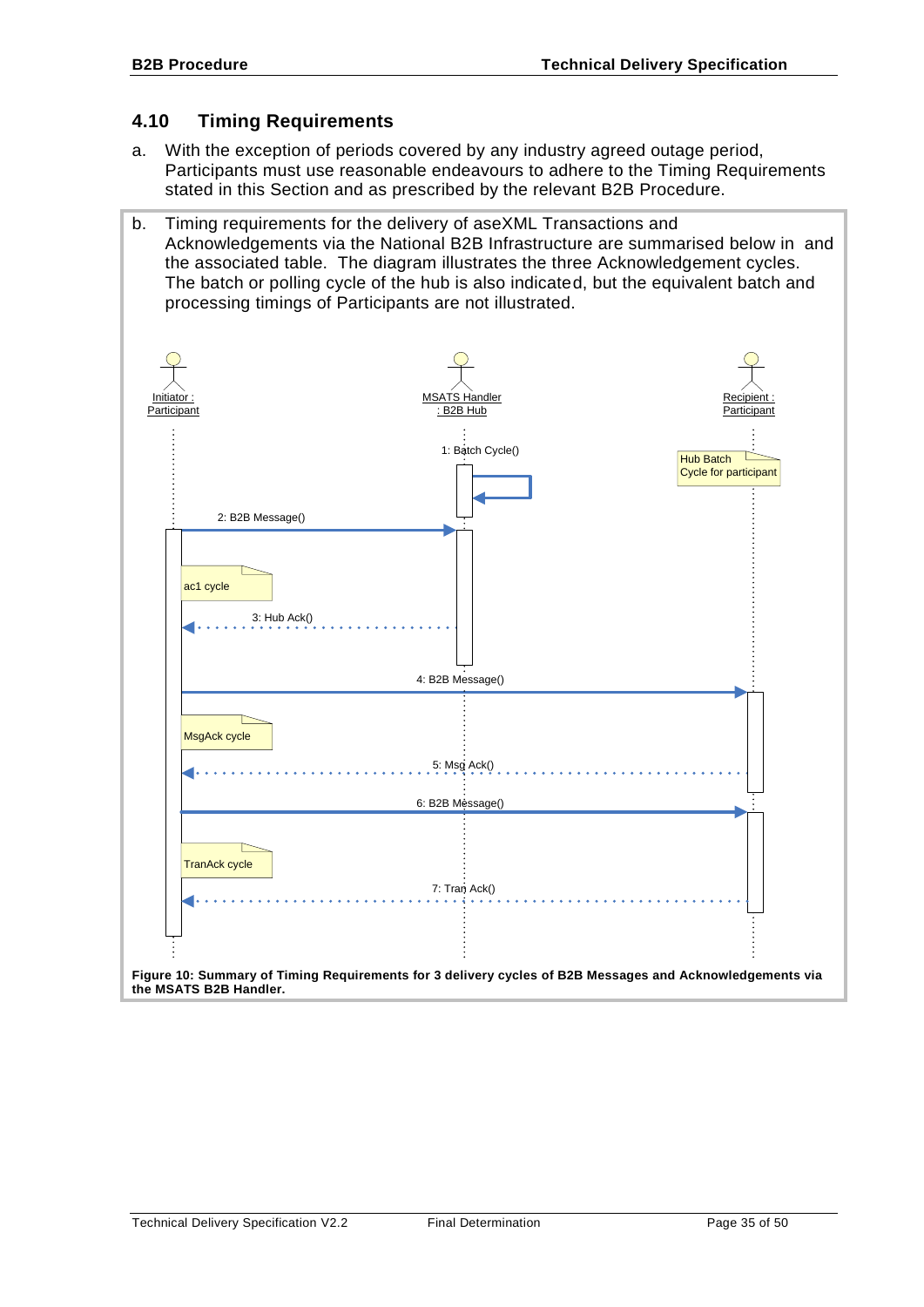c. The following maximum Timing Requirements apply to the Acknowledgement cycles. Participants and AEMO must meet these Timing Requirements for a minimum of 95% of Transactions during a rolling 5 business day period, or the industry Timing Requirements otherwise agreed. This requirement is based on an agreed industry loading scenario which AEMO has published to industry.

| <b>Cycle</b>                | <b>Low Priority</b><br><b>Transactions</b> | <b>Medium</b><br><b>Priority</b><br><b>Transactions</b> | <b>High Priority</b><br><b>Transactions</b> | <b>Responsibility</b> |
|-----------------------------|--------------------------------------------|---------------------------------------------------------|---------------------------------------------|-----------------------|
| Hub<br>Transmission<br>Time | 30 minutes                                 | 15 minutes                                              | 5 minutes                                   | <b>AEMO</b>           |
| MsgAck<br>Cycle Time        | 240 minutes                                | 60 minutes                                              | 30 minutes                                  | Participant           |
| TransAck<br>Cycle Time      | By end of next<br>business day             | By end of next<br>business day                          | 60 minutes                                  | Participant           |

- 1. The Hub Transmission Time is the time from a Participant placing a file in their Inbox to the Handler moving the file to the other Participant's Outbox.
- 2. This time can be measured by the time taken for an .ac1 to be placed in the Sender's Outbox in the circumstances where an .ac1 file is produced.
- 3. For a valid Message, the MsgAck Cycle Time includes two Hub Transmission Times.
- 4. For a valid Message, the TransAck Cycle Time includes two Hub Transmission Times.
- d. A Business Document is deemed to have been received by a Participant on the date and time set out in the *ase:MessageDate* contained in the corresponding .ac1 file. A Participant's obligations under the relevant B2B Procedure are deemed to commence at that time (the *ase:MessageDate* contained in the corresponding .ac1 file).
- e. A Participant must ensure that an *ase:MessageAcknowledgement* for a Request is not sent in the same file as the Response to the Request.
- f. A Participant must ensure that an *ase:TransactionAcknowledgement* for a Request is not sent in the same file as the Response to the Request.

# <span id="page-35-0"></span>**4.11 Transaction Logging**

- a. The MSATS B2B Handler provides a complete audit trail of the delivery and Acknowledgement of a B2B Message/Message Acknowledgement cycle to support the non-repudiation requirements. The MSATS B2B Handler stores the following information to support the Logging requirements.
- b. AEMO must ensure that the MSATS B2B Handler stores the following information to support the Logging requirements.

| Data Being Logged | <b>Source of Data</b> |
|-------------------|-----------------------|
|-------------------|-----------------------|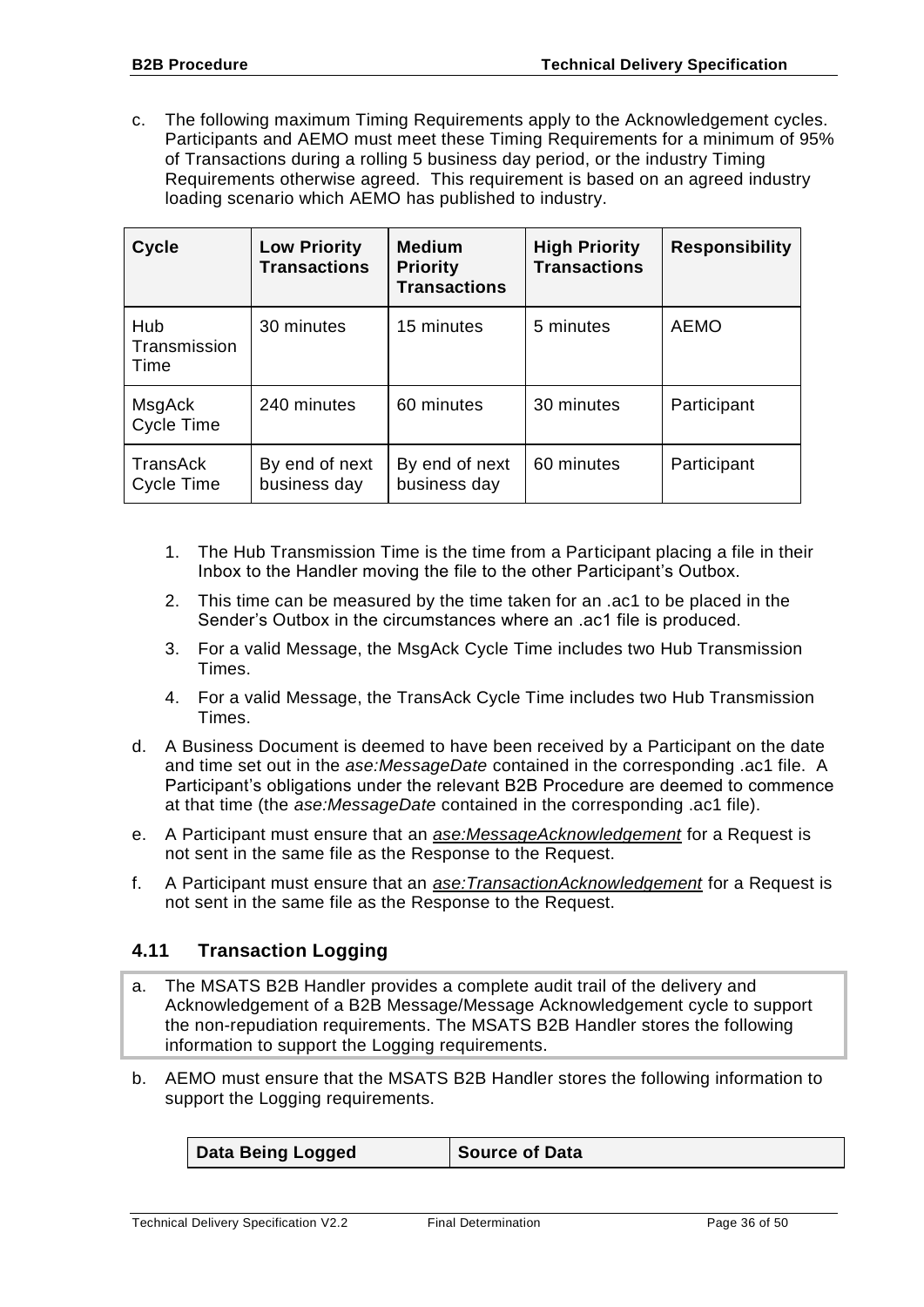| <b>Data Being Logged</b>            | <b>Source of Data</b>                                                                                                                                                       |  |
|-------------------------------------|-----------------------------------------------------------------------------------------------------------------------------------------------------------------------------|--|
| User identification fields          | FROM and TO fields in aseXML header                                                                                                                                         |  |
| Timing fields                       | Date Time Created                                                                                                                                                           |  |
|                                     | Date Time acknowledged                                                                                                                                                      |  |
| Incoming Message ID                 | XML header                                                                                                                                                                  |  |
| Hub Acknowledgement<br>Receipt ID   | Allocated by MSATS and returned to Participant<br>in Acknowledgement - unique B2B receipt ID -<br>this is only for .ac1 or negative .ack files<br>generated by B2B Handler. |  |
| <b>Outgoing Receipt ID</b>          | Extracted from Recipient Acknowledgement<br>from Participant – returned to Initiator                                                                                        |  |
| <b>Transaction Group</b>            | <b>XML</b> header                                                                                                                                                           |  |
| Date/time of delivery of<br>Message | .ac1 ase:MessageDate                                                                                                                                                        |  |
| Message priority                    | File name                                                                                                                                                                   |  |

# <span id="page-36-0"></span>**4.12 Flow Control Management**

a. AEMO must ensure that the MSATS B2B Handler supports the timely delivery of B2B Transactions as detailed in section [4.10.](#page-34-0)

### <span id="page-36-1"></span>**4.12.1 MSATS B2B Handler Flow Control Management**

- a. AEMO must ensure that the MSATS B2B Handler provides the following flow control management functionality. This functionality is a protection mechanism against file overloading of a Recipient's Outbox.
- b. AEMO must ensure that the MSATS B2B Handler's flow control management functionality is based on the use of "flow control" files. Two types of flow control files must be used. The first flow control file is named "B2Bholdinp.stp" and is located in the Recipient's Outbox. The second flow control file contains the name of the Recipient who is at the warning limit (ParticipantID\_B2Bholdinp.stp) and must be located in a special directory "stopbox" located at the same level as Inbox and Outbox and repeated for each Participant.
- c. AEMO must ensure that when the number of unacknowledged B2B .zip files in a Participant Outbox exceeds a configurable Warning level, the MSATS B2B Handler creates a flow control file of the form ParticipantID\_B2Bholdinp.stp in the stopbox directory for each B2B Participant. On a subsequent flow control file processing cycle, when the number of unacknowledged B2B .zip files in a Participants Outbox exceeds a configurable High level set by AEMO for that Participant, AEMO must ensure that the MSATS B2B Handler writes a flow control file (B2Bholdinp.stp) to that Participant's Outbox. AEMO must ensure that when the number of files subsequently drops below a certain Lower level, the MSATS B2B Handler removes the B2Bholdinp.stp flow control file and Message file movements recommence. On a subsequent cycle of the flow control file processing, the MSATS B2B Handler must remove the ParticipantID\_B2Bholdinp.stp from all Participant stopbox directories if the number of B2B outstanding files is below the lower level. AEMO configures the Warning, High and Lower flow control file levels for each Participant.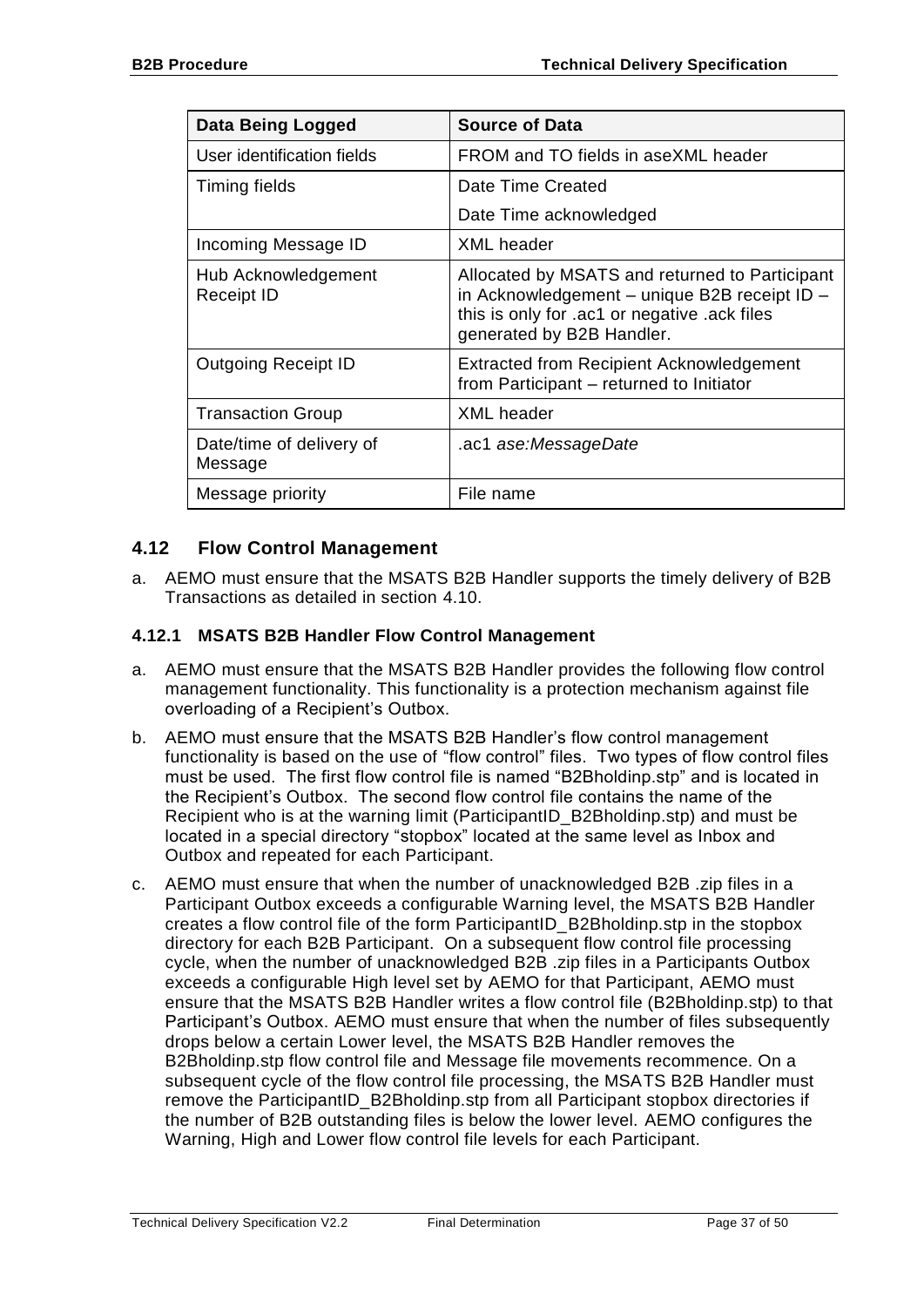- d. The ParticipantID B2B holdinp.stp file acts as a flow control mechanism so that an Initiator can check before lodging if a Participant is at the Warning flow control file limit. The reason that it must be created in a cycle before the B2B holdinp.stp file is so a race condition is avoided. Similarly, it must be removed after the B2Bholdinp.stp file. The flow control file processing runs as a separate configurable process, with a frequent cycle. It is important to only do the two types of flow control files in separate cycles to ensure that the stopbox can stop the flow before the Participant is totally stopped. All of this requires careful tuning by both the MSATS B2B Handler and Participant Gateways.
- e. The B2Bholdinp.stp file acts to signal to the Participant that further B2B file movements to their Outbox has ceased, as a flag to the MSATS B2B Handler to deny further file movements to this Outbox and create rejection acknowledgment to the B2B Message file Initiator.

# <span id="page-37-0"></span>**4.13 MSATS B2B Handler File Naming Convention**

- <span id="page-37-3"></span><span id="page-37-2"></span>a. Participants must use the following file naming convention when using the MSATS B2B Handler:
	- 1. The MSATS B2B Handler file naming convention is defined by the following regular expression:

### **[0-9\_a-z]{1,4}[h|m|l][0-9\_a-z]{1,30}[.](tmp|zip|ack|ac1)**

where:

The first four (4) characters represent the Transaction Group.

The fifth character represents the Priority,  $h = High$ ,  $m = Medium$ ,  $l = Low$ 

The remaining 30 characters represent the unique identifier of the Message file.

- 2. The Recipients Outbox is a shared namespace for all Initiator's files. To avoid name collisions Participants must ensure that the Participant Id of the sending Participant is contained at the start of the remaining 30 characters used for Message uniqueness.
- 3. Participants must use their own and appropriate Participant Id in the 30 character unique identifier.
- 4. For Example: **sordmagle123456789.zip** or **custmagle\_\_\_\_\_\_312301274\_\_\_\_\_\_batch.zip**
- 5. Participants must only use lowercase characters in file names. Participants acknowledge and accept that the MSATS B2B Handler recognises and processes incoming ".zip" files by their four character Transaction group. An invalid Transaction Group file name prefix will cause the ".zip" file to be ignored.
- 6. Participants must ensure that the file names are unique. A Participant may only reuse a file name if the original file was not acknowledged by the Recipient.

# <span id="page-37-1"></span>**4.14 Handling of duplicate or resent Transactions and Messages**

- a. AEMO and Participants must handle any duplicate Transactions and Messages in accordance with the aseXML Guidelines (specifically sections 10.3.5, 10.4.5 and 10.6).
- b. With the exception of an ase:ServiceOrderResponse, a Participant may correct a Business Document and resend it using the same data provided that: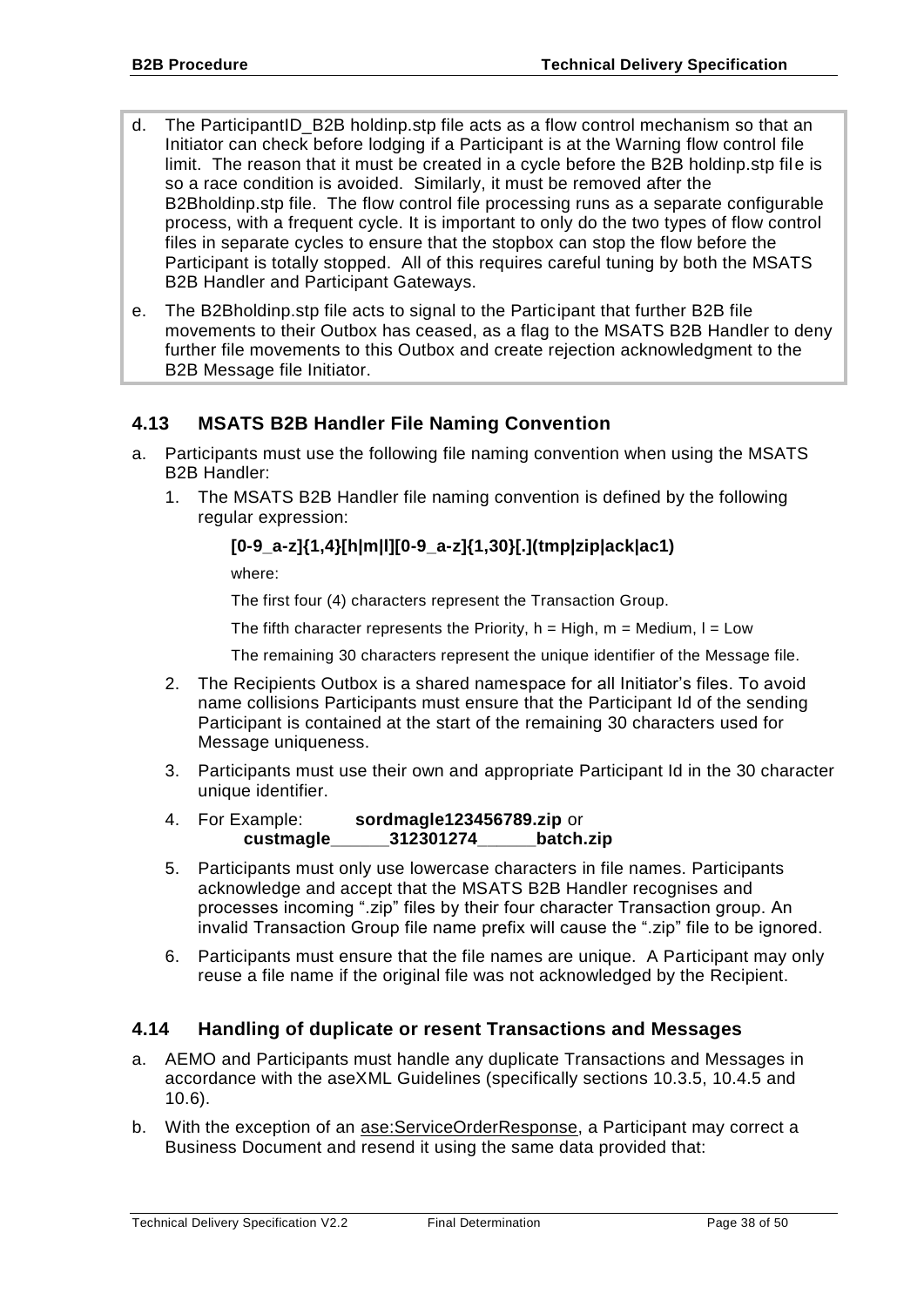- 1. The original Business Document was rejected via a negative *ase:MessageAcknowledgement* or negative *ase:TransactionAcknowledgement*; and
- 2. A new *ase:MessageID* and *ase:TransactionID* is used.
- 3. A Participant must only resend an *ase:MessageID* if the original was rejected by the MSATS B2B Handler; that is, if an .ac1 file is received for a Message, a new *ase:MessageID* must be used for resent Messages.
- c. A Participant must ensure that if they receive a negative Business Receipt and/or Business Rejection that they undertake the action specified in the table below if the rejection relates to an individual error situation. Where multiple errors occur due to system malfunctions, the affected Participants must contact each other and agree a resolution of the situation.
- d. Action Matrix following negative Business Receipts and Business Rejections

| <b>Transaction</b> | Event                             | Reason/Outcome                                                  | Action <sup>1</sup>                                                                                                                    |
|--------------------|-----------------------------------|-----------------------------------------------------------------|----------------------------------------------------------------------------------------------------------------------------------------|
| Any                | Hub sends ase: Event              | Reason: Recipient is<br>stopped                                 | Sender waits until the<br>Recipient is no longer<br>stopped and then resends<br>original Message, or may<br>issue a new Message.       |
|                    |                                   | Any reason other<br>than Recipient is<br>stopped.               | Sender corrects and<br>resends as a new Message.<br>Sender may allocate a new<br>RequestID or<br>ServiceOrderNumber, if<br>applicable. |
|                    | Hub sends standalone<br>ase:Event | File transport error<br>prevents<br>uncompression of<br>Message | Sender resends original<br>Message, or may issue a<br>new Message.                                                                     |

1

<sup>1</sup> Allocation of a new Service Order Number and method of confirming acceptance is a business process decision.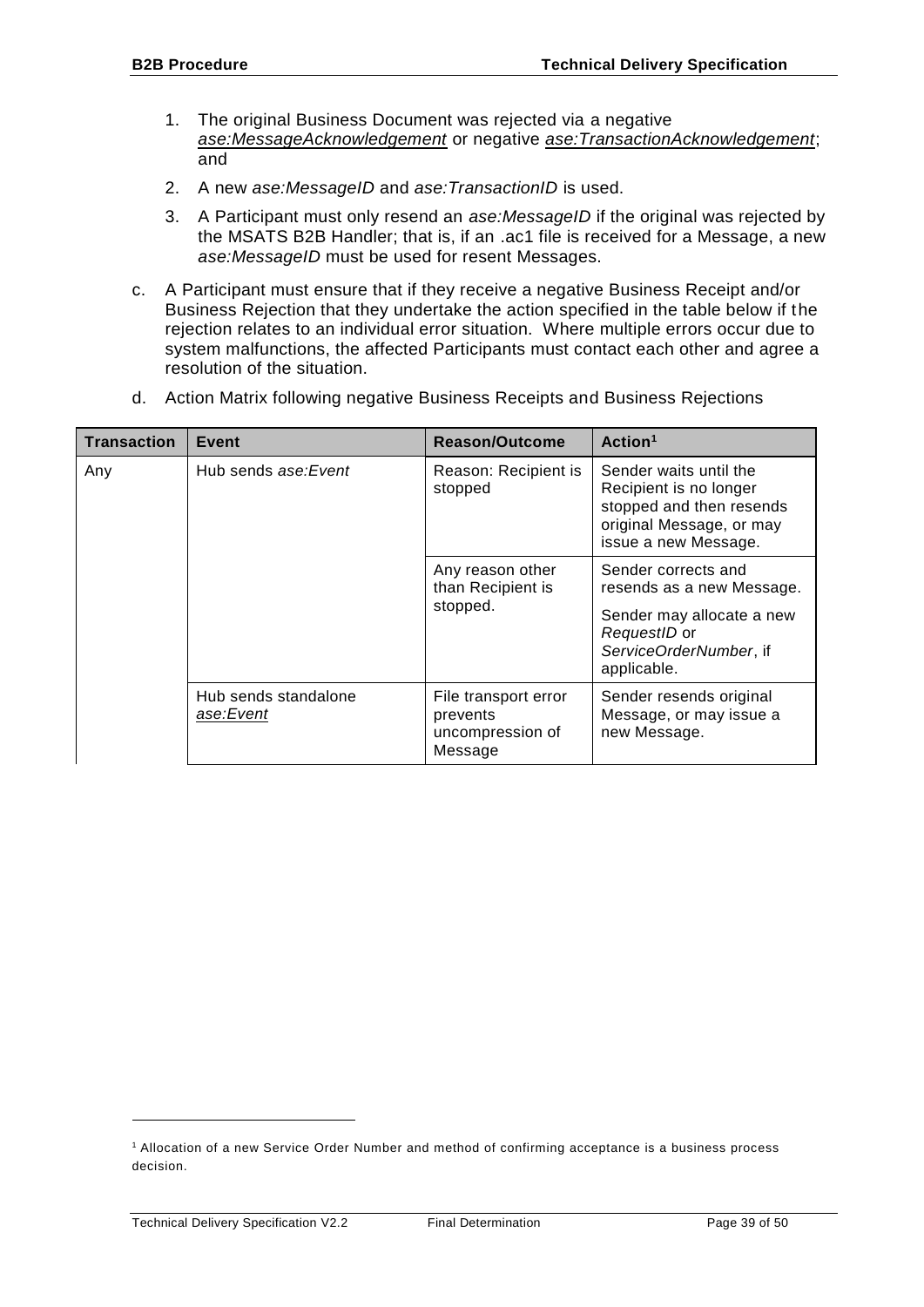| <b>Transaction</b>          | <b>Event</b>                                                                                                | <b>Reason/Outcome</b>                                              | Action <sup>1</sup>                                                                                                                                                                                                                                                                             |
|-----------------------------|-------------------------------------------------------------------------------------------------------------|--------------------------------------------------------------------|-------------------------------------------------------------------------------------------------------------------------------------------------------------------------------------------------------------------------------------------------------------------------------------------------|
|                             | Recipient sends standalone<br>ase:Event                                                                     | File transport error<br>prevents<br>uncompression of<br>Message.   | If due to transportation error<br>from Hub to Receiver (i.e.<br>when the Receiver copies<br>the file locally from the Hub<br>Outbox) - then Hub will<br>deliver the event to the<br>sender of the original<br>Message. The hub will also<br>clean up the zip file in the<br>Recipient's Outbox. |
|                             |                                                                                                             |                                                                    | If due to a hub copy failure<br>from Inbox to Outbox<br>(extremely unlikely due to<br>integrity checks performed<br>by the $hub$ ) – then the<br>ase: Event will be treated as<br>a 'bad acknowledgment"<br>requiring manual<br>intervention - see section<br>4.9.2.1.                          |
| <b>Business</b><br>Document | Recipient sends negative<br><b>BusinessReceipt</b><br>(ase:MessageAcknowledgeme<br>n(t)                     | Any reason.                                                        | Sender corrects and<br>resends as a new Message.                                                                                                                                                                                                                                                |
|                             |                                                                                                             |                                                                    | If a Request Transaction,<br>the Sender may allocate a<br>new RequestID or<br>RetServiceOrder, if<br>applicable.                                                                                                                                                                                |
|                             | Recipient sends negative<br><b>BusinessAcceptance/Rejectio</b><br>n<br>(ase:TransactionAcknowledge<br>ment) | Sender accepts the<br>reason for the<br><b>Business Rejection.</b> | Sender corrects and<br>resends as a new Message.                                                                                                                                                                                                                                                |
|                             |                                                                                                             |                                                                    | If a Request Transaction,<br>the Sender must allocate a<br>new RequestID or<br>RetServiceOrder.                                                                                                                                                                                                 |
|                             |                                                                                                             | Recipient admits<br>error (ie. incorrect<br>rejection).            | The Sender resends as a<br>new Message.                                                                                                                                                                                                                                                         |
|                             |                                                                                                             |                                                                    | If a Request Transaction,<br>the Sender must allocate a<br>new RequestID or<br>RetServiceOrder.                                                                                                                                                                                                 |
| ServiceOrde<br>rResponse    | Retailer sends negative<br><b>BusinessAcceptance/Rejectio</b><br>n<br>(ase:TransactionAcknowledge<br>ment)  | DNSP accepts the<br>reason for the<br><b>Business Rejection</b>    | The Service Provider and<br>the Retailer negotiate a<br>resolution of the reason for<br>the rejection, with the<br>agreed resolution being<br>reflected in each party's<br>systems.                                                                                                             |
|                             |                                                                                                             | Retailer admits error<br>(ie. incorrect<br>rejection).             |                                                                                                                                                                                                                                                                                                 |

# <span id="page-39-0"></span>**4.15 Timestamps**

a. Participants must ensure that: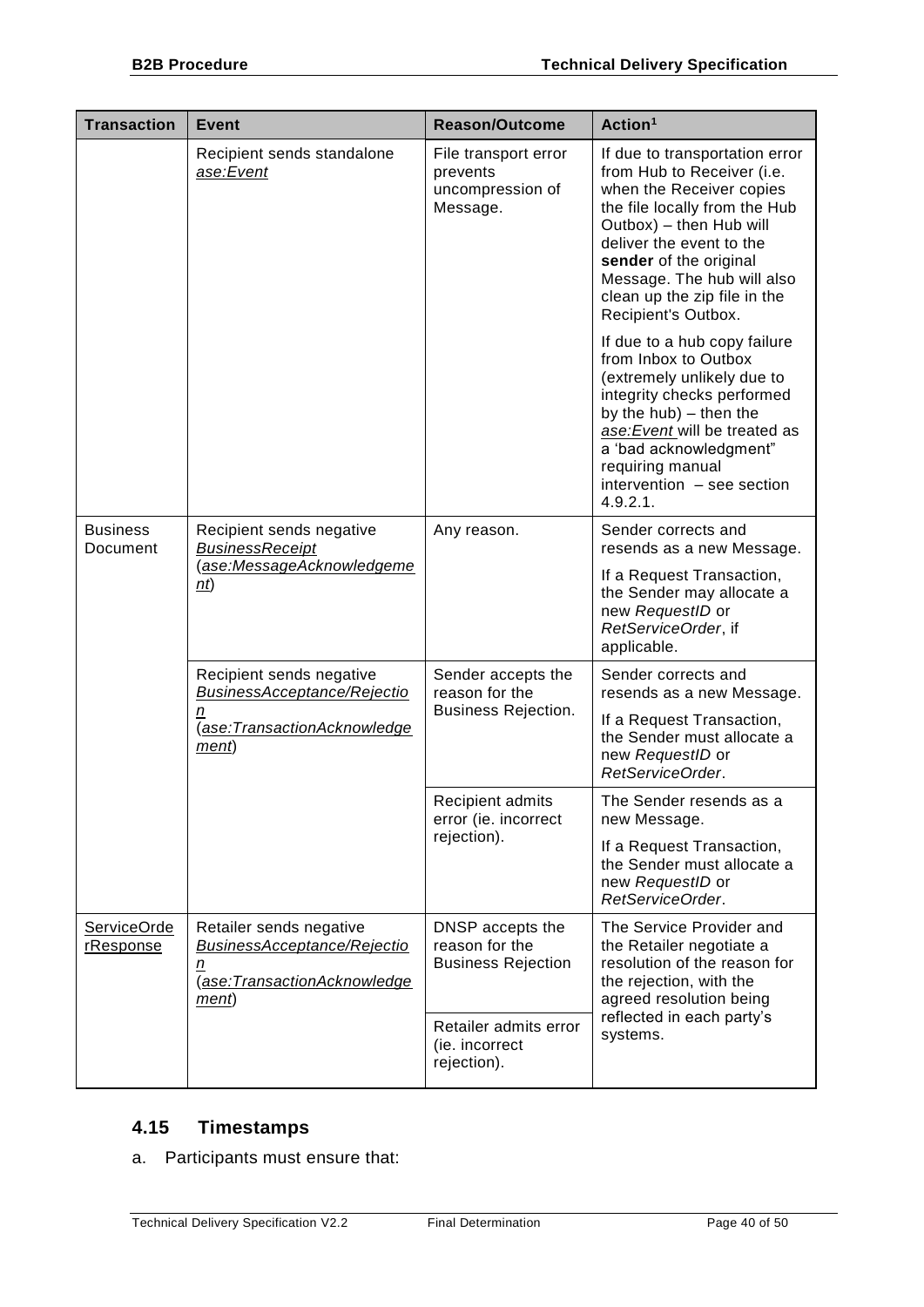- 1. the "+hh:mm" component of *ase:MessageDateTime* = +10.00; and
- 2. the "+hh:mm" component of *ase:TransactionDateTime* = +10.00.
- b. The time zone selected for date/time stamps within Transactions will be at the discretion of the Participant sending the Transaction. The sending Participant must ensure that the combination of the time and time zone accurately communicates the point in time being defined. For example, 2005-02-11T12:15:23.000+10:00 sent for a NMI in NSW refers to a local time of 13:15:23 on the 11/02/2005 (since Daylight Savings is active).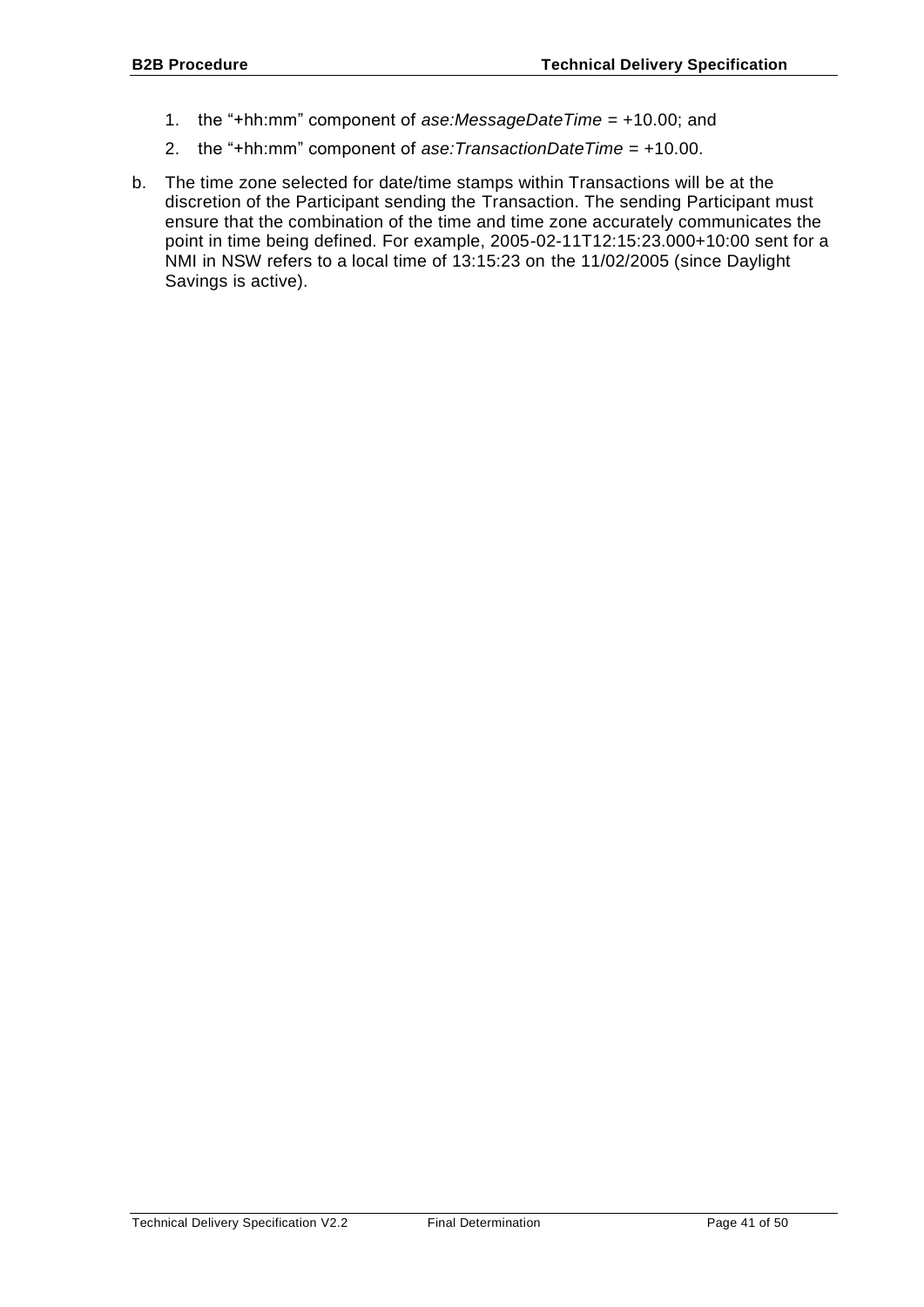# <span id="page-41-0"></span>**5 CONTINGENCY RECOVERY REQUIREMENTS**

# <span id="page-41-1"></span>**5.1 Overview of National B2B Infrastructure**

a. The following diagram illustrates the components of the National B2B Infrastructure that are covered by contingency requirements:



b. As shown, the term "National B2B Infrastructure" relates to centralised B2B e-Hub as well as components (hardware and software) maintained by Participants.

# <span id="page-41-2"></span>**5.2 Need for Contingency Arrangements**

- a. The use of a National B2B Infrastructure, coupled with the use of aseXML B2B Transactions, has been assumed as the basis for the realisation of National B2B Procedures.
- b. A series of contingency arrangements have been defined to cover situations when National B2B Infrastructure performance (IT systems and communications) does not meet the needs and priorities of Participants (and their Customers).
- c. These contingency arrangements take account of:
	- 1. Time frame and responsibility to advise system problems and to activate contingency arrangement;
	- 2. Prioritisation of Transactions;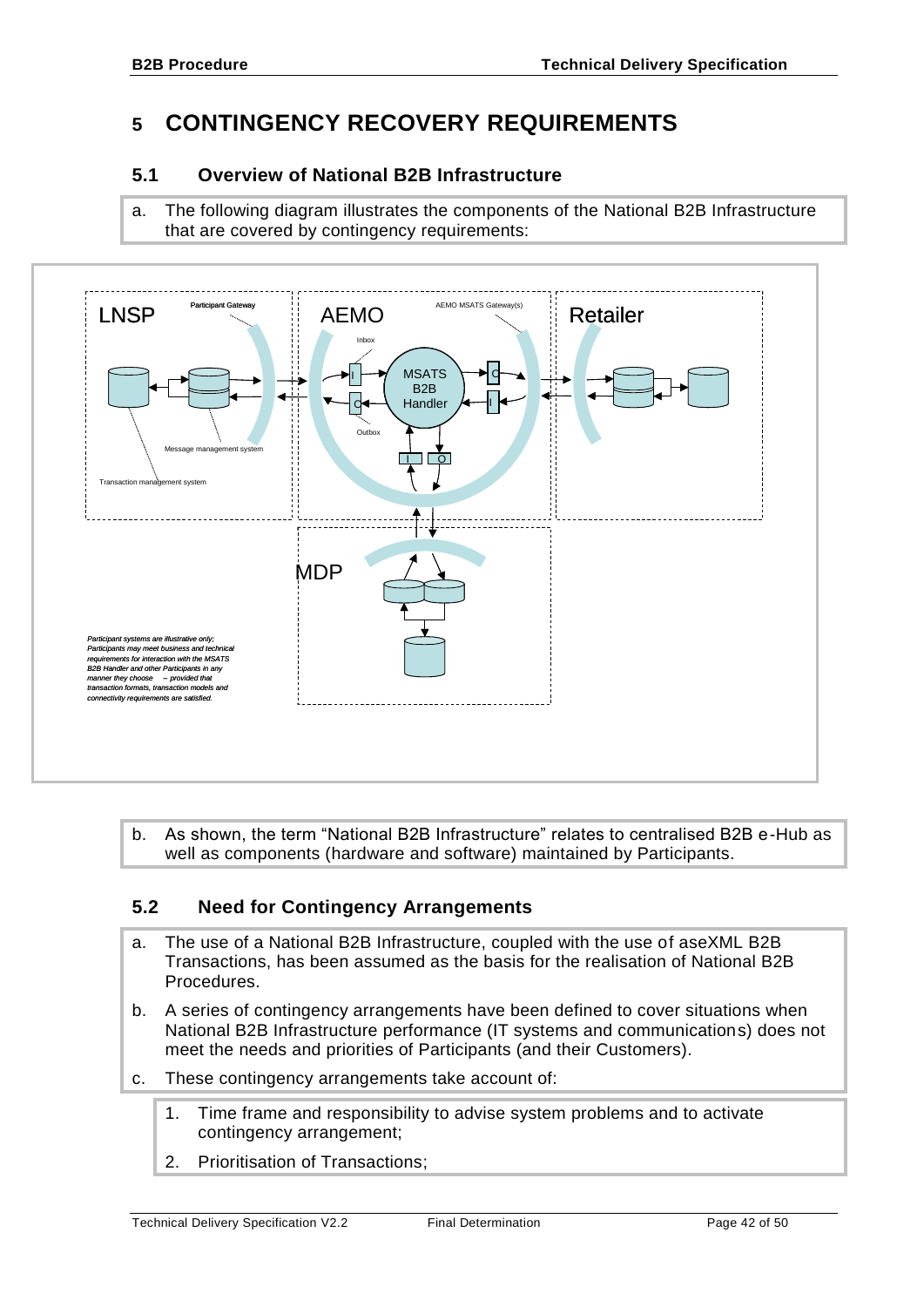- 3. Alternate delivery method(s) and format;
- 4. Escalation process and timing for lengthy or persistent problems; and the
- 5. Handling of contingency Transactions once normal operations resume.
- d. Also relevant to the contingency arrangements is the reduction of situations requiring contingency arrangements:
	- 1. Steps to ensure an appropriate level of performance, integrity, robustness and redundancy of any national B2B infrastructure and systems; and
	- 2. Potential steps Participants may take to improve their internal performance, integrity, robustness, and redundancy relevant to the B2B Procedures.

# <span id="page-42-0"></span>**5.3 Basic Principles for Contingency Arrangements**

- a. The basic principle underlying the contingency arrangements detailed in this Procedure is that the Participant activates its contingency arrangements to minimise any adverse impact on other Participants and to itself.
- b. Participants must ensure that the contingency arrangements of that Participant preserve normal business operations of other Participants whenever possible and practicable.
	- 1. Participants must use reasonable endeavours to ensure that that Participant's contingency arrangements preserve the Message format, Transaction models and general delivery requirements detailed earlier in this Procedure.
	- 2. Participants receiving Business Documents via a contingency delivery method must use reasonable endeavours to respond using the normal delivery method, and not the contingency method originally used.

# <span id="page-42-1"></span>**5.4 Overview of Major Contingency Requirements**

#### <span id="page-42-2"></span>**5.4.1 Participants**

- a. Participants must use reasonable endeavours to establish internal contingency arrangements to minimise disruption to other market Participants in the event of a material internal infrastructure failure. Participants must use reasonable endeavours to process Messages and Acknowledgements within the timeframes prescribed in this Procedure and elsewhere in the B2B Procedures.
- b. Where a Participant is unable to process Messages and/or Acknowledgements within timeframes prescribed in this Procedure or any other B2B Procedure, that Participant must as soon as reasonably practicable to inform affected parties and:
	- 1. detail actions and timeframes to recover; and
	- 2. negotiate appropriate intermediate working arrangements.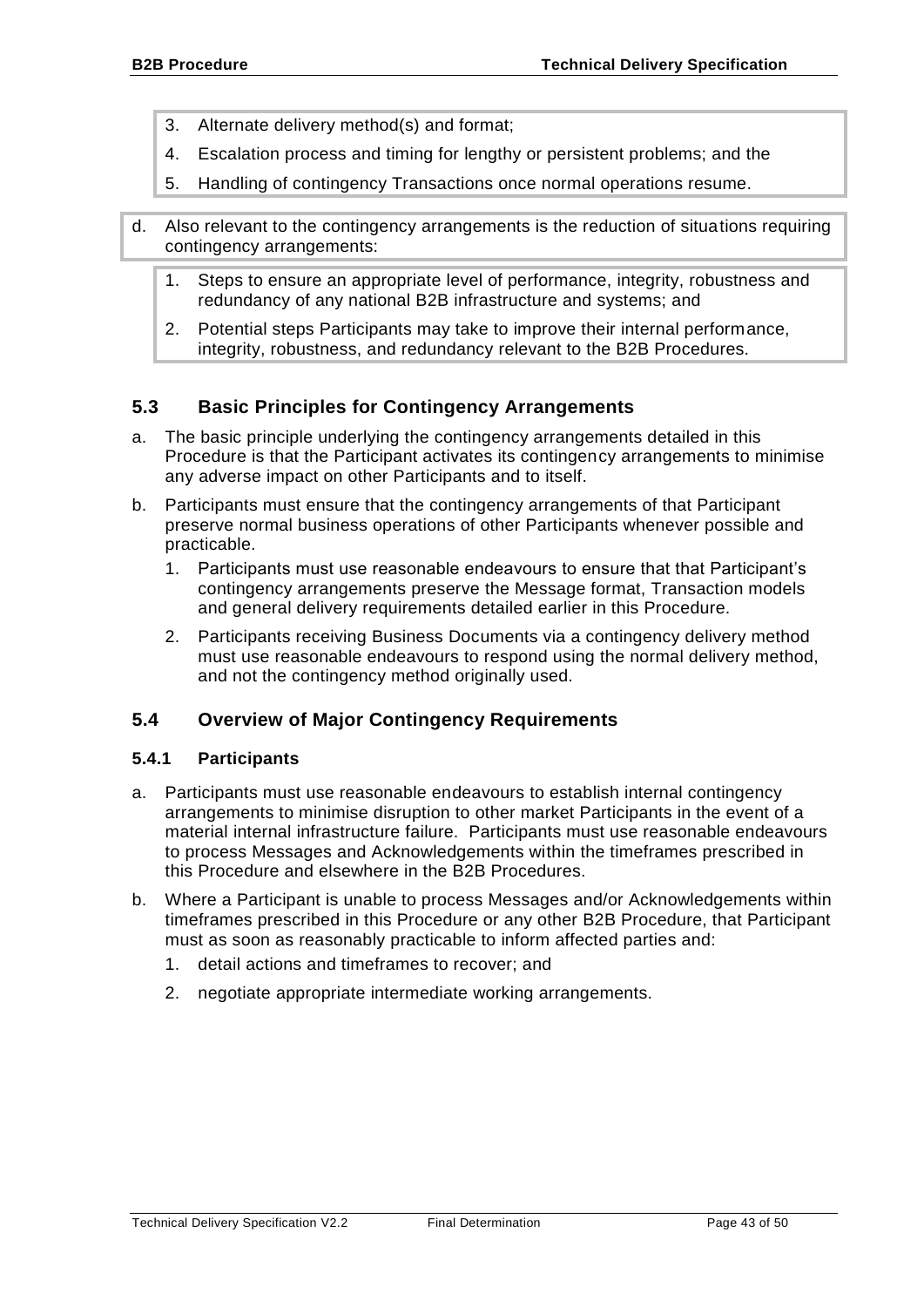- 3. Use the B2B Notice for Electricity B2B;
	- a) to provide an email notification process to advise other parties of problems with their gateway and /or systems (that may impact other participants); and
	- b) to provide email notifications to advise the market of any inability to meet its obligations under B2B Procedures
	- c) to provide email notifications as set out in  $5.4.1(b)$  3(a) and  $5.4.1(b)$  3(b) that must not contain attachments
- c. An alternative mechanism for a Participant to manage Messages in their MSATS B2B Handler Inbox and Outbox shall be provided to Participants. This mechanism is called the B2B Browser Application.
- d. In the event of a series of failures, which prevent a Participant from accessing the MSATS B2B Handler (and the B2B Browser Application is effectively unavailable), urgent B2B Messages may be sent via email as aseXML attachments (as a last resort).

# <span id="page-43-0"></span>**5.5 Major Failure Events and Contingency Steps**

a. The following table identifies key failure events and the contingency steps that Participants and AEMO must follow (in the order shown):

| <b>Failure event</b>                                 | <b>Contingency steps</b>                                                                                                                                                                                                                                                                                        |  |
|------------------------------------------------------|-----------------------------------------------------------------------------------------------------------------------------------------------------------------------------------------------------------------------------------------------------------------------------------------------------------------|--|
| <b>Central MSATS B2B</b><br>Handler ("hub") failure. | 1. AEMO supports multiple "backup hubs". In<br>the event of a failure of the operating MSATS<br>B2B Handler, which prevents the business<br>timings being achieved, AEMO will switch to a<br>back-up hub.                                                                                                       |  |
|                                                      | In the unlikely event that all MSATS B2B<br>2.<br>Handlers become unavailable, Participants<br>should defer non-urgent Messages and send<br>all urgent B2B Messages as compressed<br>aseXML email attachments, without password<br>protection, adhering to the requirements<br>specified later in this Section. |  |
|                                                      | 3. If the MSATS B2B Handler fails, AEMO must<br>notify all Participants. When the MSATS B2B<br>Handler is available after a failure, AEMO<br>should notify all Participants.                                                                                                                                    |  |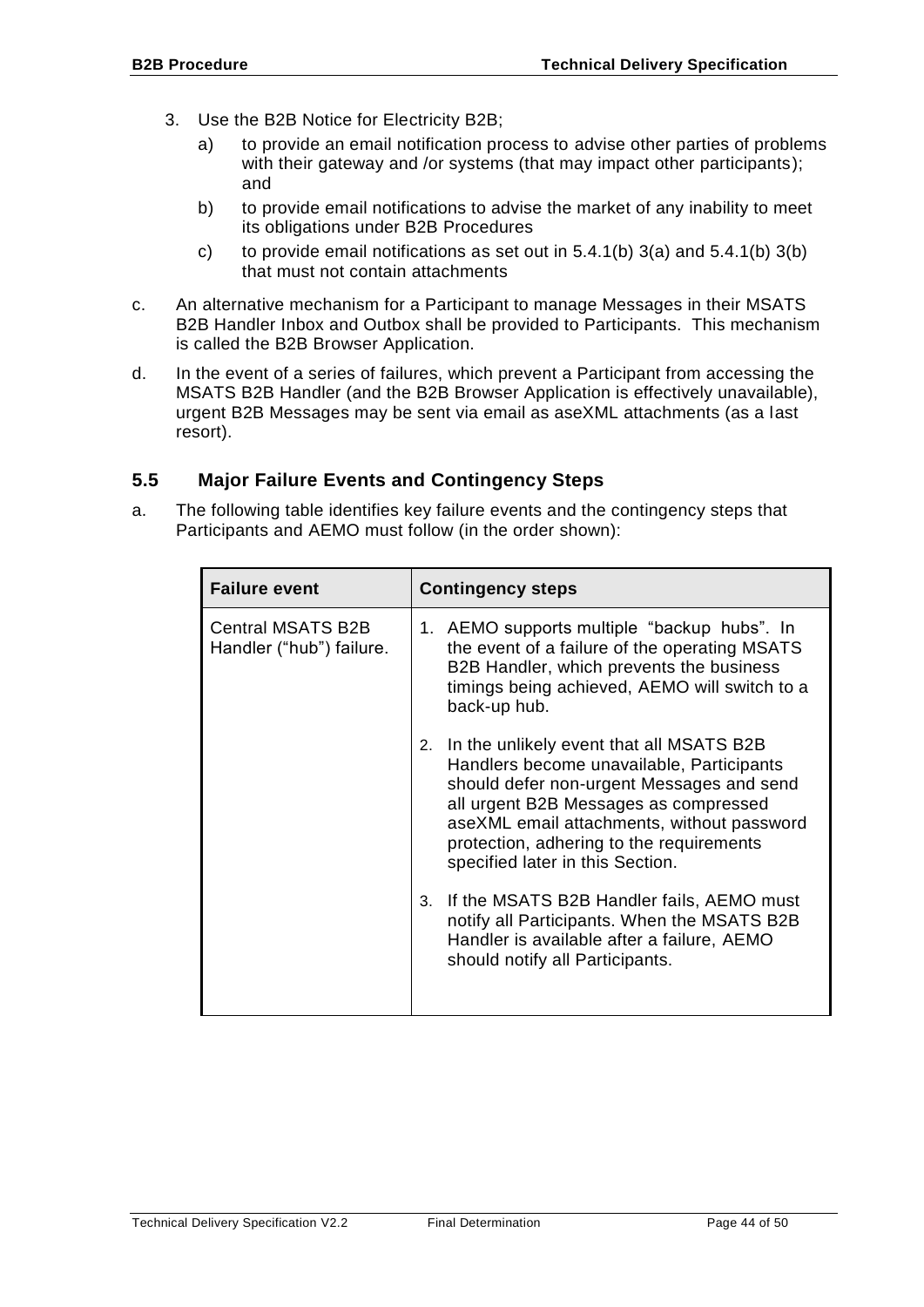| <b>Failure event</b>                                                     | <b>Contingency steps</b>                                                                                                                                                                                                                                                                                                                                                                            |  |
|--------------------------------------------------------------------------|-----------------------------------------------------------------------------------------------------------------------------------------------------------------------------------------------------------------------------------------------------------------------------------------------------------------------------------------------------------------------------------------------------|--|
| Participant<br>communications link<br>failure<br>Or                      | 4. Participants should maintain at least one<br>alternative communication link between their<br>internal National Infrastructure components and<br>the MSATS B2B handler gateways.                                                                                                                                                                                                                  |  |
| Participant gateway<br>failure                                           | In the event of a communications failure<br>5.<br>between a Participant and the MSATS B2B<br>Handler (including any appropriate contingency<br>communications infrastructure), the Participant<br>should then seek to defer non-urgent B2B<br>Messages and must raise any urgent<br>Messages via the industry-supported "B2B<br>Browser Application".<br>Where the B2B Browser Application is<br>6. |  |
|                                                                          | unavailable, Participants should raise urgent<br>B2B Messages as compressed aseXML email<br>attachment, without password protection<br>adhering to the requirements specified later in<br>this Section.                                                                                                                                                                                             |  |
| Participant unable to<br>issue<br>ase:MessageAcknowled<br><i>gements</i> | 7. Where a Participant has a temporary inability to<br>respond to a B2B Transaction with a Message<br>Acknowledgement, the Participant must notify<br>any affected parties and must send the<br>ase:MessageAcknowledgements as soon as<br>they are able to.                                                                                                                                         |  |
|                                                                          | Should the temporary problem be ongoing then<br>8.<br>Participants should utilise the B2B Browser<br>Application to acknowledge Messages.                                                                                                                                                                                                                                                           |  |
|                                                                          | Note that it is likely that the Participant<br>9.<br>expecting the Message Acknowledgement<br>would raise the issue first.                                                                                                                                                                                                                                                                          |  |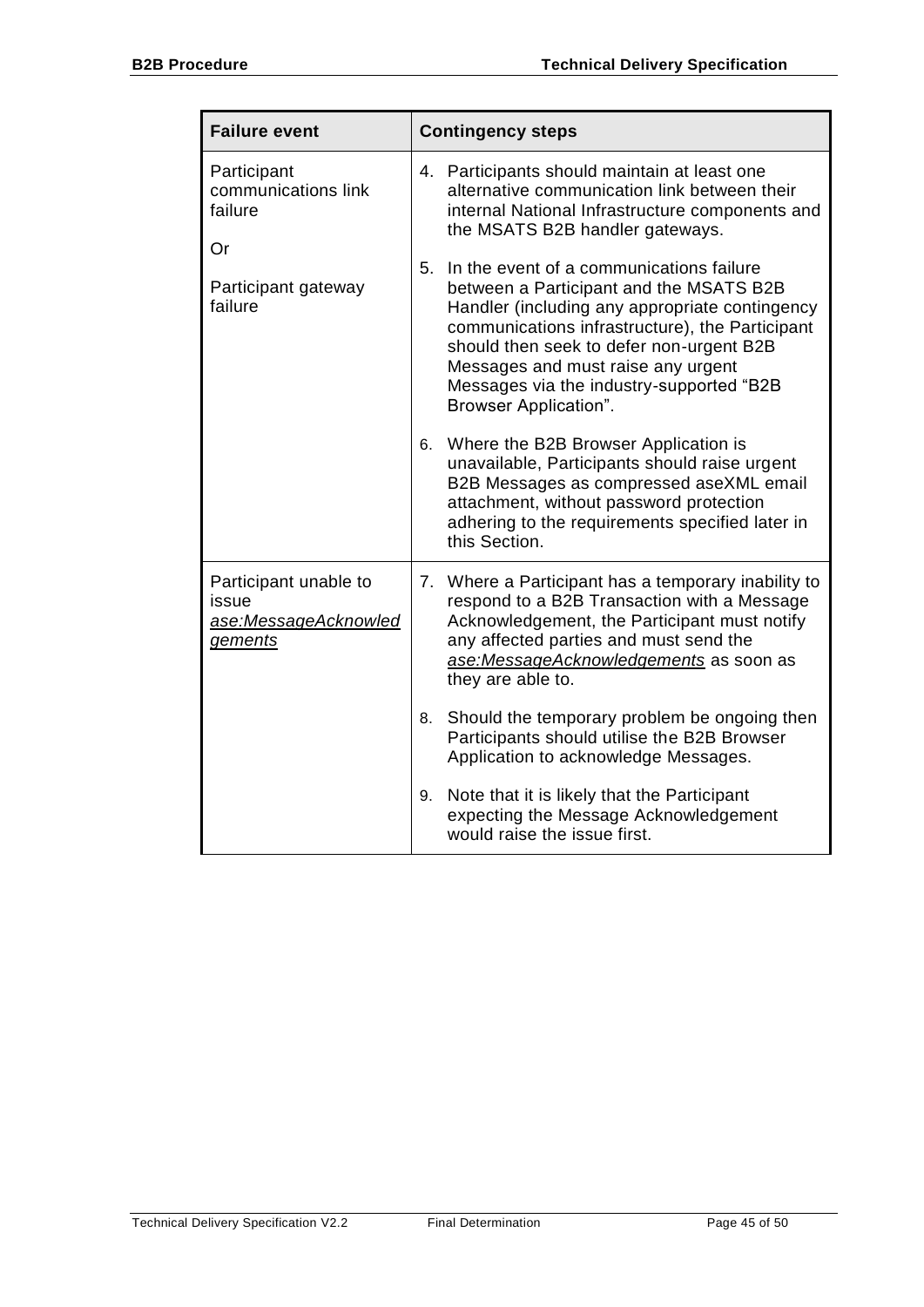| <b>Failure event</b>                                                         | <b>Contingency steps</b>                                                                                                                                                                                                                                                                                                                                                                                                                                                                                                                                                                                                                                                                      |  |
|------------------------------------------------------------------------------|-----------------------------------------------------------------------------------------------------------------------------------------------------------------------------------------------------------------------------------------------------------------------------------------------------------------------------------------------------------------------------------------------------------------------------------------------------------------------------------------------------------------------------------------------------------------------------------------------------------------------------------------------------------------------------------------------|--|
| Participant unable to<br>issue<br>ase:TransactionAcknowl<br><u>edgements</u> | 10. Where a Participant has a temporary inability to<br>respond to a B2B Transaction with a<br>Transaction Acknowledgement, the Participant<br>should manually process Transactions via the<br>B2B Browser Application to issue negative<br>ase: Transaction Acknowledgements. The<br>Initiator of the original Transaction will assume<br>acceptance of the Transaction unless a<br>negative ase: Transaction Acknowledgement is<br>received.<br>11. Should the temporary problem be ongoing then<br>Participants should utilise the B2B Browser<br>Application to acknowledge Transactions.<br>12. Note that it is likely that the Participant<br>expecting the Transaction Acknowledgement |  |
|                                                                              | would raise the issue first.                                                                                                                                                                                                                                                                                                                                                                                                                                                                                                                                                                                                                                                                  |  |
| Participant unable to do<br>the requested activity.                          | 13. Refer to the appropriate B2B Procedures for<br>details of the appropriate Business Rejection or<br>Response requirements.                                                                                                                                                                                                                                                                                                                                                                                                                                                                                                                                                                 |  |
| Participant unable to<br>issue<br>BusinessDocuments.                         | 14. The first level of contingency should involve the<br>activation of backup system/service (if<br>available). Participants should maintain at<br>least one alternative means of raising Business<br>Documents.                                                                                                                                                                                                                                                                                                                                                                                                                                                                              |  |
|                                                                              | 15. In the event of a failure of the primary and<br>backup mechanism to generate a Business<br>Document, the B2B Browser Application may<br>be used.                                                                                                                                                                                                                                                                                                                                                                                                                                                                                                                                          |  |
|                                                                              | 16. In the event of a further failure with the B2B<br>Browser Application, and as a last resort, the<br>Participant may create and send a Business<br>Document as a compressed aseXML email<br>attachment, without password protection<br>adhering to the requirements specified later in<br>this Section.                                                                                                                                                                                                                                                                                                                                                                                    |  |

# <span id="page-45-0"></span>**5.6 Contingency Messages**

a. Participants must ensure that any Messages produced by a contingency system are normal aseXML messages and be issued pursuant to the B2B Procedures. This includes the generation of ase:Transactions, *ase:MessageAcknowledgements* and *ase:TransactionAcknowledgements*. Participants acknowledge and accept that this means Participants must have more than one method of producing aseXML messages.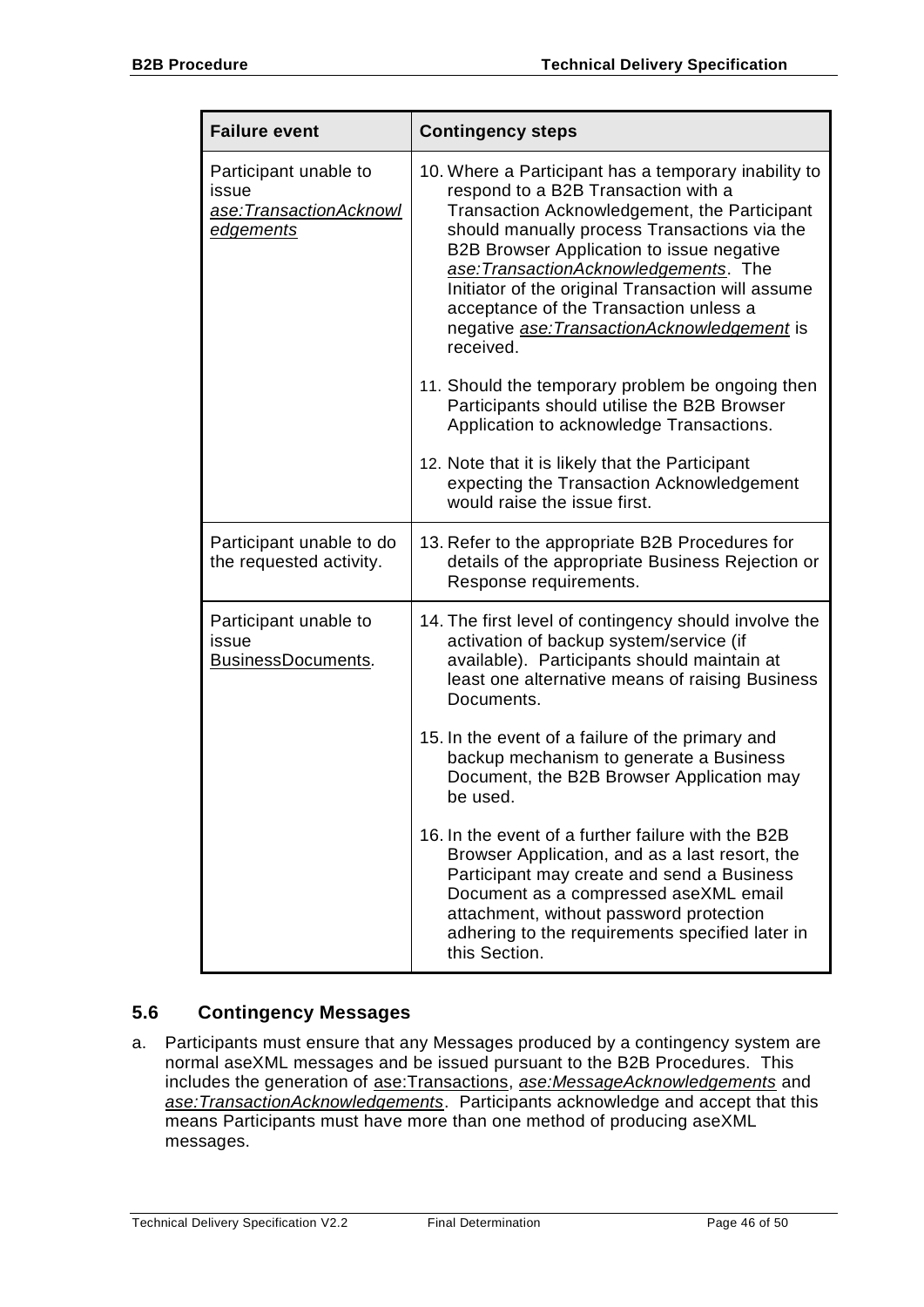# <span id="page-46-0"></span>**5.7 Use of the B2B Browser Application as a Contingency Solution**

a. During a contingency event, a Participant must use reasonable endeavours to raise any urgent Messages via the B2B Browser Application. Participants may also utilise the B2B Browser Application for other Transactions as appropriate.

# <span id="page-46-1"></span>**5.8 Use of Email as a Contingency Solution**

- a. Participants may use email during a contingency event provided that emails are only used where the B2B Browser Application is unavailable.
- b. Any Participant moving to the usage of email as a contingency solution must notify all affected Participants.
- c. Participants must ensure that aseXML Transactions are sent as compressed attachments to an email Message.
- d. Participants must ensure that any email Message sent pursuant to and in accordance with clause [5.8](#page-46-1) is sent to the appropriate email address specified in the NEM Retail Operations Contacts List(ROCL).
- e. Participants must ensure that only one attachment is sent per email.
- f. Participants must ensure that the subject line of the email contains the file name of the attached Message, in accordance with paragraph [4.13](#page-37-0) of this Procedure.
- g. Any Business Document sent by email does not require a Business Receipt. A Participant may provide an email equivalent of a receipt or an acceptance/rejection.

### <span id="page-46-2"></span>**5.9 Use of Telephone and Fax**

a. The use of phone or fax as part of the process is detailed in the relevant B2B Procedure.

## <span id="page-46-3"></span>**5.10 Notification and activation requirements**

#### <span id="page-46-4"></span>**5.10.1 General requirements**

- a. Activation of contingency arrangements specific to Participants is at the that Participant's discretion, provided the required failover timeframes are achieved. :
	- 1. A Participant affected by a contingency event must contact other Participants as necessary to address any operational issues associated with the outage;
	- 2. A Participant affected by a contingency event must advise other Participants of the resumption of normal processes as soon as practicable after these have resumed;
	- 3. Notification to the affected Participants will be by the mechanism to be agreed and published by AEMO; and

## <span id="page-46-5"></span>**5.10.2 Customer and Site Details Notification**

- a. In the case of Transactions included in the B2B Procedure Customer and Site Details Notification Process, a Participant affected by a contingency event must:
	- 1. Advise other Participants of system problems within 24 hours of becoming aware of the problem. Notification will be by email to the nominated addresses of affected Participants.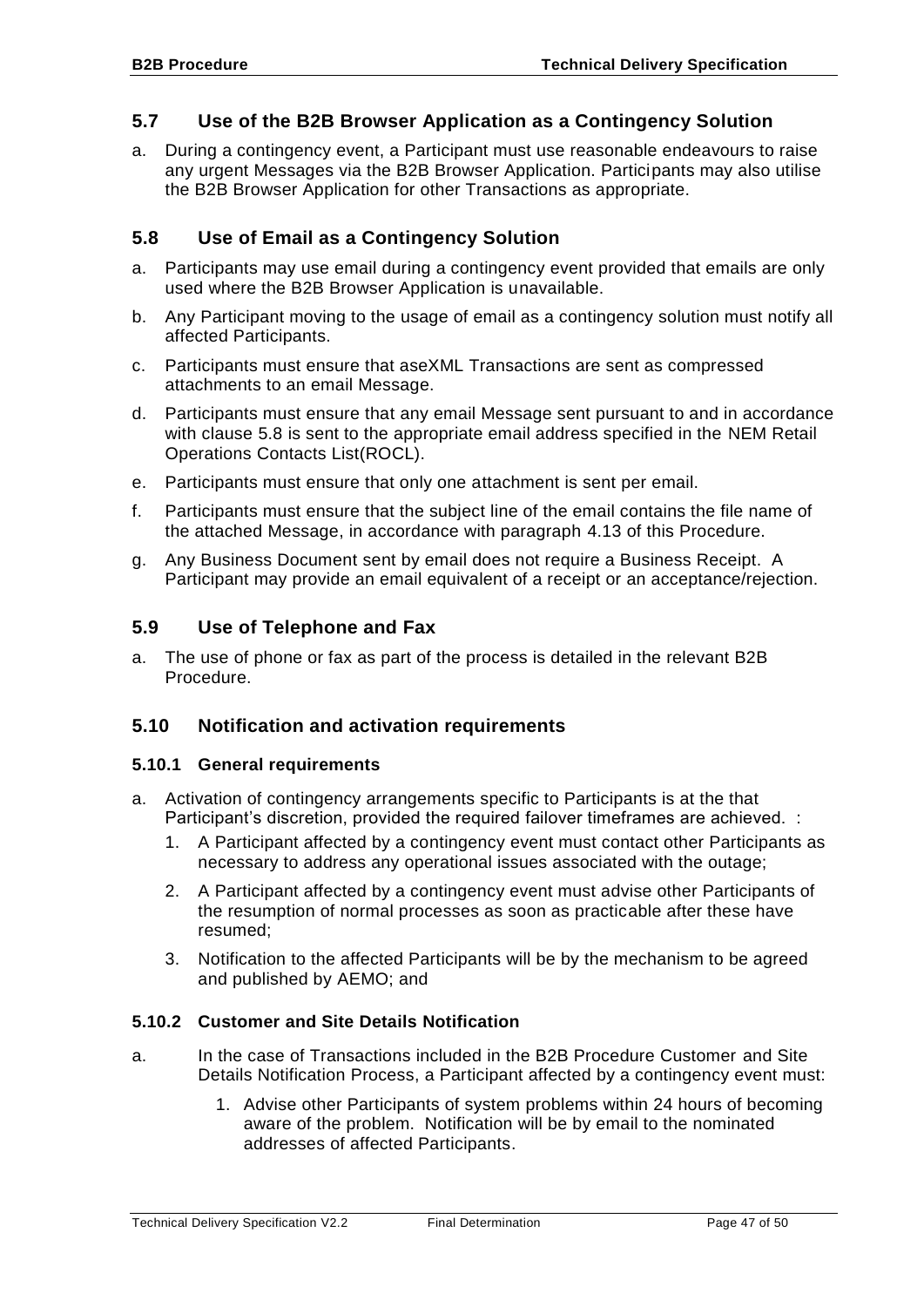#### <span id="page-47-0"></span>**5.10.3 Service Orders**

- a. In the case of Transactions included in the B2B Procedure Service Order Process, a Participant affected by a contingency event must:
	- 1. Advise other Participants of system problems within 2 hours of becoming aware of the problem.
	- 2. Provide at least twice daily updates to other Participants via the industry agreed notification process.

#### <span id="page-47-1"></span>**5.10.4 Meter Data**

- a. In the case of Transactions included in the B2B Procedure Meter Data Process, a Participant affected by a contingency event must:
	- 1. Advise other Participants of system problems within 24 hours of becoming aware of the problem. Notification will be by email to the nominated addresses of affected Participants.
	- 2. Provide daily updates to other Participants via the notification process.

# <span id="page-47-2"></span>**5.10.5 One Way Notification**

- a. In the case of transactions included in the B2B Procedure One Way Notification Process, a participant affected by a contingency event must:
	- 1. Advise other Participants of system problems within 24 hours of becoming aware of the problem. Notification will be by email to the nominated addresses of affected Participants.
	- 2. Provide daily updates to other Participants via the notification process.

#### <span id="page-47-3"></span>**5.11 Prioritisation of Transactions**

- a. Prioritisation of Transactions is supported by the B2B Procedures and is supported primarily as a technical requirement to differentiate "small" aseXML-based Messages from potentially "large" aseXML-wrapped CSV Messages.
- b. Retailers may choose to prioritise their Requests based on the level of automation of their contingency solution.
	- 1. If Retailer system failure delays delivery of Requests, the Retailer must recognise that the DNSP may not be able to meet the originally requested / regulated timeframe.

### <span id="page-47-4"></span>**5.12 Handling of contingency Transactions once normal operations resume**

c. No duplicates Transactions are allowed. That is, if a Participant sends a Transaction via a contingency system, that Participant must not resend that Transaction using normal delivery systems (or even an alternative contingency system).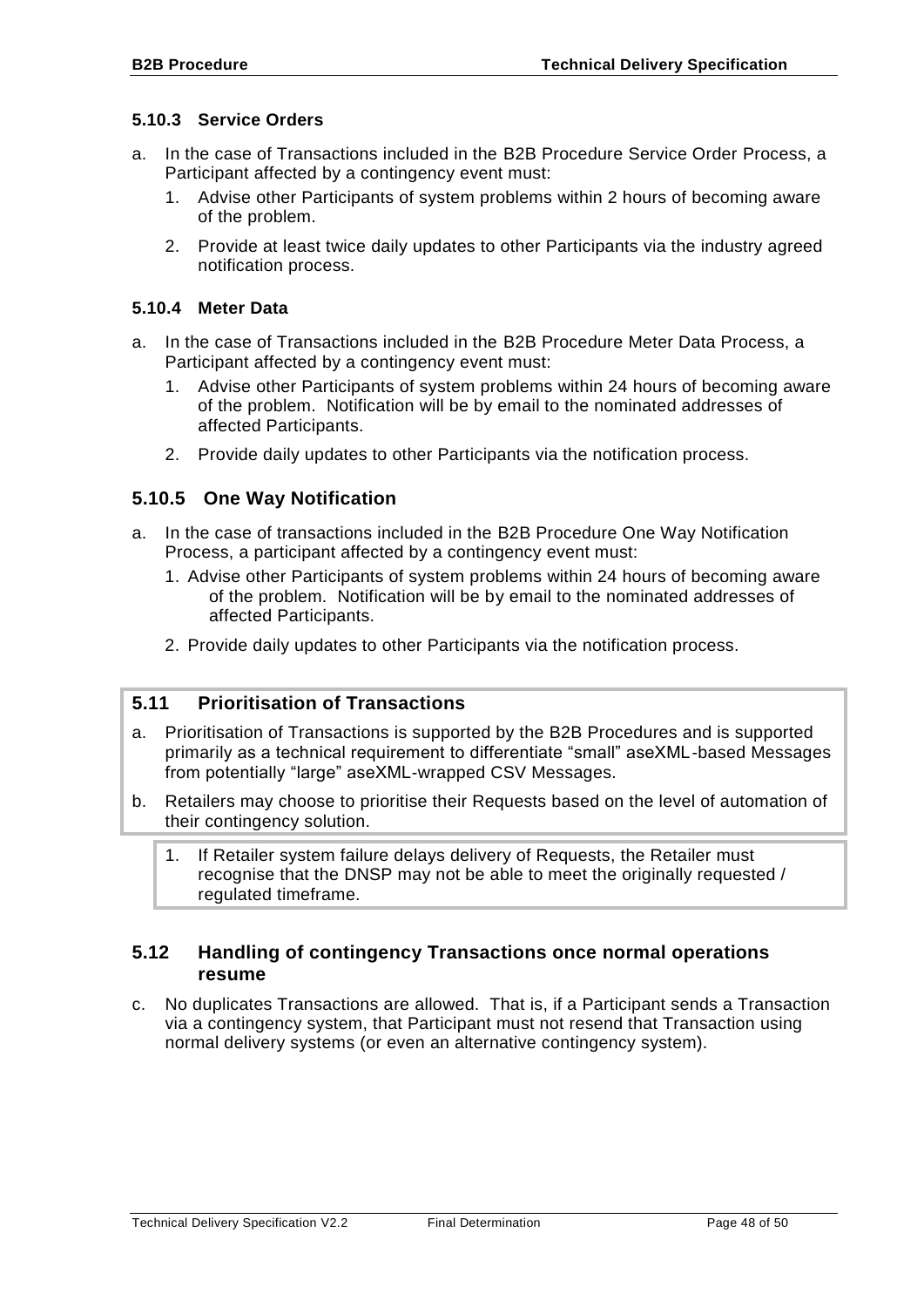# <span id="page-48-0"></span>**6 PARTICIPANT MANAGED DETAILS**

# <span id="page-48-1"></span>**6.1 NEM Retail Operations Contacts List (ROCL)**

Industry requires a central reference point of contacts within each participant organisation for various retail operational processes.

The ROCL holds first level and escalation contacts in each participant organisation for retail operational processes for the NEM . Currently the list is administered by AEMO on a secure web based application, which is used by all Participants.

The contact list has a template that is managed by the Industry reference group on behalf of the Industry and it may be amended periodically based on Industry's requirements.

# <span id="page-48-2"></span>**6.2 Creating a new NEM Retail Operations Contacts List (ROCL)**

When participants register in the NEM they must add their details to the template provided by AEMO and submit the completed template as per the instructions in the ROCL template.

# <span id="page-48-3"></span>**6.3 Updating an Existing NEM Retail Operations Contacts List (ROCL)**

Participants must update their contact details as and when their details change and provide these to AEMO.

# <span id="page-48-4"></span>**6.4 Publishing of NEM Retail Operations Contacts List (ROCL)**

AEMO shall publish new and updated Contact List within five business days of receiving the new or changed ROCL.

# <span id="page-48-5"></span>**6.5 Service Paperwork Reference Table**

A central reference point for Service Order Service Paperwork required in each Jurisdiction is documented in the Service Paperwork Reference Table. This provides Industry with information required for meeting obligations for the provision of Service Paperwork (Jurisdictional, National or operational) associated with particular Service Orders.

The Service Paperwork Reference Table holds a list of documents required for New Connection Service Order, Additions and Alterations Service Order, De-Energisation, Re-Energisation or Abolishment Service Order.

The Service Paperwork Reference Table must be updated by AEMO as directed by the industry reference group, through the agreed change management process.

Where any Participant becomes aware of a change that is required to the Service Paperwork Reference Table the Participant must ensure that the change is raised via the agreed change management process.

The process to request a change/amendment is via the Industry 'Issues/Change Form'.

Note: The Service Order Paperwork Reference Table is published on the AEMO website under Electricity Policies & Procedures – B2B.